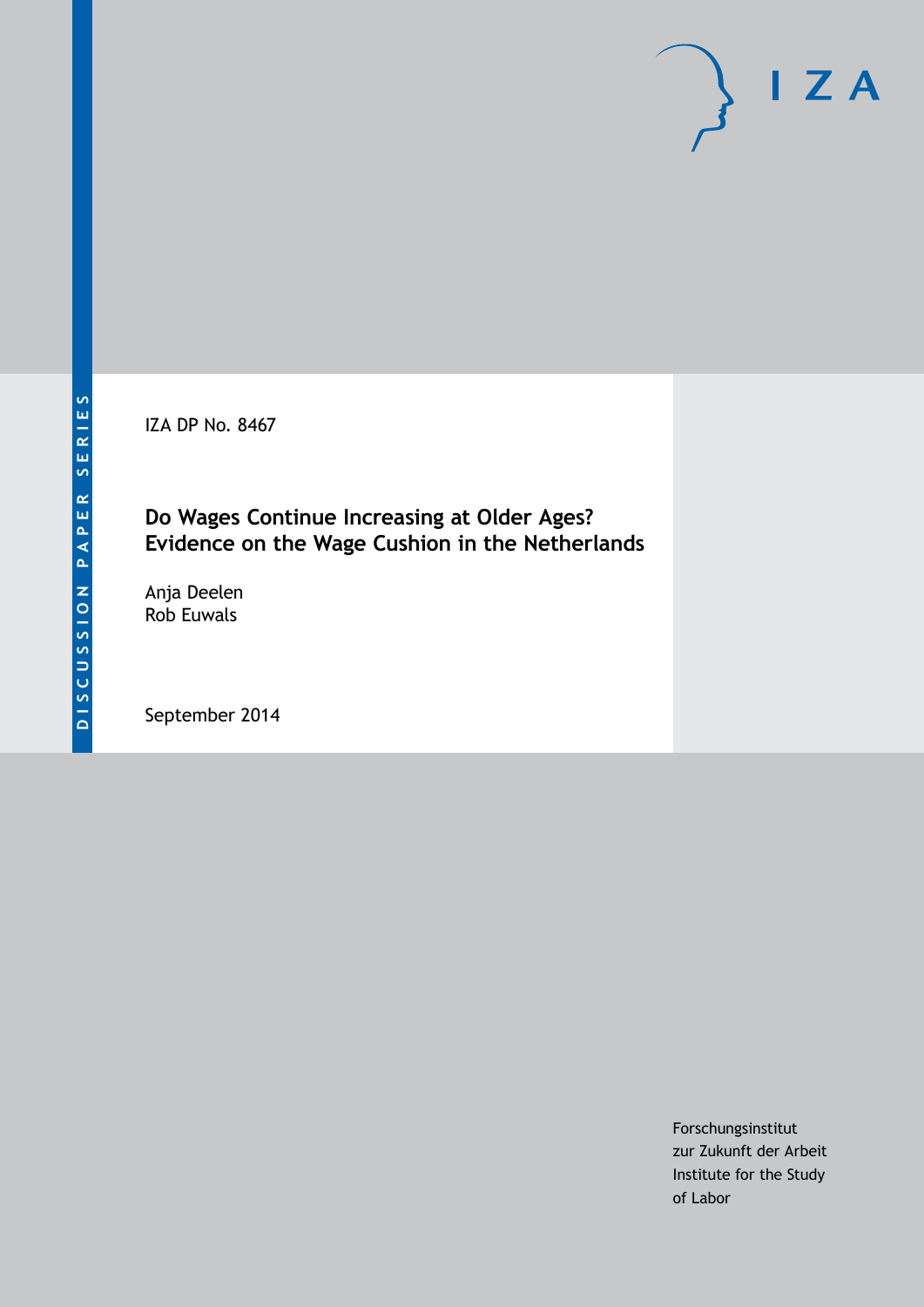# **Do Wages Continue Increasing at Older Ages? Evidence on the Wage Cushion in the Netherlands**

### **Anja Deelen** *CPB*

# **Rob Euwals**

*CPB, Netspar and IZA*

Discussion Paper No. 8467 September 2014

IZA

P.O. Box 7240 53072 Bonn **Germany** 

Phone: +49-228-3894-0 Fax: +49-228-3894-180 E-mail: [iza@iza.org](mailto:iza@iza.org)

Any opinions expressed here are those of the author(s) and not those of IZA. Research published in this series may include views on policy, but the institute itself takes no institutional policy positions. The IZA research network is committed to the IZA Guiding Principles of Research Integrity.

The Institute for the Study of Labor (IZA) in Bonn is a local and virtual international research center and a place of communication between science, politics and business. IZA is an independent nonprofit organization supported by Deutsche Post Foundation. The center is associated with the University of Bonn and offers a stimulating research environment through its international network, workshops and conferences, data service, project support, research visits and doctoral program. IZA engages in (i) original and internationally competitive research in all fields of labor economics, (ii) development of policy concepts, and (iii) dissemination of research results and concepts to the interested public.

<span id="page-1-0"></span>IZA Discussion Papers often represent preliminary work and are circulated to encourage discussion. Citation of such a paper should account for its provisional character. A revised version may be available directly from the author.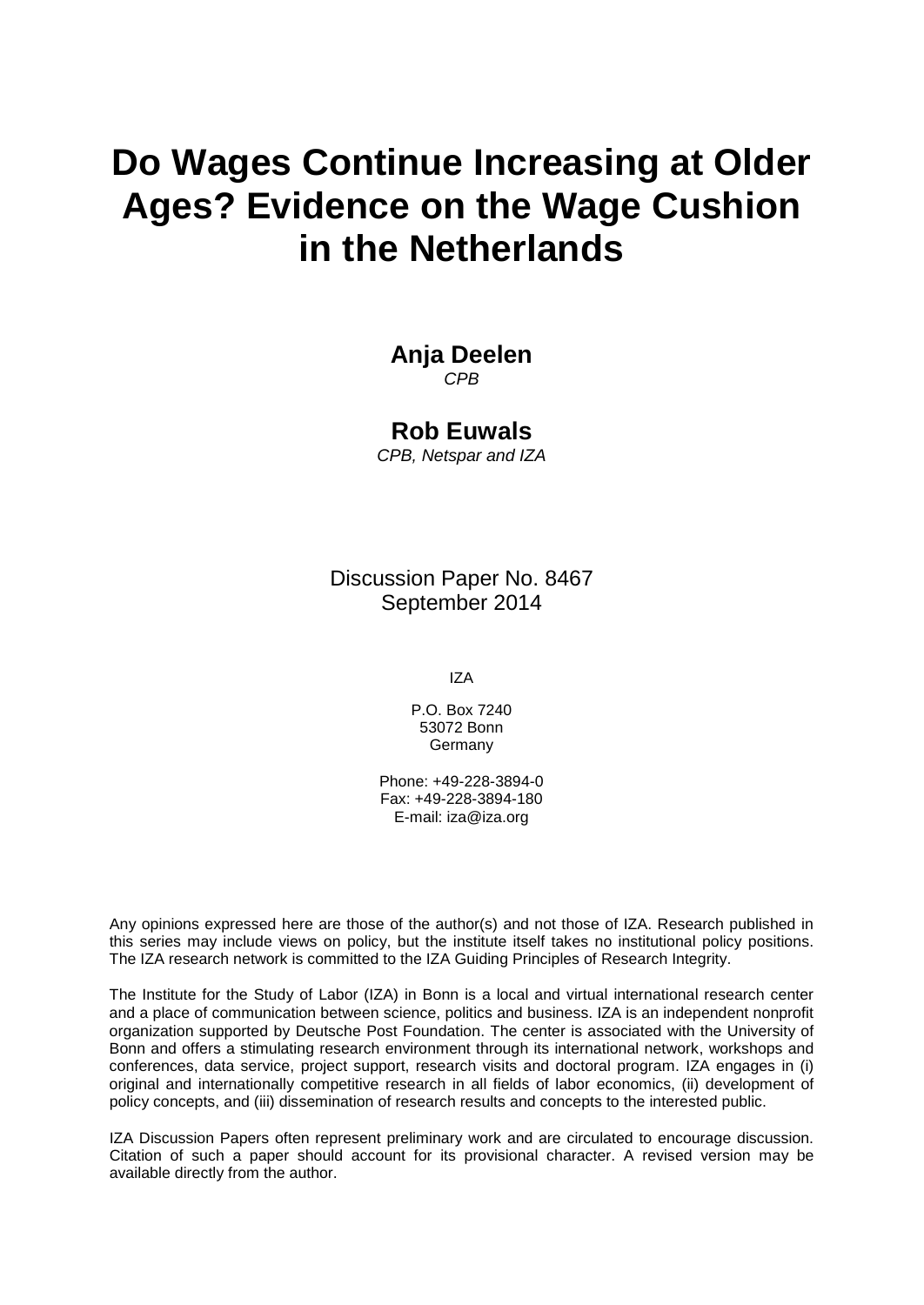IZA Discussion Paper No. 8467 September 2014

# **ABSTRACT**

# **Do Wages Continue Increasing at Older Ages? Evidence on the Wage Cushion in the Netherlands[\\*](#page-1-0)**

In this study, we investigate the anatomy of older workers' wages. The central question is whether the wage cushion  $-$  i.e., the difference between actual wages and collectively agreed-upon (maximum) contractual wages – contributes to the fact that wages continue increasing at older ages. We follow the wages of individual workers in twenty-two sectors of industry in the Netherlands using administrative data for the period 2006–2010. In the public sector, we find no evidence of a wage cushion. Wage scale ceilings set in collective agreements are guiding for older workers' wages, and workers earning a contractual wage equal to a wage scale ceiling are not compensated with higher additional wages. In the private sector, we do find evidence of a wage cushion. Wage scale ceilings are less restrictive and workers earning a contractual wage exceeding the highest wage scale ceiling experience higher contractual wage growth. The private sector wage cushion enhances wage differentiation and allows for wages that continue increasing at older ages.

JEL Classification: C23, J14, J31

Keywords: wages, economics of the elderly

Corresponding author:

Rob Euwals CPB Netherlands Bureau for Economic Policy Analysis P.O. Box 80510 2508 GM Den Haag The Netherlands E-mail: [r.w.euwals@cpb.nl](mailto:r.w.euwals@cpb.nl)

\* The authors thank Rob Alessie (Groningen University), Rik Dillingh (Dutch Ministry of Social Affairs and Employment), Marike Knoef (Leiden University), Bas van der Klaauw (Free University Amsterdam), Daniël van Vuuren (CPB) and an anonymous referee for useful comments and suggestions. Furthermore the authors thank Richard de Groot and Janneke Rijn for their research assistance.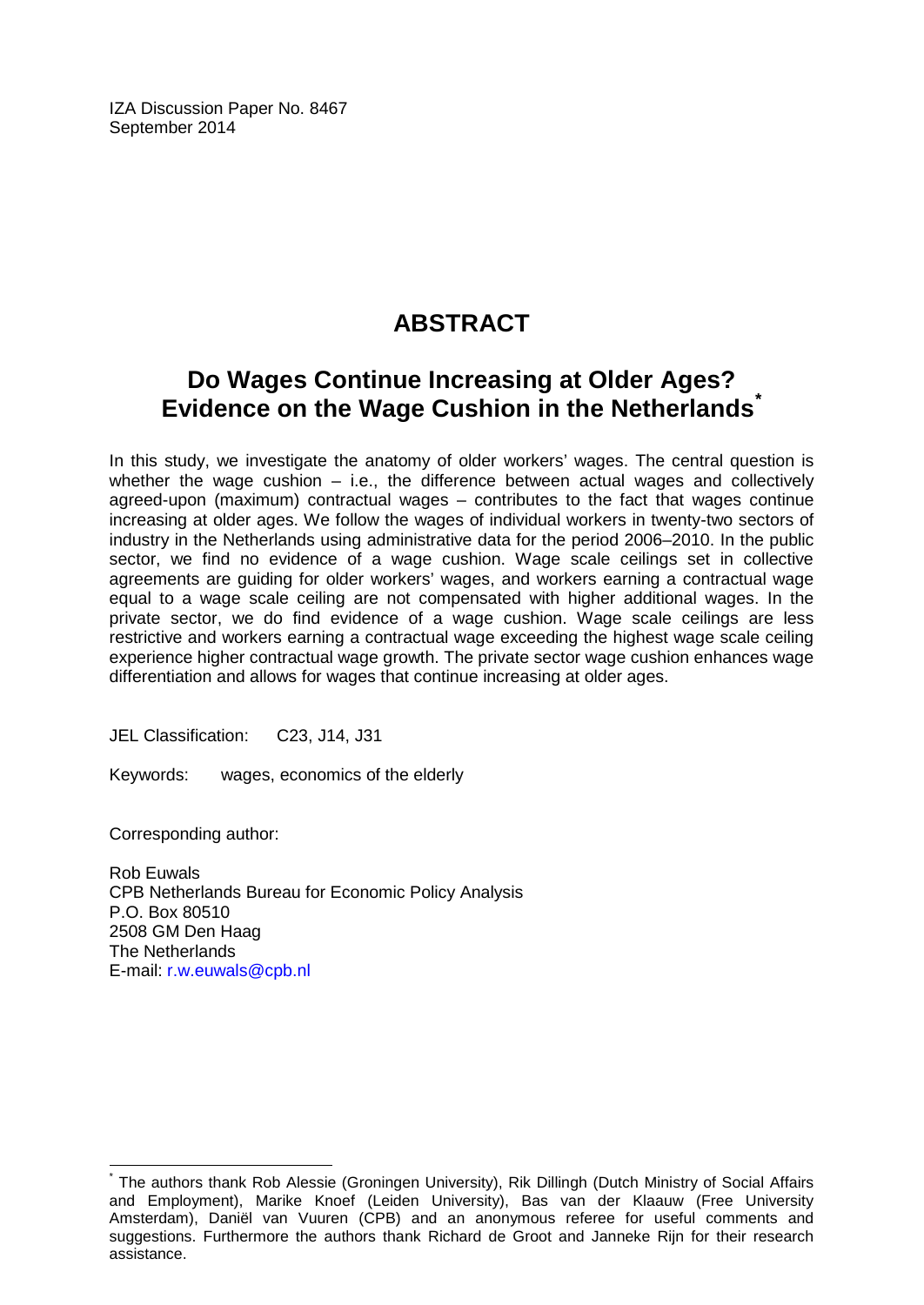#### **1. Introduction**

<span id="page-3-0"></span>-

The central research question in this study is whether the wage cushion is more important at older ages and contributes to the fact that wages continue increasing at older ages.<sup>[1](#page-38-0)</sup> Wages that continue increasing at older ages are perceived to be partly responsible for the unfavourable labour market opportunities of older workers in many countries, including the Netherlands (OECD, 2006, 2014). Wages that continue to increase with age hint at a wageproductivity gap at older ages, as empirical evidence suggests that productivity at best remains stable at older ages (Börsch-Supan and Weiss, 2008 and Van Ours and Stoeldraijer, 2011). Note that in cases in which productivity decreases with age, even a constant wage profile over age can be associated with a wage-productivity gap.

Empirical studies show that wages continue increasing at older ages in several European countries. On the basis of descriptive statistics from survey data, Table 3.3 of OECD (2006) concludes that wages continue increasing at older ages in Austria, Belgium, Finland, France, Italy, Spain and Switzerland. Applying panel data analysis to longitudinal administrative data, Zwick (2012) and Deelen (2012) find that wages continue increasing with experience at older ages in Germany and the Netherlands. These results are surprising because in continental European countries, wages are perceived to be determined largely by collective bargaining. The collective labour agreements generally include wage ceilings for the various wage scales in a sector of industry. In such a system, wages that increase with experience or tenure at older ages are not evident, unless the wage cushion plays an important role at older ages.

Several studies have assessed the incidence of wage cushions, but none of them associate the cushion with seniority wages. Cardoso and Portugal (2005) investigate how a system of collective bargaining can coexist with low unemployment and high wage flexibility in Portugal. They find that the wage cushion serves as a means to overcome the constraints imposed by collective bargaining. The results indicate that the wage cushion enhances the returns to workers and firm attributes. Jung and Schnabel (2011) find that more than forty per cent of German plants whose employees are covered by collective agreements pay wages above the level stipulated in the agreement, giving rise to a wage cushion. Their results

 $1$  The wage cushion, defined as the difference between actual wages and contractual wages as stipulated in collective labour agreements, consists of two parts: the first comprises additional wages paid above the contractual wage, and the second consists of the degree to which contractual wages exceed the highest wage scale ceiling, as stipulated in the collective labour agreement.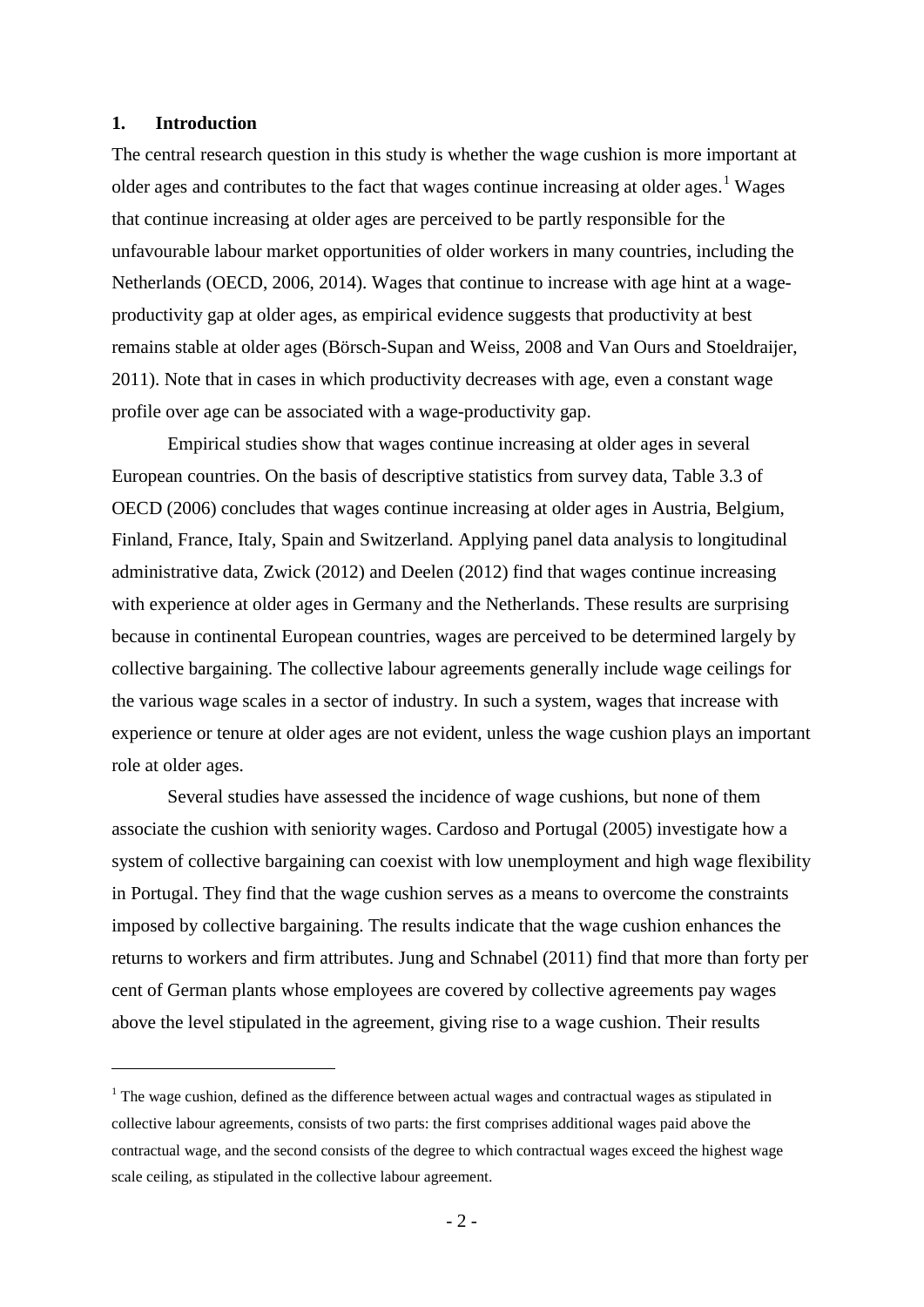indicate that the wage cushion varies with profits and labour shortages. While plants with single-employer agreements are less likely to have wage cushions, plants bound by multiemployer agreements seem to pay wage premiums to overcome the restrictions imposed by the centralized bargaining system in the western part of Germany. Our study investigates how a system of collectively-bargained wage scales can coexist with wages that continue increasing at older ages.

We investigate how older workers' wages develop over time using administrative panel data on contractual and additional wages in twenty-two Dutch CLA (Collective Labour Agreement) sectors of industry.<sup>[2](#page-3-0)</sup> Our dataset is comprised of male workers between the ages of 23-63 in these sectors for the period 2006 – 2010. We merge our administrative data with wage scale data collected from collective labour agreements, such as the number of wage scales, the minimum and maximum wages per scale and the number of spinal points (the wage levels associated with standard increments along a wage scale). Combining actual wages with wage scale data enables us to analyse the effect of the wage scale system on actual wages.

First, wage regressions show how gross hourly wages develop after twenty or more years of potential experience and tenure.<sup>[3](#page-4-0)</sup> Using the results of similar regressions done with contractual hourly wages, we define an indicator for receiving a contractual wage that is equal to a collectively-agreed wage scale ceiling. We cannot tell with certainty whether a worker is receiving a contractual wage that is equal to the wage scale ceiling of a particular wage scale, as hourly wages are prone to measurement error, even in administrative data. Second, regressions show whether the likelihood of receiving a contractual wage at a wage scale ceiling—or, alternatively, exceeding the highest wage ceiling—increases with age and tenure. Third, wage regressions show whether workers receiving a contractual wage equal to a wage ceiling receive more in additional wages. Fourth, wage growth regressions show whether workers receiving a wage exceeding the highest wage ceiling experience more contractual wage growth.

-

 $2$  The contractual wage refers to the wage that is agreed upon in the labour contract. The additional wage refers to the sum of the incidental wage (performance-related, not part of the contract) and extra wage (a regular, extra wage component; for example, a thirteenth month of salary). Overtime pay is part of neither the contractual nor the additional wage.

<span id="page-4-1"></span><span id="page-4-0"></span><sup>&</sup>lt;sup>3</sup> Potential experience is defined as age minus years of education, determined using the highest level of education attained, minus four years that represent the period before entering primary school. Time in the educational system cannot be less than 12 years because education is compulsory until age 16.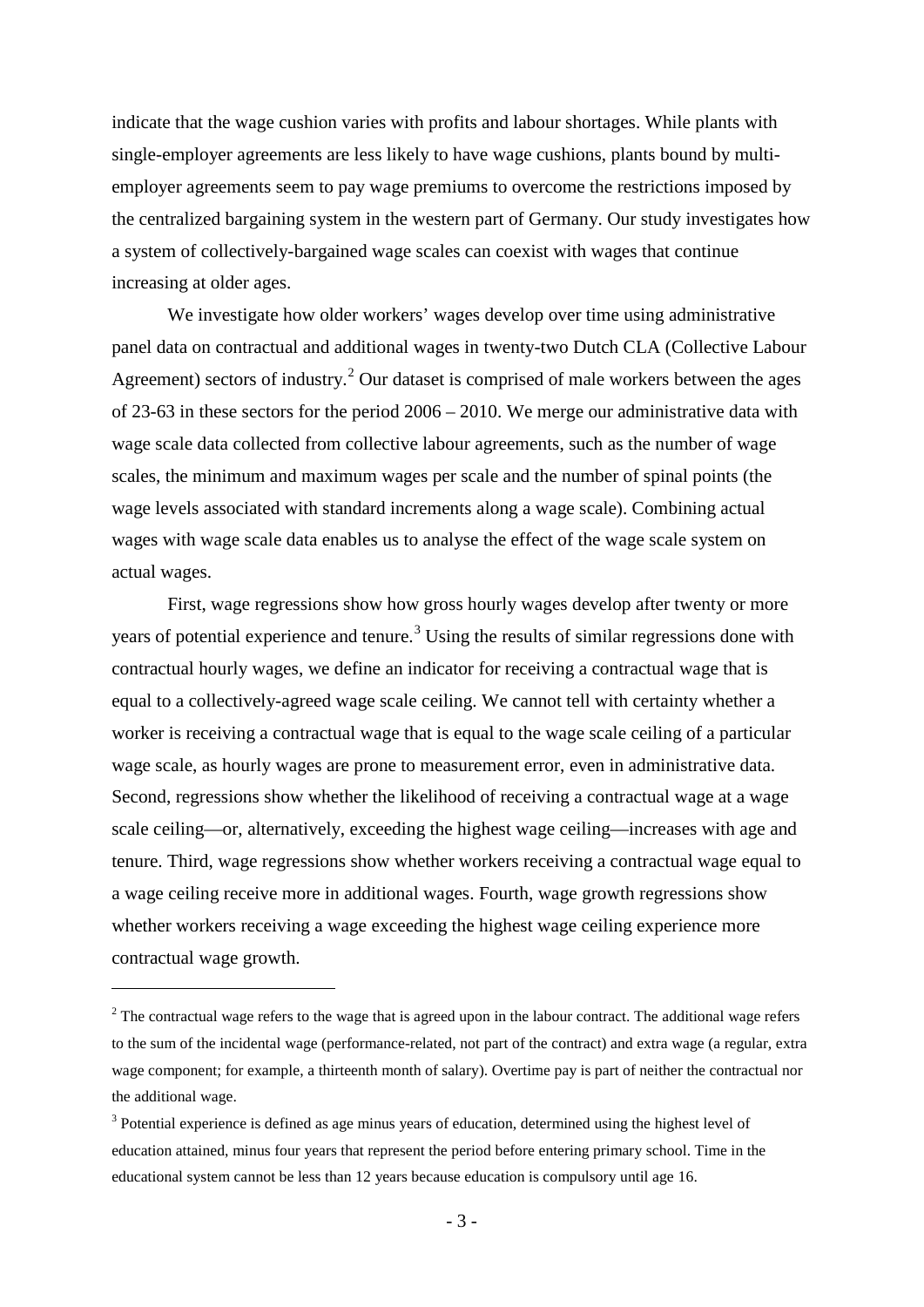The results indicate that in the public sector, wage ceilings stipulated in collective agreements are guiding for older workers' wages. Wage scale ceilings are, however, less restrictive in the private sector. Older workers in the private sector more often receive a contractual wage exceeding the highest wage scale ceiling, resulting in a wage cushion in accordance with our definition. Workers earning a contractual wage equal to a wage scale ceiling do not receive more in additional wages. Workers earning a contractual wage exceeding the highest wage ceiling, however, experience higher contractual wage growth. In the private sector, this group of workers contributes to the steepness of the age-wage profile. Our study shows the limited role of the wage bargaining system in explaining wage growth at older ages. In the public sector, wage growth at older ages is limited by the system, as wage growth is actually restricted by the wage ceilings. In the private sector, wage growth at older ages is the result of the wage cushion.

The structure of this paper is as follows: the next section discusses the system of wage scales and wage bargaining as it prevails in the Netherlands, section 3 describes the empirical methodology of our analysis, section 4 presents descriptive statistics, section 5 presents the analysis of the wage cushion, section 6 gives the sensitivity analysis and section 7 concludes.

#### **2. Institutional setting**

-

Many sectors of industry in the Netherlands have a wage system that defines starting wages, wage increments and wage ceilings for the various wage scales in a sector. Wage negotiations and the resulting collective labour agreements generally contain an agreement on the general wage growth for all workers.

The twenty-two sectors of industry in this study are chosen on the basis of their size, measured as the number of total workers covered by a collective agreement. Almost all collective agreements cover over  $100,000$  workers,<sup>[4](#page-4-1)</sup> ensuring a large sample size in our empirical analysis. Note that we do not consider the total number of workers in a sector of industry because not all workers may be covered by the same agreement. The financial sector, for example, drops out of our selection, as most banks have their own firm-level agreement. The largest agreement in this sector therefore covers substantially fewer than 80,000 workers. We collect information on wage scales, wage floors, wage ceilings and spinal points for all twenty-two sectors (see appendix A for details).

<span id="page-5-0"></span><sup>4</sup> Except for the Coachworks industry (over 80,000 workers), public administration - region (over 13,000 workers), police and social work activities (each about 65,000 workers).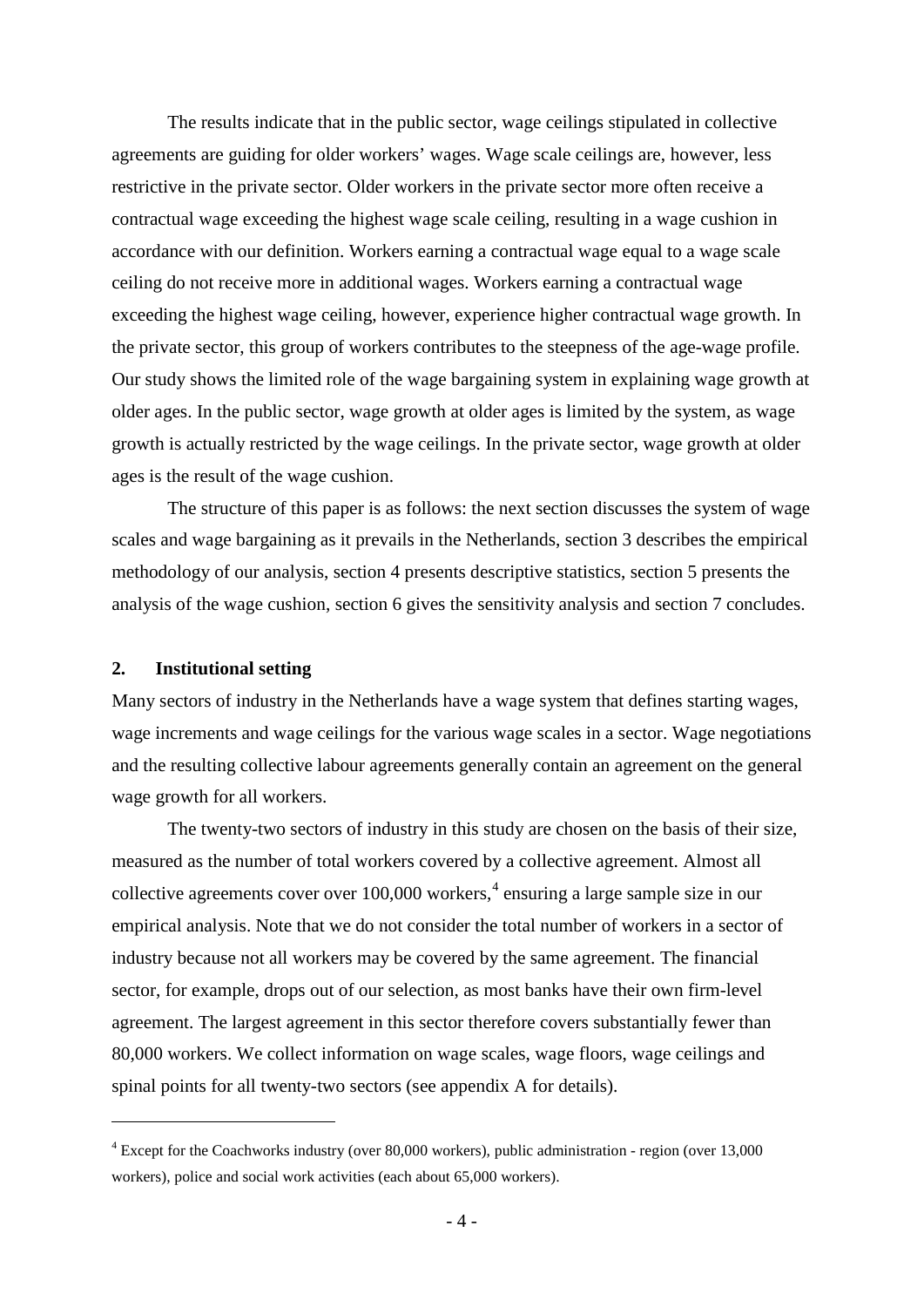#### <INSERT TABLE 1 ABOUT HERE>

The sectors we consider in this study have a similar wage system. The transportation sector serves as an example (see Table 1). In 2006 and in the following years, the wage system has contained eight wage scales. Each job in the sector has wages according to one or more wage scales. Drivers of standard trucks may have wages according to wage scale 1, while drivers of special trucks (for example, of chemical products) may have wages according to wage scales 2, 3 and 4. Logistics planners will have wages according to higher wage scales, while managers are likely to be paid according to the highest wage scales. The lowest wage scales have five spinal points. Drivers in wage scale 1 will normally start at the wage floor and may have four wage increases during their career as a driver. The speed at which a driver climbs the ladder within a wage scale is at the discretion of the firm. The same holds for placing workers on a higher wage scale. Wage policy is likely to vary among firms, and it is also likely that worker performance and market circumstances play an important role. Note furthermore that the wage scales overlap. The ceiling of wage scale 1, for example, is higher than starting wages in wage scales 2, 3 and 4.

#### <INSERT TABLE 2 ABOUT HERE>

The wage systems of the various sectors differ with respect to wage floors, wage ceilings and the number of wage scales and spinal points. As Table 2 shows for the year 2006, the sectors have four (secondary education) to twenty (public administration at the municipality level) wage scales. The wage floors in the lowest wage scales vary from 1,173 (police) to 2,242 (secondary education) Euros per month. The wage ceilings in the lowest wage scales vary from 1,250 (cleaning) to 3,427 (secondary education) Euros. The lowest wages in primary and secondary education are high, as the sector requires a high level of education of its employees. The number of spinal points in the lowest wage scale is zero in sectors in which the wage ceiling is equal to the starting wage (retail sale, clothing and footwear, cleaning and home care). The education sector has the greatest number of spinal points in the lowest wage scale. In some sectors, wages are flexible within a wage scale (building construction, hotel and catering, temporary employment agencies and public administration at the regional level). The wage floors in the highest wage scales vary from 1,671 (clothing and footwear) to 6,164 (public administration at the municipality level) Euros. The wage ceilings in the highest wage scales vary from 1,764 (cleaning) to 8,311 (public administration at the regional

- 5 -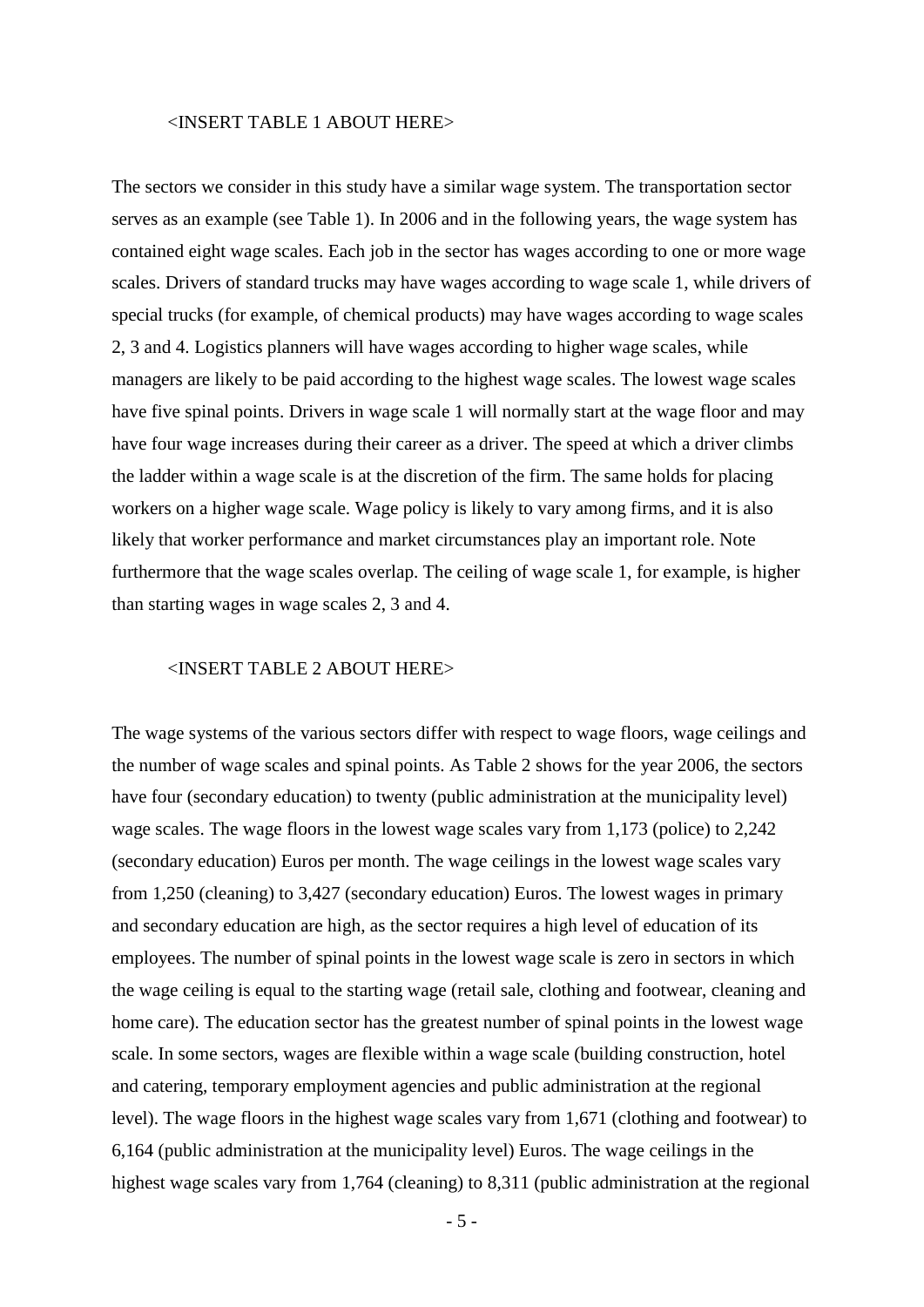level) Euros. The number of spinal points in the highest wage scales varies from six (clothing and footwear) to nineteen (social work activities). Note that the wage ceilings of the highest wage scales are substantially higher in the public sector than in the private sector. The wage scale system of the public sector includes all managerial jobs, while in the private sector this may not be the case.

Wage negotiations and collective labour agreements generally take the wage system as given. Consequently, negotiations between employers and unions generally lead to the same wage growth for all workers. Employers can reach agreement with one or more unions, and the Dutch Ministry of Social Affairs and Employment can extend the agreement to all workers in the sector, in cases in which these unions represent a large portion of the employees. Agreements are almost always extended; thus, the wage systems we consider here are in place for a large majority of workers.

Wage negotiations and collective bargaining may lead to differences in wage increases within a sector or to a reform of the wage system. In sectors such as hotel and catering and the police, the increase in the wage ceiling during the period from 2006 – 2010 was larger than the average wage increase. Furthermore, the wage ceilings of the highest wage scales in the home care sector increased substantially as it merged with the sector comprised of nursing homes for the elderly and disabled. Moreover, the wage system was reformed during our period of observation in the metal products and coachworks industries, as well as in the cleaning sector. Such reforms were partly responsible for newly-defined wage ceilings. The changes in the wage ceilings and wage systems have subsequently led to additional variation in the wage ceilings. Such variation will contribute to the identification of the impact of the wage ceilings on wage growth at older ages. We nevertheless decide not to exploit these changes and reforms as natural experiments due to the fact that the necessary assumption of exogeneity in these experiments is likely to be false, as the changes and reforms may be driven by labour market considerations.<sup>[5](#page-5-0)</sup>

#### <span id="page-7-0"></span>**3. Empirical methodology**

-

The central question is how wages can continue increasing at older ages in a wage system with wage bargaining and wage ceilings. We define an indicator  $I_{it}^{\equiv}$  for the likelihood of receiving a contractual wage that is equal to a wage ceiling of a wage scale for individual *i* at

<sup>&</sup>lt;sup>5</sup> In 1999, the government made a mistake in wage negotiations for the police, leading to higher wage growth than intended for police officers in certain wage scales. This would be a true natural experiment.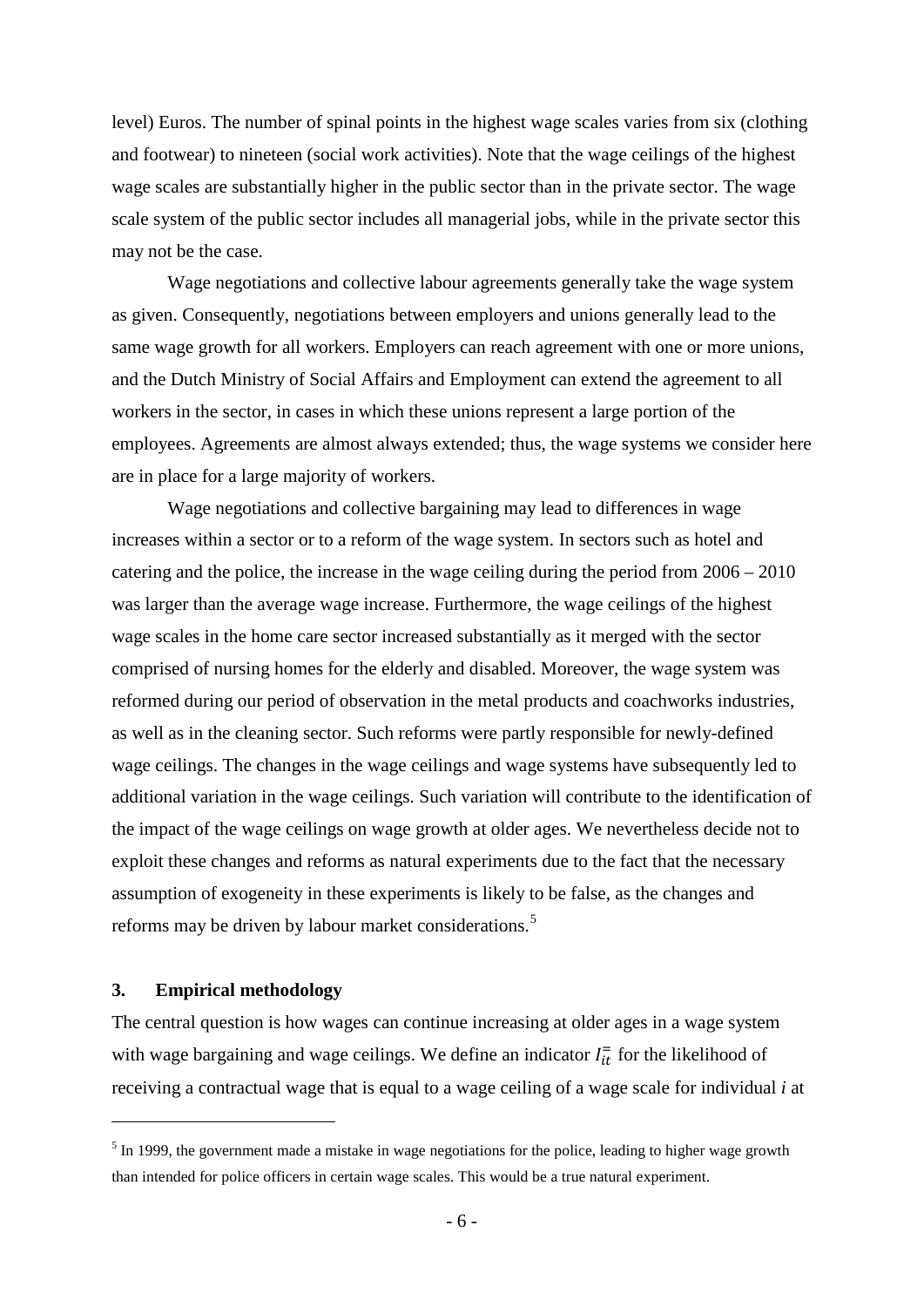time *t*. Remember that all sectors have a wage system with more than one wage scale. Furthermore, we will define an indicator  $I_{it}^{+}$  for the likelihood of receiving a contractual wage exceeding the highest wage ceiling in a sector. The indicators will be used to answer a number of empirical questions to unravel the puzzle of wages that continue increasing at older ages:

- 1. Does the likelihood of being at a wage ceiling continue increasing at older ages? Or alternatively, does the likelihood of receiving a contractual wage above the highest wage ceiling continue increasing at older ages?
- 2. Do workers receiving a contractual wage that is equal to a wage ceiling receive more in additional wages?
- 3. Do workers that receive a contractual wage above the highest wage ceiling experience more contractual wage growth?

A positive answer to the first part of the first question may be interpreted as evidence against wages that continue increasing at older ages. Wages paid above the wage ceiling, however, leave room for wages that continue increasing at older ages. The second and third questions also leave room for wages to continue increasing at older ages. Each question will be answered using empirical models for (1) the indicators, (2) additional wages and (3) wage growth. The first empirical model will explain the indicators from individual demographic and educational characteristics, while the second and third empirical models will also include the indicators as explanatory variables. Note that both the second part of the first question and the third question refer to parts of the wage cushion (see footnote 1).

The empirical complication to answering the questions is that we do not observe the wage scale of individual workers. In other words, we first need to define measures for the indicators of being paid the maximum on a wage scale and being paid more than the highest wage ceiling. To do this, the section defines an empirical model with specification and measurement errors for wages. The model is used to determine the workers' wages vis-à-vis the ceilings in the wage scales of the sectors of industry concerned. We will propose measures for indicators  $I_{it}^{\dagger}$  and  $I_{it}^{+}$ . In addition, the empirical model for wages is used to check whether wages continue increasing with experience or tenure at older ages—i.e., whether the results of Zwick (2012) and Deelen (2012) are reproduced with these data.

- 7 -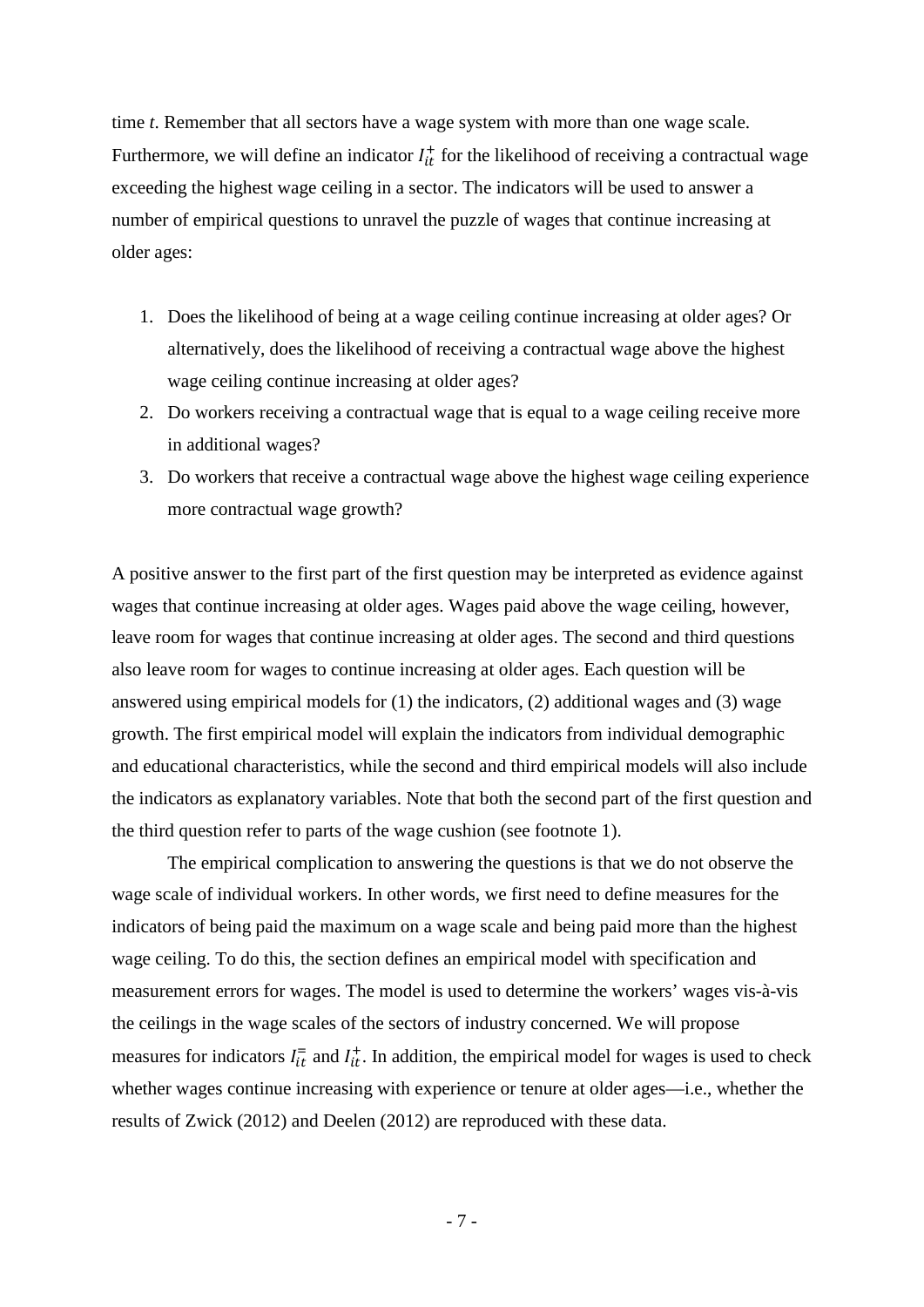We follow contractual and additional wages of male workers in twenty-two large Dutch sectors of industry over the period from 2006 – 2010, using administrative data from the Social Statistical Database of Statistics Netherlands.<sup>[6](#page-7-0)</sup> The sectors of industry are chosen such that all workers are covered by the same collective agreement (see also Section 2). Individual, contractual wages are compared to wage ceilings to determine the 'likelihood' of receiving a contractual wage that is equal to the ceiling of a wage scale.<sup>[7](#page-9-0)</sup> We also determine the likelihood of receiving a contractual wage exceeding the highest wage ceiling in a sector of industry. Our data sources do not indicate with certainty whether or not a worker receives a wage equal to a wage ceiling for two reasons. First, wage assessment contains measurement error, even in the case of administrative data. For example, information on working hours is used to calculate full-time wages, and this information may contain measurement error. Second, we do not observe the wage scales of individual workers. Since adjacent wage scales may be partly overlapping (see Table 1 for an example), a worker receiving a contractual wage equal to a wage ceiling may not be at this ceiling, as he may receive a wage according to a higher adjacent wage scale. We assume a worker is at a ceiling when (1) his wage is close to a wage ceiling of a wage scale and (2) his contractual wage growth is close to the contractual wage growth stipulated in the collective labour agreement.

Define  $W_{it}$  as the observed wage of individual *i* at time *t*. All wage equations will be sector-specific whereby we suppress the sector index. Assume the following random effects wage equation:

$$
W_{it} = X'_{it} \beta + \omega_i + \omega_{it} \tag{1}
$$

with  $\omega_i$  and  $\omega_{it}$  individual job-specific and idiosyncratic error terms. Individuals with more than one job during our period of observation have more than one draw from the distribution of the individual job-specific error terms, but for notational convenience we suppress the job

-

<sup>6</sup> The Social Statistical Database of Statistics Netherlands actually consists of several databases that can be merged; our main datasets ('polisikvbus' and 'polisikobus') contain administrative data from employers, the tax authority and social security organisation, UWV. Employers provide a code for the collective labour agreement under which the workers operate, which is used as a key variable to merge the wage scale data obtained from the collective labour agreements (see Appendix A). In addition, we used a dataset containing data from municipal base administrations (GBA) as well as data on the level of education of workers.

<span id="page-9-0"></span><sup>&</sup>lt;sup>7</sup> We determine an indicator for the probability of receiving a contractual wage equal to the highest wage ceiling; we cannot determine the true probability, as we do not observe the salary scale of a worker.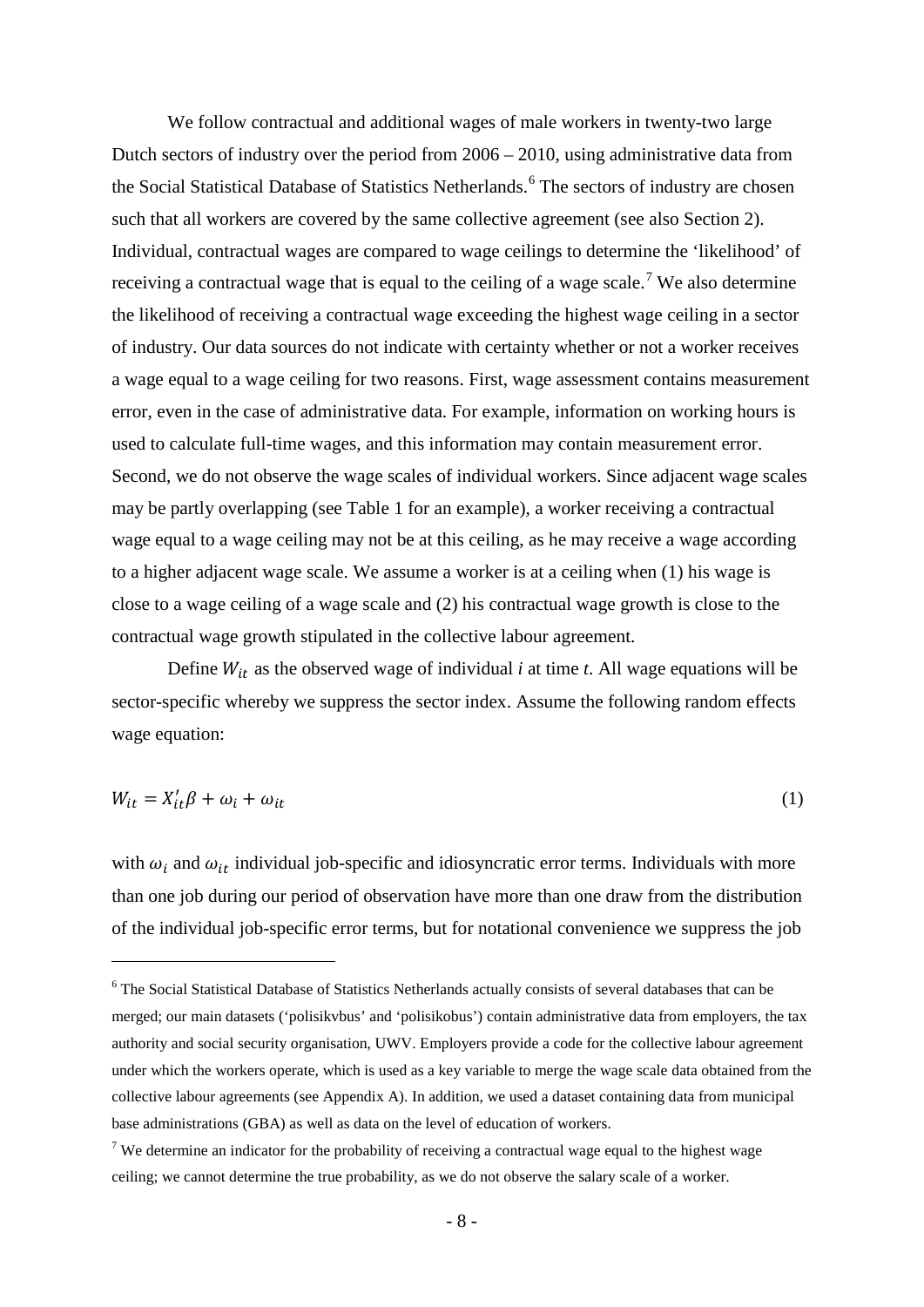index. The vector  $X_{it}$  contains standard demographic and human capital variables including (potential) labour market experience and tenure. The vector  $\beta$  contains parameters. The error terms are assumed to be independent and identically distributed. We will allow the individual specific wage equation error  $\omega_i$  to be correlated with tenure and potential experience. The model is still to be interpreted as a random effects model, although because of the allowed correlation with some exogenous variables it contains elements of a fixed effects model.

The estimation model will be used for two purposes. First, we will investigate whether the gross hourly wage continues increasing with experience or tenure at older ages. We instrument experience with the deviation between experience and the individual job average of experience, and tenure with the deviation between tenure and the individual job average of tenure (Altonji and Shakotko, 1987, Abraham and Farber, 1987). As this method does not deal with unobserved, match-specific characteristics, the results underestimate the true effect of tenure and experience on wages (Altonji and Williams, 2005). Dustmann and Meghir (2005) deal with match-specific characteristics and Buchinsky et al. (2010) deal with endogenous mobility, but such issues are beyond the scope of this study.

Second, we apply the model to gross hourly contractual wages since the second purpose of the model is to use the results to calculate an indicator of the likelihood that an individual worker receives a contractual wage at the wage ceiling of a wage scale. Note the error terms  $\omega_i$  and  $\omega_{it}$  contain two types of errors: measurement error and specification error. Define  $\varepsilon_i$  and  $\varepsilon_{it}$  as individual specific and idiosyncratic measurement error, respectively. The distribution of these error terms cannot be identified from equation (1), but we know the variances of measurement error  $(\sigma_{\epsilon_1}^2, \sigma_{\epsilon_2}^2)$  are smaller than or equal to the variances of the estimated model for the contractual wages  $(\sigma_{\omega_1}^2, \sigma_{\omega_2}^2)$ .

Define  $W_{it}^*$  as the true (unobserved) contractual wage of individual *i* at time *t*. Two conditions must be met for an individual worker to receive a true contractual wage equal to the wage ceiling  $W_j^{max}$  of wage scale *j*: (1) the wage must be equal to the wage ceiling of wage scale *j*, and (2) the contractual wage growth must be equal to the contractual wage growth stipulated in the collective labour agreement (CLA): which for reasons of convenience we assume it to be zero here, but we do take it into account in the empirical exercise. We implement condition (1) as follows:

$$
P(W_{it}^* = W_j^{max}) = P\left((W_{it} - W_j^{max}) - \delta h_1 < \varepsilon_{it}^T \le (W_{it} - W_j^{max}) + \delta h_1\right) \tag{2}
$$
\n
$$
\text{with } \varepsilon_{it}^T = \varepsilon_i + \varepsilon_{it} \sim N\big(0, (\gamma_1 \sigma_{\omega 1}^2 + \gamma_2 \sigma_{\omega 2}^2)\big)
$$

- 9 -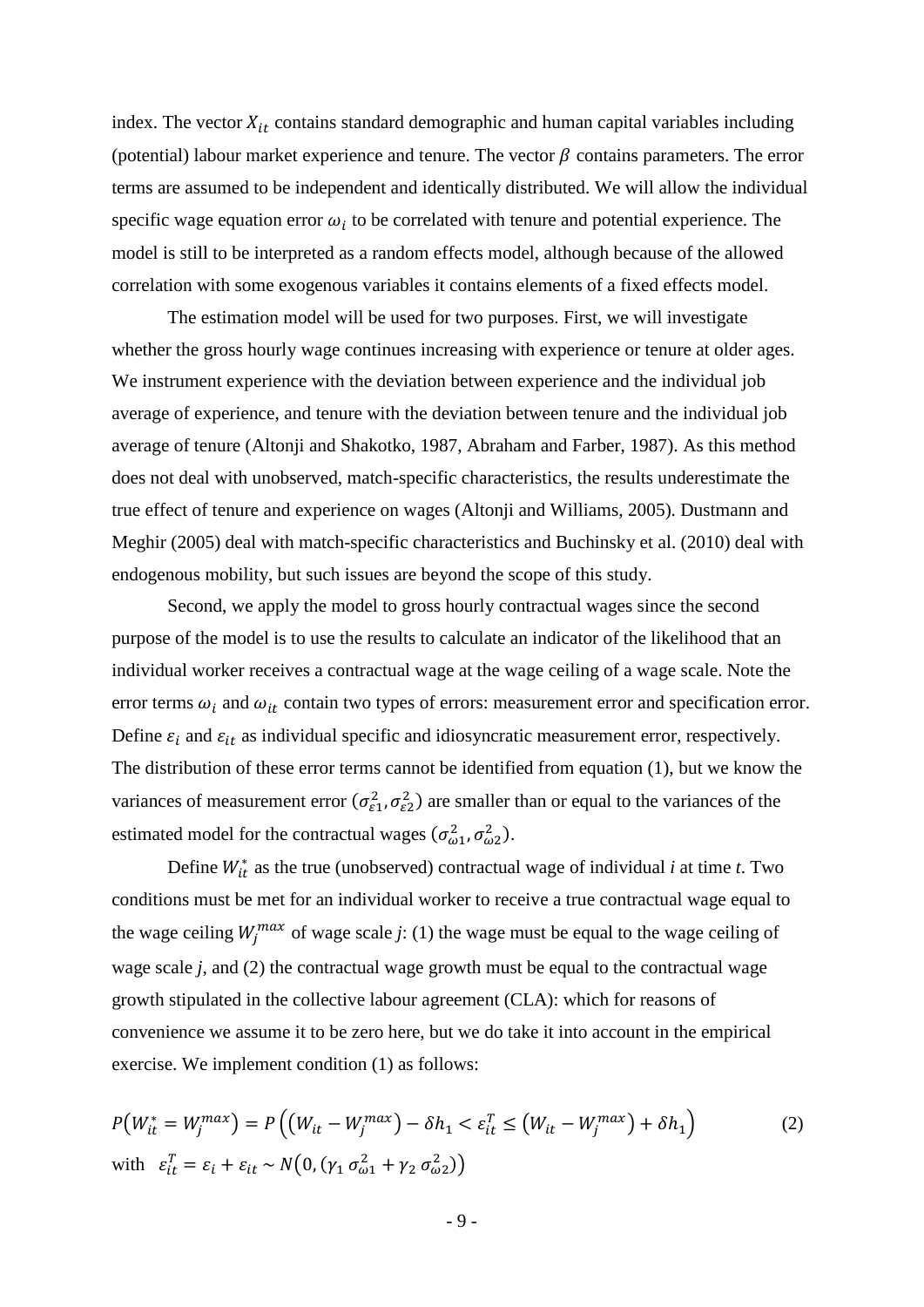whereby we define  $h_1$  as half of the average contractual wage increment in a sector of industry when a worker moves to the next spinal point on his wage scale. Two sensitivity parameters are important in determining the probability of receiving a contractual wage equal to the maximum wage level of a job:  $\delta$  determines how large the bandwidth of the wage system is and  $\gamma_1$  and  $\gamma_2$  determine which portion of the error term of the empirical wage model is due to measurement error. Next, we implement condition (2) as follows:

$$
P(W_{it}^* - W_{it-1}^* = 0) = P\left((W_{it} - W_{it-1}) - 2\delta h_2 < \varepsilon_{it}^U \le (W_{it} - W_{it-1}) + 2\delta h_2\right) \tag{3}
$$
\n
$$
\text{with } \varepsilon_{it}^U = \varepsilon_{it} - \varepsilon_{it-1} \sim N(0, 2\gamma_2 \sigma_{\omega 2}^2).
$$

whereby we define  $h_2$  as half of the average year-to-year change in contractual wages at a particular spinal point of the wage scale in a sector of industry. In order to calculate the joint probability of both conditions one needs to take into account the fact that the error terms  $(\varepsilon_{it}^T, \varepsilon_{it}^U)$  are correlated as both contain error term  $\varepsilon_{it}$  (see Appendix B for details). For the base case we assume the sensitivity parameters  $\delta = 1$ ,  $\gamma_1 = 0.01$  and  $\gamma_2 = 0.05$ . This implies that we assume wages are equal to a wage scale ceiling in cases in which they are less than half of a wage increment from the ceiling, and in equation (2) we assume one percent of the individual error terms and five percent of the idiosyncratic error terms of the empirical model to be due to measurement error. We will provide sensitive analyses for the choices of parameters  $(\delta, \gamma_1, \gamma_2)$ .

We define indicator  $I_{it}^{\equiv}$  as the joint probability of receiving a contractual wage that is equal to a wage ceiling of a wage scale and a contractual wage growth that is equal to zero. We define indicator  $I_{it}^{+}$  as the probability of receiving a contractual wage exceeding the highest wage ceiling in a sector (Appendix B). Note that although these indicators are defined as probabilities, they should not be interpreted as true probabilities of being at a wage ceiling or being paid above the wage ceiling as we do not observe this directly. In other words, they remain to be interpreted as indicators. These indicators are used to answer the three empirical questions defined at the beginning of this section.

#### **4. Descriptive statistics**

In the public sector, contractual wage levels appear to be fairly close to the exact wage levels stipulated in the collective labour agreement, while in the private sector the CLA-wage scheme seems to be less of a constraint on contractual wages. The histograms in Figure 1,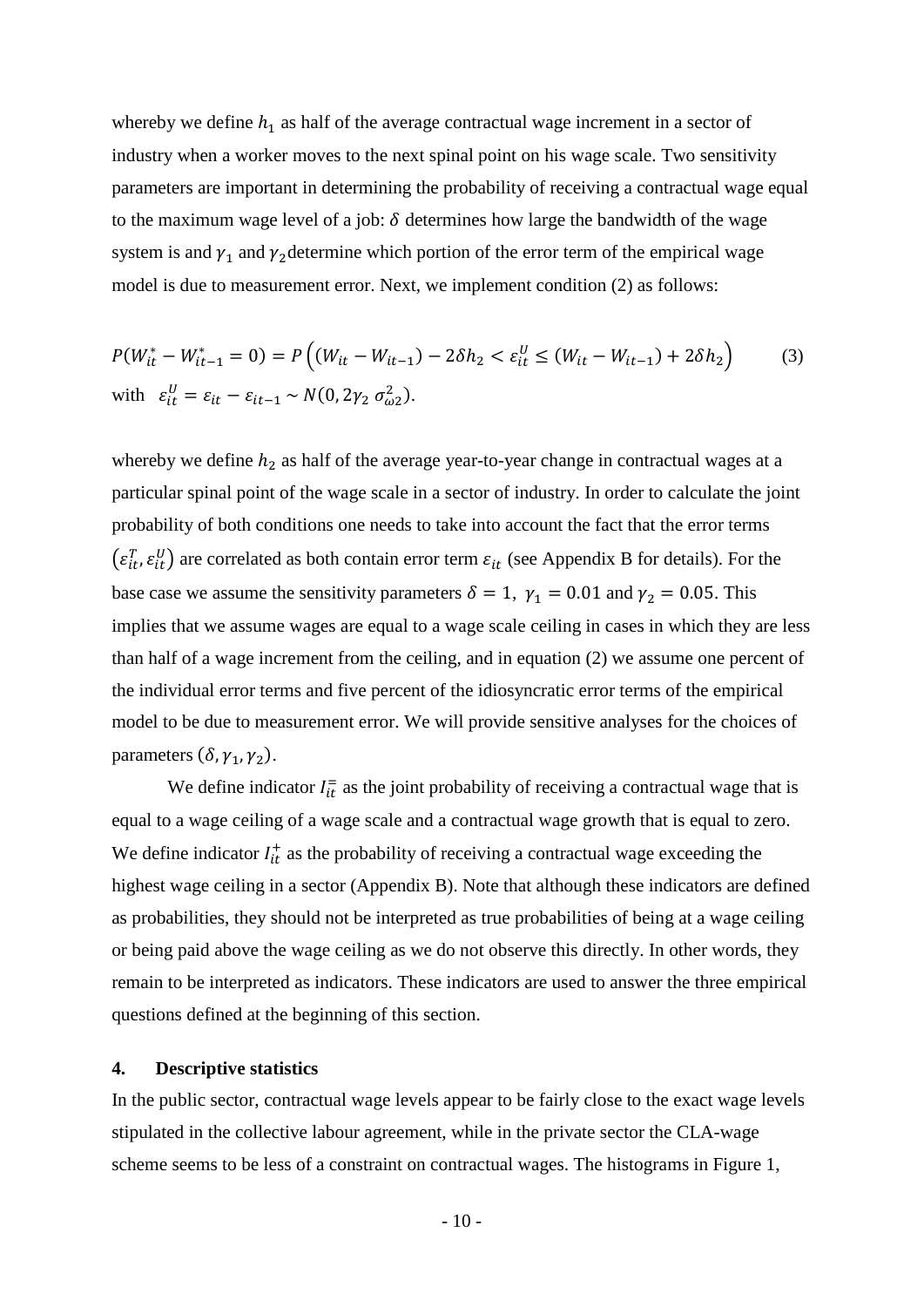displaying the frequencies of contractual wages from 2000-2500 Euros per month (with a bin width of 10 Euros) for the basic metal industry and the state public administration, provide illustrative examples. Wage scale ceilings are clearly recognizable as spikes in the contractual wage distribution of the public administration, while this is not the case for the basic metal industry. It is unclear whether this reflects true deviation from the wage scale system or measurement error. For this reason, it is difficult to assess whether an individual worker's contractual wage equals the CLA-wage ceiling in the private sector. Therefore, the contractual wage growth also has to be taken into account in order to assess whether a worker's wage is at the ceiling of the wage scale.

#### <INSERT FIGURE 1 ABOUT HERE>

Table 3 shows the CLA-sample to be representative of the total population of men. The table presents mean, median and standard deviation of main characteristics for the total population of male workers, as well as for male workers in the sample of industries for which CLA-data are collected. Demographic characteristics such as age are similar in both datasets. Potential experience and tenure are only slightly higher in the CLA-sample. In the sample, large firms (>500 employees) are slightly overrepresented, at the expense of small firms. About eighty per cent of the workers operate on a full-time contract in both datasets. Highereducated individuals seem to be slightly underrepresented in the CLA-sample.

The major difference between the full dataset and the CLA-sample concerns the wages<sup>[8](#page-9-0)</sup>. Contractual wages are about 16 percent lower in the CLA-dataset compared to the full dataset, while median wages are 12 percent lower. The average additional wage is also significantly lower in the CLA-sample. This is mainly caused by differences in the upper part of the distribution, since the median is fairly similar. The main reason for the deviations in wages is that high-paying sectors such as financial services, ICT and professional services are not included in the CLA-sample.

### <INSERT TABLE 3 ABOUT HERE>

#### <INSERT TABLE 4 ABOUT HERE>

<span id="page-12-0"></span>-

<sup>8</sup> In order to prevent that unrealistically low wages or exceptionally high wages influence the outcomes, real hourly wages below 6 Euro's and above 200 Euro's are excluded from the data throughout the analysis.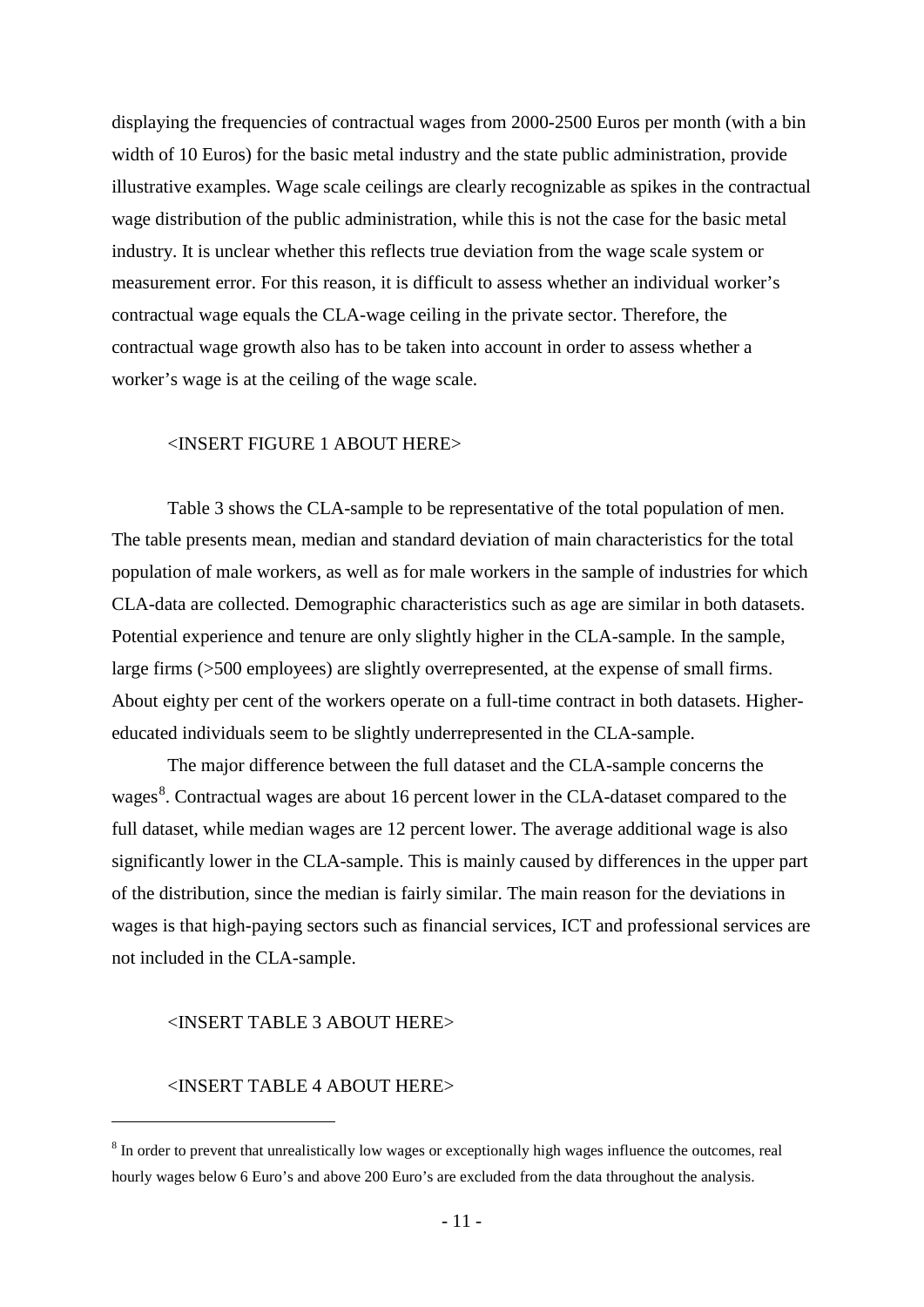Table 4 focuses on the development of average wages over age ranges. The first four columns, displaying the average contractual wage by industry, show a steep increase between ages 23-34 and ages 35-44. In age ranges 35-44 and 45-54, private sector wages on average increase by 7 per cent, compared to 12 per cent in the public sector. Between the ages of 45- 54 and 55-64, average contractual wages decrease by 5 percent in the private sector, while on average remaining constant in the public sector. Cohort effects may play a role here. The second set of four columns in Table 4 displays the average additional wage, which is the sum of the incidental wage and extra salary, over age ranges. Again, there is a clear but flattening increase up to ages 45-54. This pattern is much more pronounced in the private than in the public sector. Between age groups 45-54 and 55-64, average additional wages decrease by only 2 percent in the private sector and by 11 percent in the public sector. Demonstrating the opposite of the patterns for contractual wages, which hardly decrease at older ages in the public sector but do decrease in the private sector, additional wages typically decrease in the public sector but remain at the same level in the private sector. The level of additional wages, relative to that of contractual wages, is higher in the public sector (9 percent for age group 35-44) than in the private sector (6 percent), probably because a thirteenth month of salary is common in the public sector. Additionally, sectors that probably have high productivityrelated pay, such as financial services, ICT and professional services, are not included in the CLA-sample. Note that the descriptive statistics do not take into account all kinds of composition effects such as level of education.

The first four columns of Table 5, presenting the incidence of additional wages, show that in the public sector, it is common for workers to receive additional wages, while in the private sector, the incidence varies widely across sectors of industry. The second set of four columns shows the incidence of wages exceeding the highest wage scale ceiling. While wages exceeding the wage ceiling of the highest scale are rare in the public sector, probably because wages in the highest wage scales are high, it is common in the private sector where the wages in the highest wage scales are relatively low in some sectors of industry. Evidently, wage ceilings stipulated in collective agreements do not serve as a cap on wages in the private sector and probably not all managerial jobs are included in the system. The incidence increases between ages 23-34 and ages 35-44 and remains constant over older age ranges.

#### <INSERT TABLE 5 ABOUT HERE>

#### <INSERT TABLE 6 ABOUT HERE>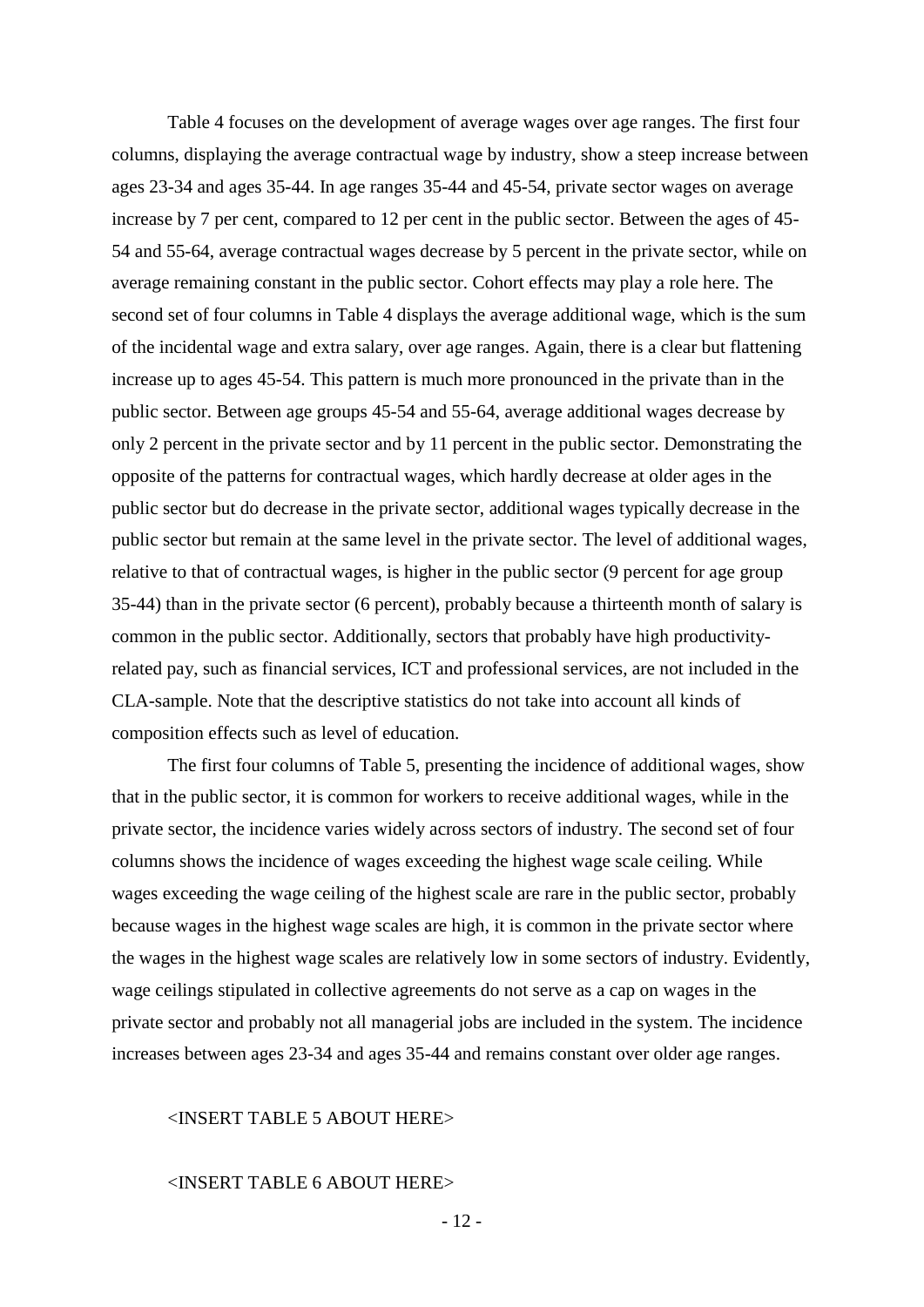Table 6 presents descriptive statistics on the indicators discussed in Section 3 for the private- and public-sector CLA's as a group (information per CLA-industry can be found in the Appendix, Table C1). Indicator I1 (reflecting the proximity of the individual contractual wage to the wage ceiling of a wage scale) is higher in the public sector than in the private sector. This holds especially true for public administration and may be related to the fact that the contractual wage distribution of public administration tends to be clustered around scale ceilings. Also, indicator I2 (reflecting the proximity of contractual wage growth to collectively-agreed wage growth) is on average higher in the public sector, indicating that the public sector has a larger share of workers at a scale ceiling than the private sector. Indicator  $I<sup>=</sup>$  (the indicator of the contractual wage being at the wage ceiling of a wage scale) combines both sources of information. Indicator  $I^+$  (the indicator of the contractual wage exceeding the wage ceiling of the highest wage scale) is on average higher in the private sector. Table C1 shows that in general, indicator  $I^+$  is approximately zero in the public sector.<sup>[9](#page-12-0)</sup> Since wages above the highest wage scale ceiling are very rare in the public sector, we leave out its results regarding  $I^+$  in the subsequent tables.

The calculations of the indicators of Table 6 are based on wage regressions for contractual wages. The regressions are implemented for each CLA-sector separately to calculate sector-specific variances (see Section 3). Appendix C2 presents the pooled results for the private and public sectors and for four separate CLA-sectors.

Similar regressions, but for real gross hourly wages (instead of contractual wages), are presented in the Appendix, Table C4, in columns (1) and (3). The lower panel of Table C4 shows the cumulative effects of potential experience and tenure on the log real hourly gross wages. The estimation results confirm the results of Zwick (2012) and Deelen (2012), who found that wages continue increasing with experience and tenure at older ages. Wages do indeed continue increasing with experience, although slightly less so than reported in Deelen (2012), which was based on administrative data for the time period 1999-2005.

#### **5. Analysis of the wage cushion**

-

Descriptive statistics show that wage cushions exist in the Dutch private sector, just like in Portugal (Cardoso and Portugal, 2005) and Germany (Jung and Schnabel, 2011). The central

<sup>&</sup>lt;sup>9</sup> The secondary education sector is an exception, caused by the fact that we included wage ceiling for teachers in the dataset, while we are unable to distinguish teachers from governors. The CLA for secondary education contains multiple wage scale tables for various occupations within the sector.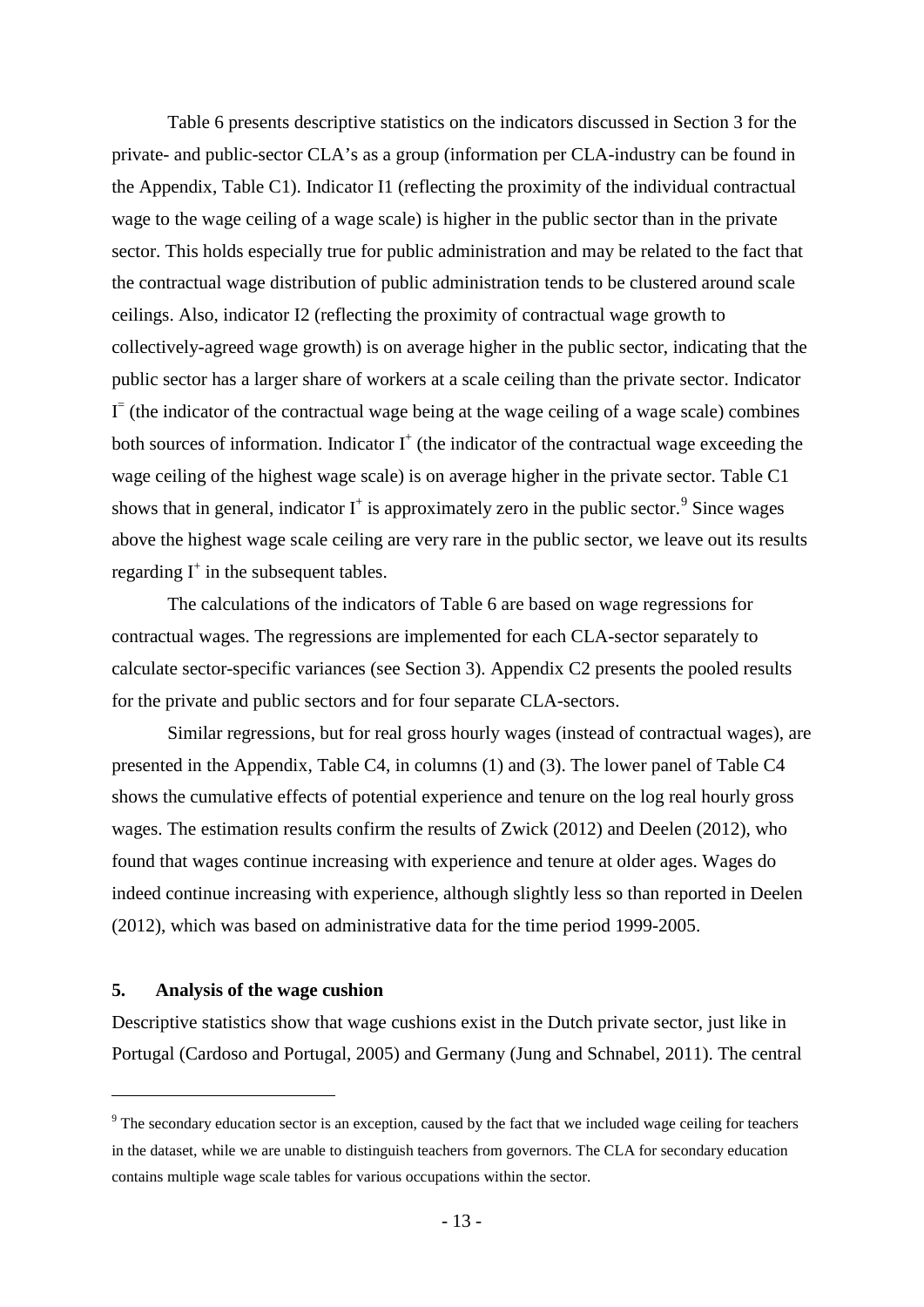research question in this study is whether these wage cushions are more important at older ages and contribute to the fact that wages continue increasing with experience at older ages. We first investigate whether older workers are more likely to be at a wage ceiling of a wage scale, using indicator  $I^=$ , or receive a wage above the ceiling of the highest wage scale, using indicator  $I^+$ , for the private and public sector separately.

Table 7 shows the results of regressions explaining the indicators. In the private sector, the indicator of being at a wage scale ceiling increases slightly with age, whereas in the public sector this indicator increases strongly with age and continues increasing at higher ages. This is in line with the fact that the wage scale system is more extended in the public sector. The effect of tenure is clearly positive in the public sector, while in the private sector, the effect of tenure is more modest. The indicator for a wage above the highest wage ceiling increases strongly with age in the private sector.

# <INSERT TABLE 7 ABOUT HERE>

Do workers whose wages are equal to the wage scale ceiling receive more in additional wages, as a means to enhance their motivation and productivity? If so, it could help to explain the fact that wage profiles continue increasing over age despite the fact that sooner or later, most workers end up at a wage scale ceiling. Does the position of wages visà-vis the CLA-wage scales explain the share of additional wages (incidental wages plus extra wages) in total wages (contractual wages plus additional wages)? Regression results in the first row of Table 8 show a negative effect of the indicator of a wage at a wage scale ceiling on the additional wage share, in both the private and public sectors. Hence, workers receiving a wage at a wage scale ceiling receive relatively less in additional wages than workers who have not yet reached a ceiling. Apparently, additional wages are not used as a means to motivate workers who find themselves at the ceiling of their wage scale.

For workers receiving a contractual wage exceeding the highest wage scale ceiling, the picture is different. In the private sector, wages exceeding the highest wage ceiling go hand in hand with extra additional wages, as the effect of the indicator  $I^+$  is significantly positive.

To conclude, for the private sector, the finding that workers with contractual wages exceeding the highest wage ceiling receive more in additional wages provides an explanation for a paradox: wage profiles are increasing over time, while workers reach the end of their

- 14 -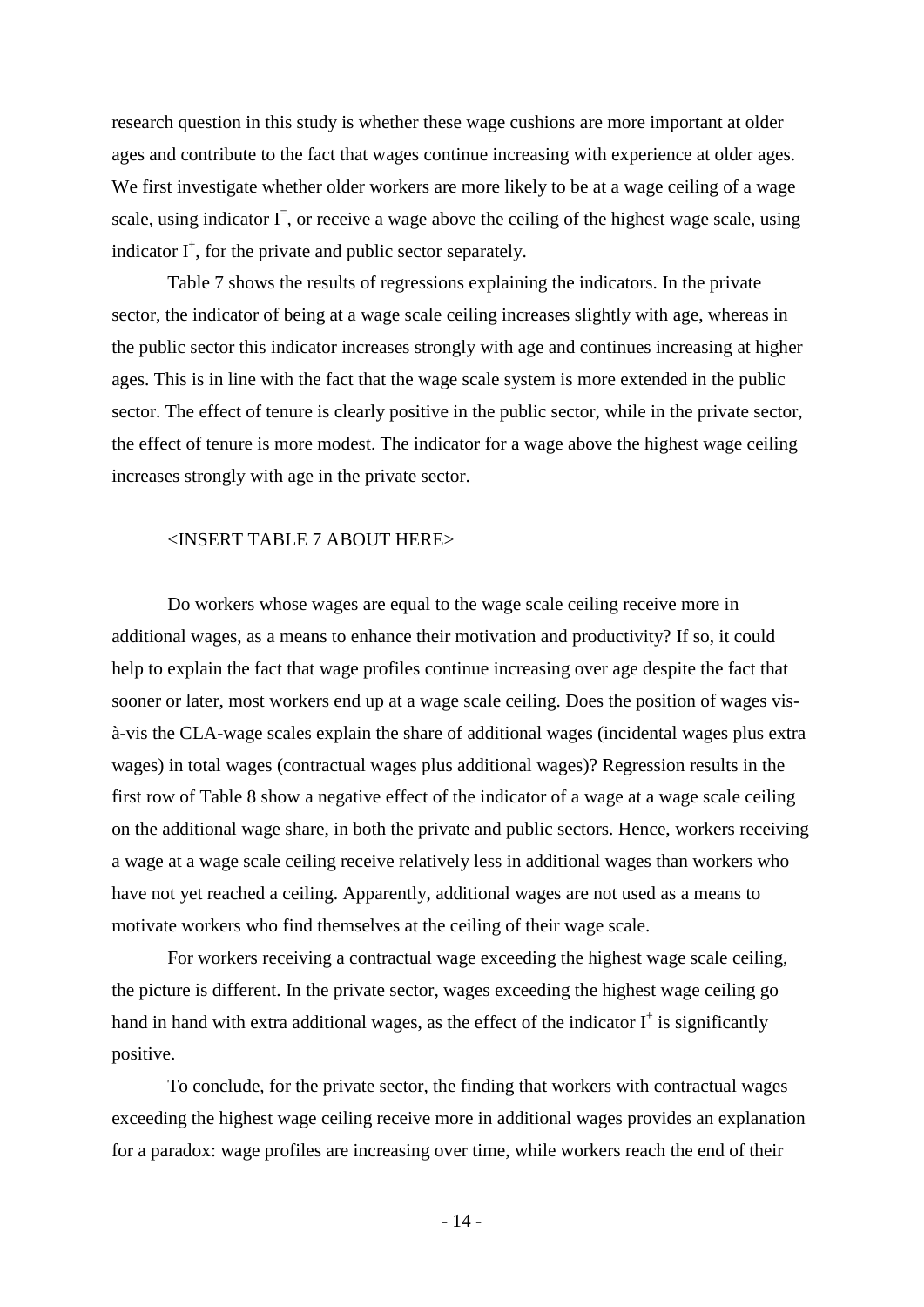wage scale sooner or later. We find, however, no indication that additional wages are used to motivate workers who have a wage equal to the maximum of their wage scale.

#### <INSERT TABLE 8 ABOUT HERE>

Table 9 analyses the effect of the position of wages relative to the wage scales on the growth in contractual wages and additional wages. A wage equal to a wage scale ceiling implies relatively low contractual wage growth, by definition (see equation (3)). The growth in additional wages is lower for workers who have not yet reached the ceiling. Workers earning wages that exceed the highest wage scale ceiling experience a relatively high contractual wage growth. Beyond the boundaries of the CLA-scale system, not only the level but also the growth of contractual wages is higher. The growth of their additional wages is lower, apparently due to the fact that there is less need to use additional wages if contractual wages can be set freely.

#### <INSERT TABLE 9 ABOUT HERE>

#### **6. Sensitivity analysis**

Table 10 repeats the analysis of Table 9 for two different sets of parameter values used in the calculation of the indicators  $I^=$  and  $I^+$ . The indicators change, as do the estimated coefficients, but the overall picture does not change: workers earning wages that exceed the highest wage scale ceiling experience relatively high contractual wage growth.

#### <INSERT TABLE 10 ABOUT HERE>

What is the effect of wages exceeding the highest wage scale ceiling on the age-wage profile? In the Appendix, Table C4, columns (2) and (5) present wage regressions in which jobs exceeding the highest wage scale ceiling in any year are removed from the dataset in all years. The lower panel of Table C4 shows the cumulative effects of potential experience. Comparing column (2) with column (1), which refers to the full sample, shows that excluding wages exceeding the highest wage scale ceiling clearly reduces the steepness of the wage profile over potential experience. In other words, the group of workers that is paid above the highest CLA-wage ceiling pulls up the age-wage profile.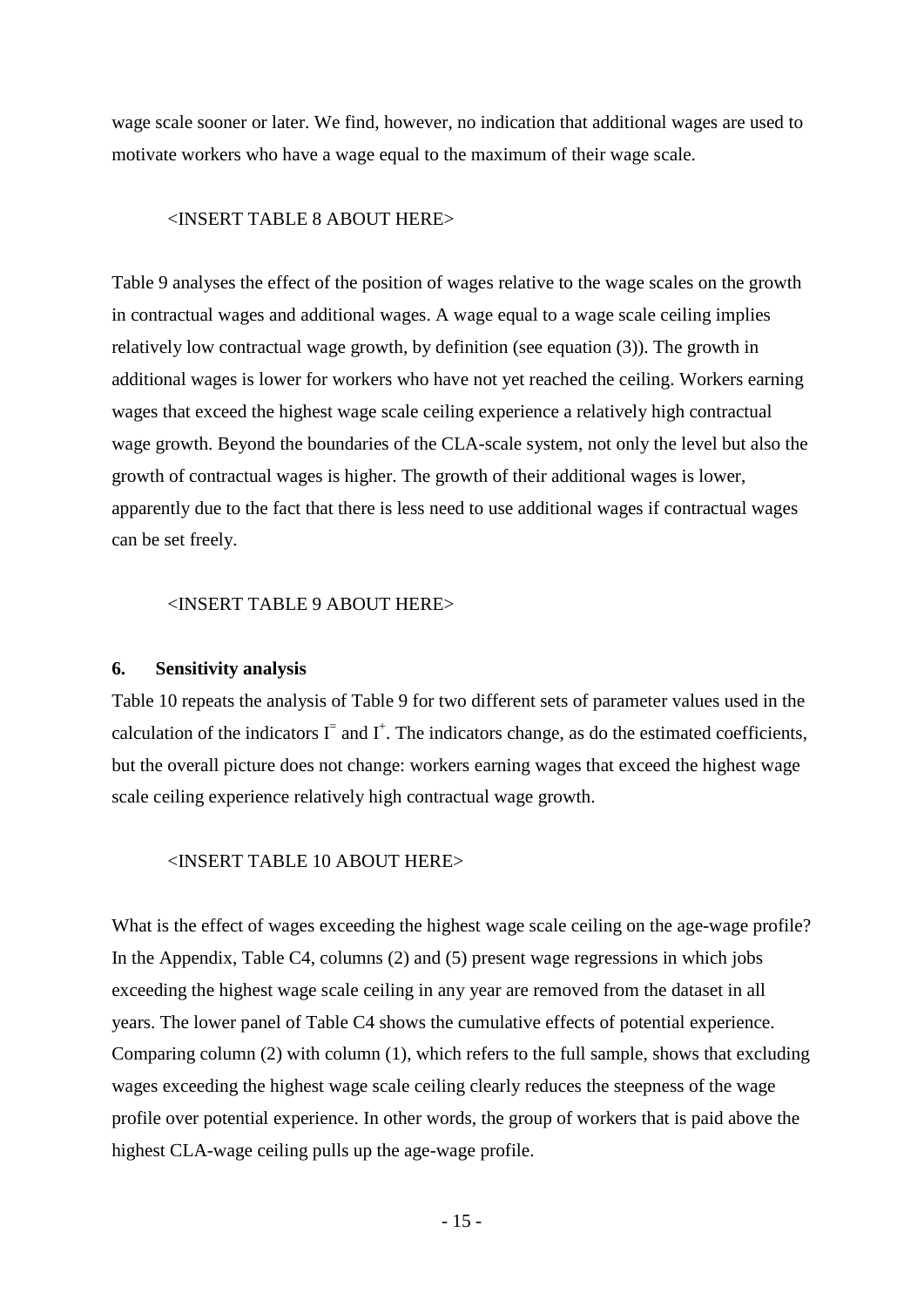Column (3) of Table C4 explores how much self-selection out of work affects the wage profile. The specification includes an attrition dummy measured at time  $t+1$ , which is also interacted with tenure. The results indicate that the effects of self-selection out of work on the age-wage profile are small; the cumulative effects in the lower panel of the table are grosso modo equal to the effects in column (1). In other words, we find no evidence that selfselection at time t+1 is an important explanatory variable in the increasing wage profile over potential experience.

#### **7. Conclusions**

This study investigates the anatomy of older workers' wages in order to explain the fact that in the Netherlands, wage profiles continue increasing at older ages, despite the fact that most workers end up at a wage scale ceiling sooner or later. The central research question is whether the wage cushion, defined as the difference between actual wages and (maximum) contractual wages as stipulated in collective labour agreements, contributes to the fact that wages continue increasing at older ages. This wage cushion consists of two parts: the first comprises additional wages paid above the contractual wage, and the second consists of the degree to which contractual wages exceed the highest wage scale ceiling, as stipulated in the collective labour agreement.

In the public sector, we find no evidence of a wage cushion leading to wages that continue to increase at older ages. Wage scale ceilings stipulated in collective agreements turn out to be guiding for older workers' wages, whereby the public wage scale system also includes all types of managerial jobs. Workers earning a contractual wage equal to a wage scale ceiling are not compensated with higher additional wages. Moreover, workers receiving a wage at a wage scale ceiling receive even less in additional wages than workers who have not yet reached a wage ceiling. Apparently, additional wages are not used to motivate workers who find themselves at the ceiling of their wage scales.

In the private sector, we do find evidence of a wage cushion leading to wages that continue to increase at older ages. In contrast to the public sector, the wage scale systems in the private sector do not seem to include all types of higher and better paid (managerial) jobs. So wage scale ceilings are not restrictive, as many workers receive a contractual wage exceeding the highest wage scale ceiling. The likelihood of earning such a contractual wage increases with age. Furthermore, workers earning such a contractual wage receive more in additional wages and experience higher contractual wage growth. The growth of their additional wages is, however, low compared to other workers, possibly due to the fact that

- 16 -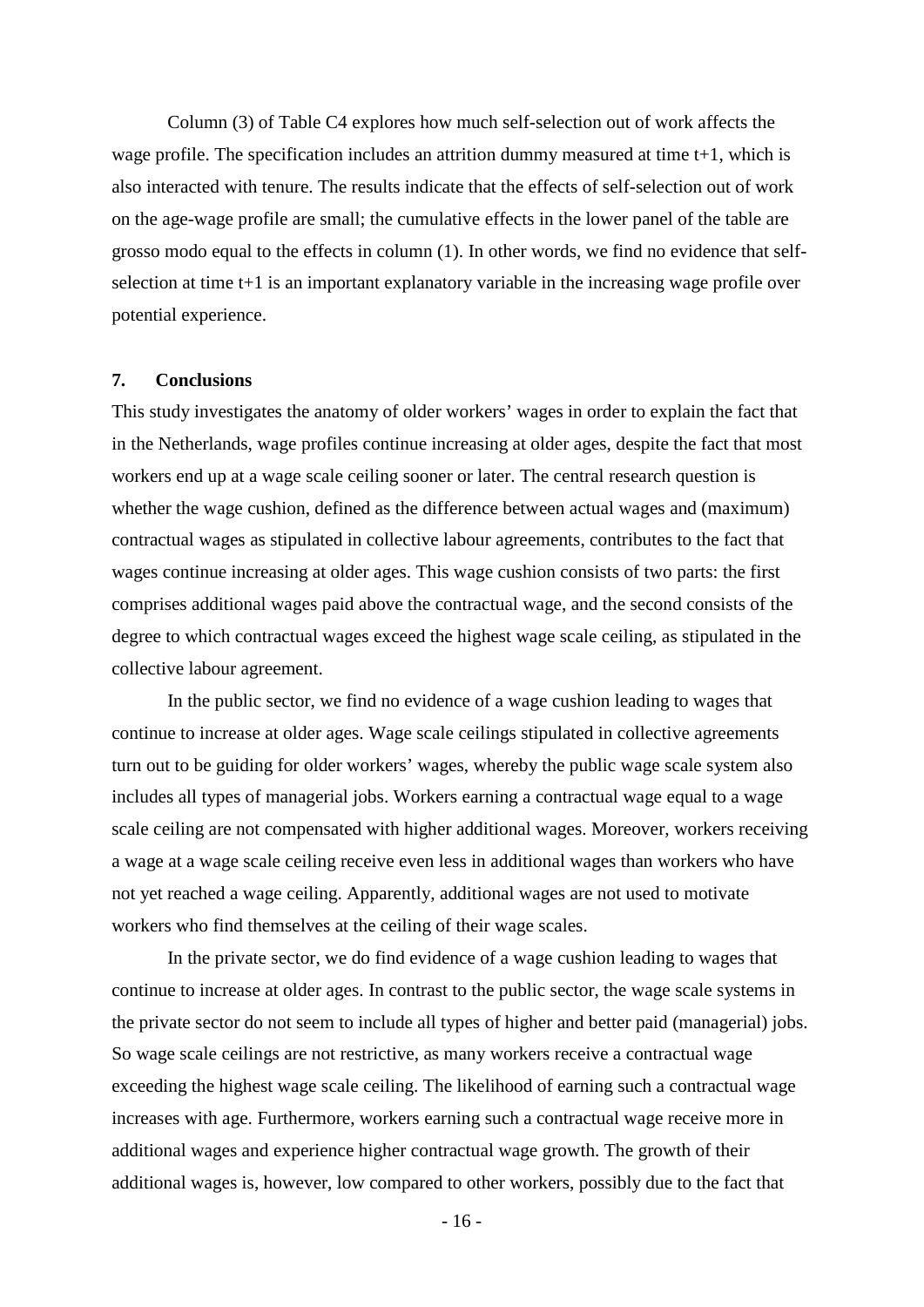there is less of a need to use additional wages if contractual wages can be set freely. As a result, in the private sector, the wage cushion enhances wage differentiation, and wages higher than the highest wage scale ceiling contribute to the steepness of the age-wage profile. The result leads to the natural question on why the private sector has wage scales with wage ceilings, but we consider this question beyond the scope of the paper and a possible topic for future research on labour market institutions.

In order to draw policy conclusions from our finding that a wage cushion exists in the Dutch private sector, one should know more about the reasons behind it. The fact that wages continue increasing at older ages may be related to firm-specific human capital. Since empirical evidence suggests that productivity at best remains stable at older ages (Börsch-Supan and Weiss, 2008 and Van Ours and Stoeldraijer, 2011), firm-specific human capital that continues increasing at older ages is not a likely explanation. However, firm investments in firm-specific human capital may go hand in hand with deferred compensation schemes in order to tie employees to their firms. In these cases, wages that continue increasing at older ages may be the result of optimal firm behaviour. Wages that continue increasing at older ages may, however, also be the result of the strong bargaining positions of older workers (Euwals et al., 2009). This may lead to a wage-productivity gap at older ages, negatively affecting job mobility by older workers.

Although we cannot tell what exactly causes wages to continue increasing at older ages, our empirical evidence at least suggests that collective wage bargaining and the collective wage scale systems cannot be a major cause. Wages that continue increasing at older ages in the private sector are the result of a wage cushion—especially that portion of wages that is on top of the collectively-agreed (maximum) wages. Our results indicate that wage differentiation is greater than that suggested by the uniform wage-setting system that prevails in the Netherlands, due to the fact that collective labour agreements usually extend to all workers in a sector of industry. So, at least for the wages of older workers, this may serve as a counterargument to the plea for more decentralized wage-setting institutions. Wage cushions seem to allow for wage differentiation between and within age groups, but it remains unsettled to what degree this wage differentiation allows for heterogeneity across sectors of industry and/or firms. Future research on linked employer-employee data should therefore address to which extent heterogeneity of wages and total wage costs reflects differences in productivity across sectors of industry and firms.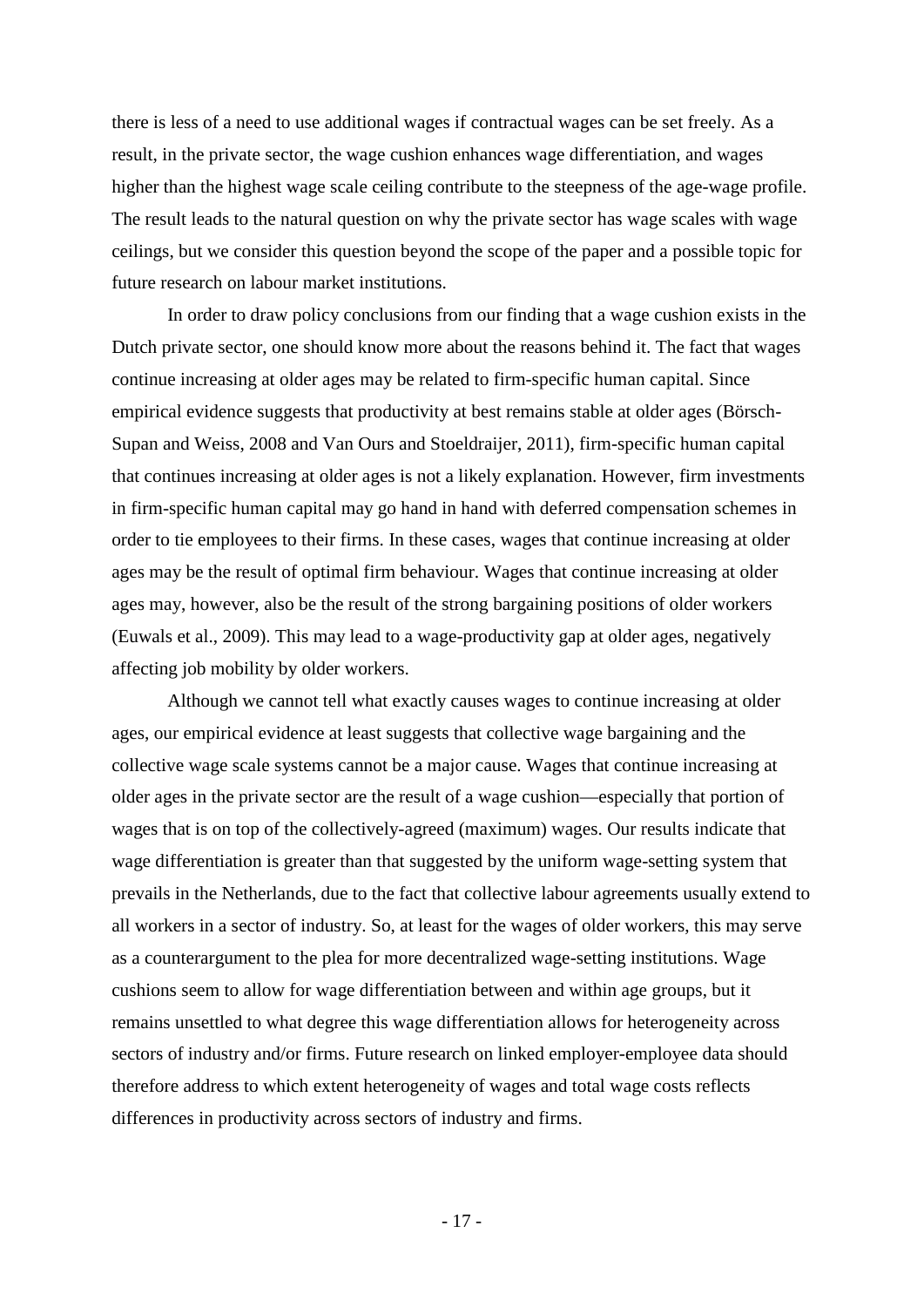**Figure 1 Histograms of contractual wages for the basic metal industry and the state public administration (wage range 2000 - 2500 Euros, bin width 10 Euros)**



Note: vertical lines depict the ceilings of CLA-wage scales.

| <b>Table 1</b> |  | Wage system of the transportation sector, gross monthly wages, 2006 |  |  |
|----------------|--|---------------------------------------------------------------------|--|--|
|----------------|--|---------------------------------------------------------------------|--|--|

| <b>Wage scale</b> |      |      |      | Д    |      |      |      |      |
|-------------------|------|------|------|------|------|------|------|------|
| Floor             | 1432 | 1503 | 1563 | 1629 | 1711 | 1793 | 1876 | 1958 |
| Ceiling           | 1710 | 1800 | 1878 | 2000 | 2181 | 2371 | 2606 | 2855 |
| Spinal points     |      |      |      |      |      |      |      |      |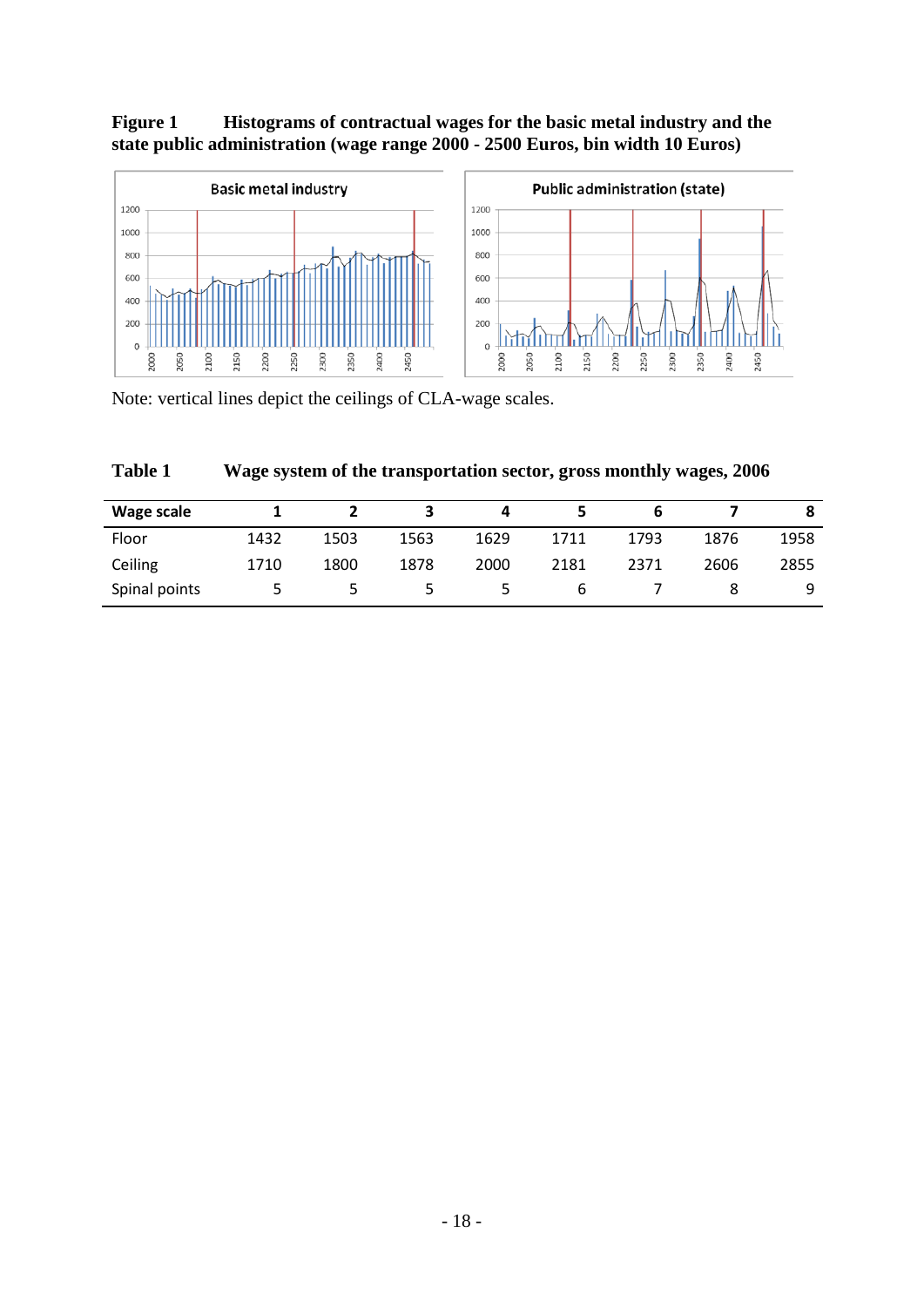|                                              |       |      | Lowest |         |                  | <b>Highest</b> |         |        |
|----------------------------------------------|-------|------|--------|---------|------------------|----------------|---------|--------|
|                                              | sbi08 | #sc. | floor  | ceiling | #sp.p.           | floor          | ceiling | #sp.p. |
| <b>Private sector</b>                        |       |      |        |         |                  |                |         |        |
| Basic metal industry                         | 240   | 11   | 1472   | 1485    | $\mathbf 1$      | 2166           | 2855    | 10     |
| Metal products industry                      | 250   | 10   | 1265   | 1537    | 3                | 1738           | 3079    | 14     |
| Coachworks industry                          | 292   | 10   | 1265   | 1537    | 3                | 1738           | 3079    | 14     |
| <b>Construction installation activities</b>  | 432   | 10   | 1265   | 1537    | 3                | 1738           | 3079    | 14     |
| Repair of (motor) vehicles                   | 452   | 10   | 1265   | 1537    | 3                | 1738           | 3079    | 14     |
| Retail sale (large stores)                   | 472   | 9    | 1523   | 1523    | $\boldsymbol{0}$ | 3160           | 3504    | Flex   |
| Retail sale (small stores)                   | 472   | 9    | 1523   | 1523    | $\boldsymbol{0}$ | 3160           | 3504    | Flex   |
| Clothing and footwear                        | 477   | 5    | 1285   | 1285    | $\mathbf 0$      | 1671           | 1972    | 6      |
| Transport                                    | 494   | 8    | 1432   | 1710    | 5                | 1958           | 2855    | 9      |
| Hotel and catering                           | 551   | 11   | 1339   | 1559    | Flex             | 2844           | 3584    | Flex   |
| Temporary employment agencies <sup>1</sup>   | 782   | 9    | 1317   | 1666    | Flex             | 1941           | 3290    | Flex   |
| Temporary employment agencies                | 782   | 9    | 1317   | 1666    | Flex             | 1941           | 3290    | Flex   |
| Cleaning                                     | 812   | 7    | 1250   | 1250    | $\mathbf 0$      | 1698           | 1764    | 12     |
| <b>Public sector (including health care)</b> |       |      |        |         |                  |                |         |        |
| Social unemployment relief                   | 329   | 12   | 1252   | 1297    | $\overline{2}$   | 2461           | 3979    | 11     |
| Public adm. (municipality, revised) $1$      | 841   | 20   | 1283   | 1646    | 11               | 5783           | 8220    | 11     |
| Public adm.(municipality)                    | 841   | 19   | 1283   | 1540    | 5                | 6164           | 8220    | 9      |
| Public administration (region)               | 841   | 18   | 1263   | 1598    | Flex             | 5818           | 8311    | Flex   |
| Public administration (state)                | 841   | 18   | 1287   | 1618    | 10               | 6044           | 7934    | 10     |
| Police                                       | 842   | 18   | 1173   | 1751    | 10               | 5470           | 7598    | 11     |
| Secondary education                          | 853   | 4    | 2242   | 3427    | 17               | 2912           | 4933    | 17     |
| Nursing homes for disabled                   | 872   | 16   | 1266   | 1543    | $\overline{7}$   | 5200           | 7350    | 14     |
| Social work activities                       | 889   | 15   | 1342   | 1985    | 15               | 3454           | 7885    | 19     |

# **Table 2 Wage system of 22 large sectors of industry, gross monthly wages, 2006**

Note: the sectors of industry are chosen on the basis of their large size and the fact that all workers in these industries are covered by the same collective agreement. The code sbi08 refers to standard business classification codes in 2008, #sc. refers to the number of wage scales, and the floor and ceiling are the lowest and highest wages, respectively, according to the wage scale.

**1)** Two separate collective labour agreements for temporary work agencies are taken into account. Due to a reform, there are two different wage scale systems for municipalities' public administrations. The revised system holds for employees who started their jobs in 1996 or later.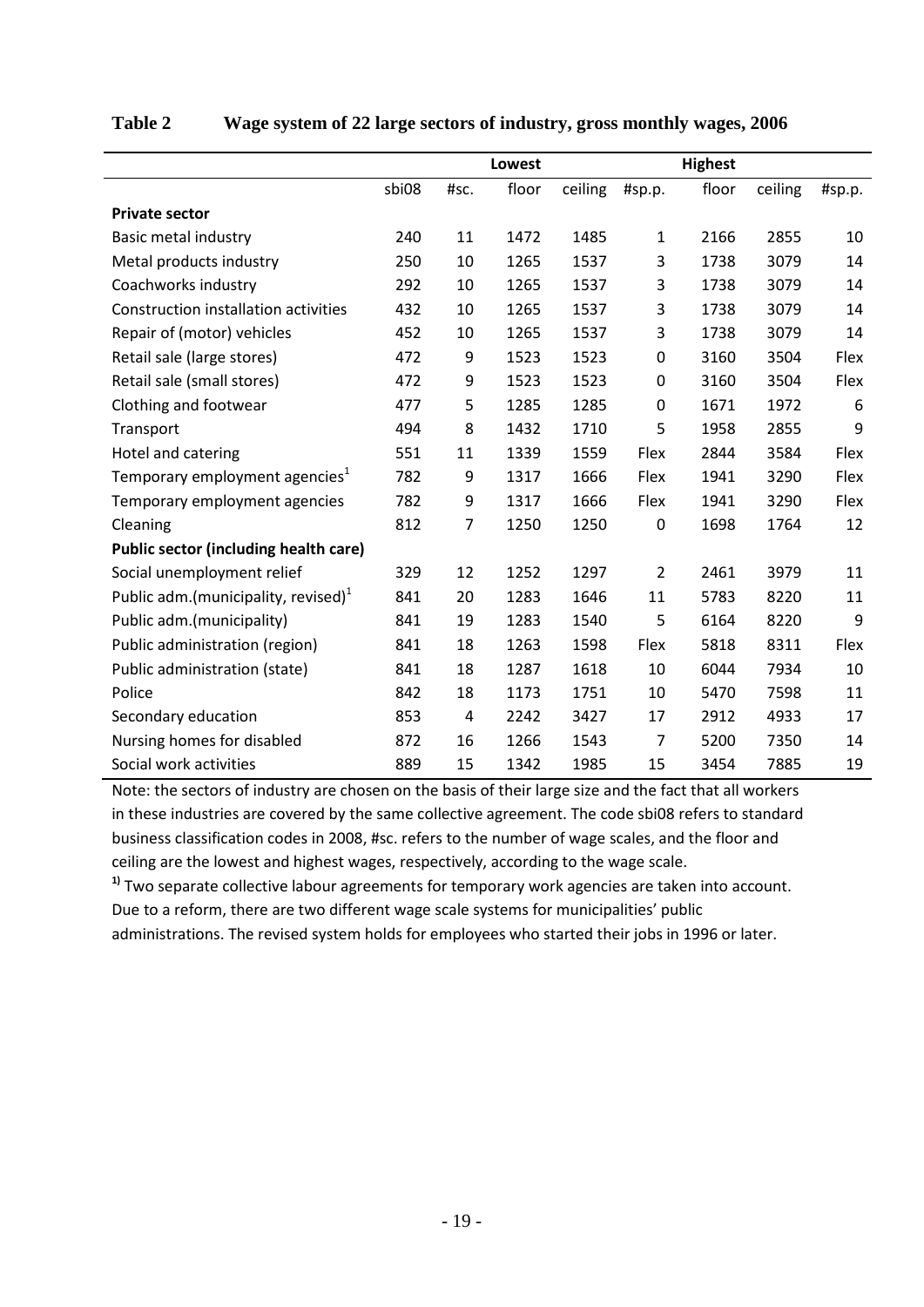|                                                    | all men <sup>1</sup><br>$CLA$ -sample <sup>1</sup> |        |        |        |        |        |
|----------------------------------------------------|----------------------------------------------------|--------|--------|--------|--------|--------|
|                                                    | mean                                               | p50    | sd     | mean   | p50    | sd     |
| age                                                | 42,3                                               | 42,0   | 10,8   | 42,4   | 43,0   | 11,0   |
| tenure                                             | 8,5                                                | 5,6    | 9,0    | 8,9    | 5,8    | 9,5    |
| potential experience <sup>2</sup>                  | 25,1                                               | 25,0   | 11,6   | 25,6   | 26,0   | 11,5   |
| dummy firm size 10-18 employees                    | 0,08                                               |        | 0,27   | 0,07   |        | 0,26   |
| dummy firm size 20-49 employees                    | 0,12                                               |        | 0,33   | 0,12   |        | 0,32   |
| dummy firm size 50-99 employees                    | 0,09                                               |        | 0,28   | 0,09   |        | 0,29   |
| dummy firm size 100-199 employees                  | 0,09                                               |        | 0,28   | 0,09   |        | 0,29   |
| dummy firm size 200-499 employees                  | 0,11                                               |        | 0,32   | 0,12   |        | 0,33   |
| dummy firm size >500 employees                     | 0,39                                               |        | 0,49   | 0,44   |        | 0,50   |
| dummy reg. contract (=no TWA/on-call)              | 0,95                                               |        | 0,21   | 0,89   |        | 0,31   |
| dummy fulltime contract                            | 0,83                                               |        | 0,38   | 0,80   |        | 0,40   |
| dummy low educational level <sup>3</sup>           | 0,04                                               |        | 0,20   | 0,05   |        | 0,22   |
| dummy intermediate educational level <sup>3</sup>  | 0,12                                               |        | 0,33   | 0,12   |        | 0,33   |
| dummy high educational level <sup>3</sup>          | 0,16                                               |        | 0,36   | 0,10   |        | 0,31   |
| yearly contractual wage (in Euros)                 | 35.026                                             | 31.239 | 23.383 | 29.256 | 27.505 | 15.943 |
| yearly incidental wage (in Euros)                  | 2.328                                              | 273    | 15.996 | 1.205  | 241    | 6.404  |
| yearly extra salary (in Euros)                     | 875                                                | 0      | 2.680  | 812    | 0      | 1.867  |
| contractual wage per month (in Euros) <sup>4</sup> | 3.129                                              | 2.750  | 1.889  | 2.635  | 2.429  | 1.276  |
| gross wage per month (in Euros) <sup>4</sup>       | 3.030                                              | 2.691  | 2.658  | 2.612  | 2.457  | 1.331  |

# **Table 3 Descriptive statistics for dataset of all male employees and sample of collective labour agreements, 2008**

 $<sup>1</sup>$  statistics for 'all men' are based on 3,3 million observations, while statistics for 'CLA-sample' are</sup> based on 1,0 million observations for male workers.

 $2$  potential experience is defined as age minus years of education, determined using the highest level of education attained, minus four years that represent the period before entering primary school. Time in the educational system cannot be less than 12 years because education is compulsory until age 16.

<sup>3</sup> Level of education is available for approximately one third of the observations in our dataset.

 $4$  Wages are observed in the month October as we consider this as a relatively representative month, we do not consider yearly wages as the wage level of many workers changes during the year.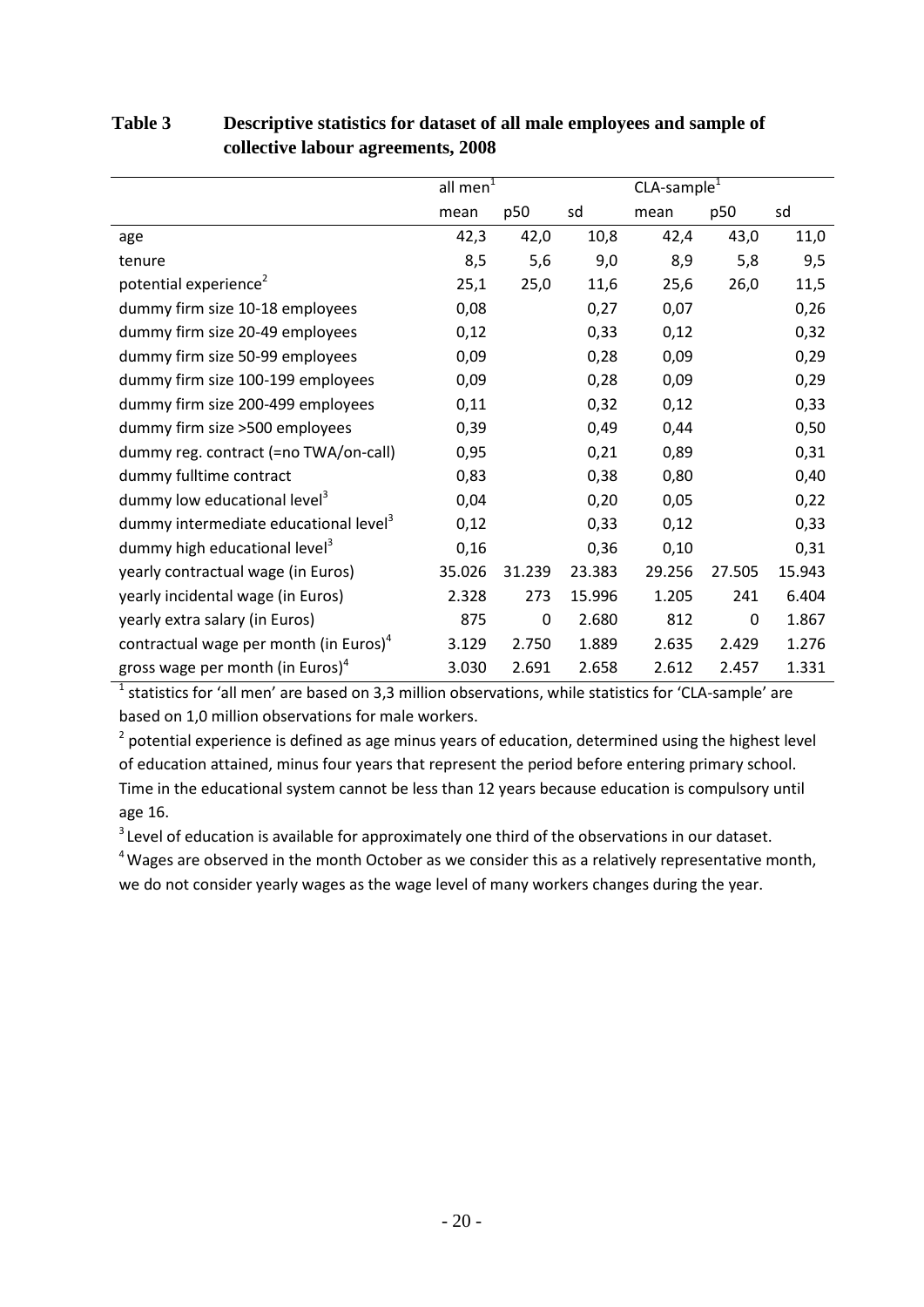|                                   | average additional wage <sup>1</sup><br>average contractual wage |       |       |       |       |       |       |       |
|-----------------------------------|------------------------------------------------------------------|-------|-------|-------|-------|-------|-------|-------|
|                                   | 23-34                                                            | 35-44 | 45-54 | 55-64 | 23-34 | 35-44 | 45-54 | 55-64 |
| <b>Private sector</b>             |                                                                  |       |       |       |       |       |       |       |
| Basic metal industry              | 27954                                                            | 35896 | 37938 | 37763 | 1973  | 3084  | 3601  | 3527  |
| Metal products industry           | 25226                                                            | 32383 | 34518 | 33096 | 1326  | 1939  | 2208  | 2389  |
| Coachworks industry               | 23948                                                            | 30544 | 31896 | 29347 | 776   | 1013  | 1107  | 1082  |
| Construction installation activ.  | 25866                                                            | 33758 | 36468 | 35186 | 1286  | 2209  | 2626  | 2537  |
| Repair of (motor) vehicles        | 23900                                                            | 32016 | 33432 | 29322 | 1163  | 1802  | 1784  | 1489  |
| Retail sale (large stores)        | 20506                                                            | 29904 | 32234 | 32957 | 897   | 1364  | 1592  | 2103  |
| Retail sale (small stores)        | 19116                                                            | 29615 | 33449 | 28772 | 382   | 825   | 1097  | 1537  |
| Clothing and footwear             | 18985                                                            | 29580 | 33043 | 29072 | 671   | 1573  | 1761  | 1039  |
| Transport                         | 23260                                                            | 26837 | 27152 | 25398 | 995   | 1288  | 1273  | 1153  |
| Hotel and catering                | 16646                                                            | 22410 | 22863 | 19323 | 265   | 743   | 762   | 560   |
| Temp. employment agencies         | 12044                                                            | 15734 | 16960 | 17196 | 414   | 528   | 486   | 514   |
| Temp. employment agencies         | 10885                                                            | 13878 | 14644 | 14351 | 283   | 366   | 370   | 371   |
| Cleaning                          | 16847                                                            | 20901 | 21361 | 19228 | 349   | 569   | 644   | 531   |
| Public sector (incl. health care) |                                                                  |       |       |       |       |       |       |       |
| Social unemployment relief        | 16670                                                            | 18553 | 19587 | 19678 | 615   | 688   | 739   | 744   |
| Public administration (munic.)    | 29020                                                            | 35754 | 39318 | 38517 | 2538  | 3168  | 3562  | 3292  |
| Public administration (munic.)    | 29421                                                            | 35671 | 39618 | 39137 | 2844  | 3231  | 3635  | 3262  |
| Public administration (region)    | 32106                                                            | 39284 | 43576 | 43110 | 3627  | 4563  | 5028  | 4956  |
| Public administration (state)     | 30225                                                            | 41470 | 45559 | 47687 | 3200  | 3755  | 3555  | 3031  |
| Police                            | 28168                                                            | 37113 | 42980 | 43909 | 4880  | 5381  | 5641  | 5437  |
| Secondary education               | 25312                                                            | 32481 | 39692 | 40923 | 1909  | 2505  | 3154  | 3250  |
| Nursing homes for disabled        | 21447                                                            | 27131 | 31956 | 32682 | 1111  | 1473  | 1759  | 1768  |
| Social work activities            | 22217                                                            | 28679 | 32345 | 32260 | 1142  | 1492  | 1685  | 1727  |

# **Table 4 Average gross contractual and additional wages per age group, by collective labour agreement, 2008**

**1** Additional wages refers to the sum of incidental wages (performance-related, not part of the contract) and extra wages (a regular extra wage component, e.g., a thirteenth month of salary).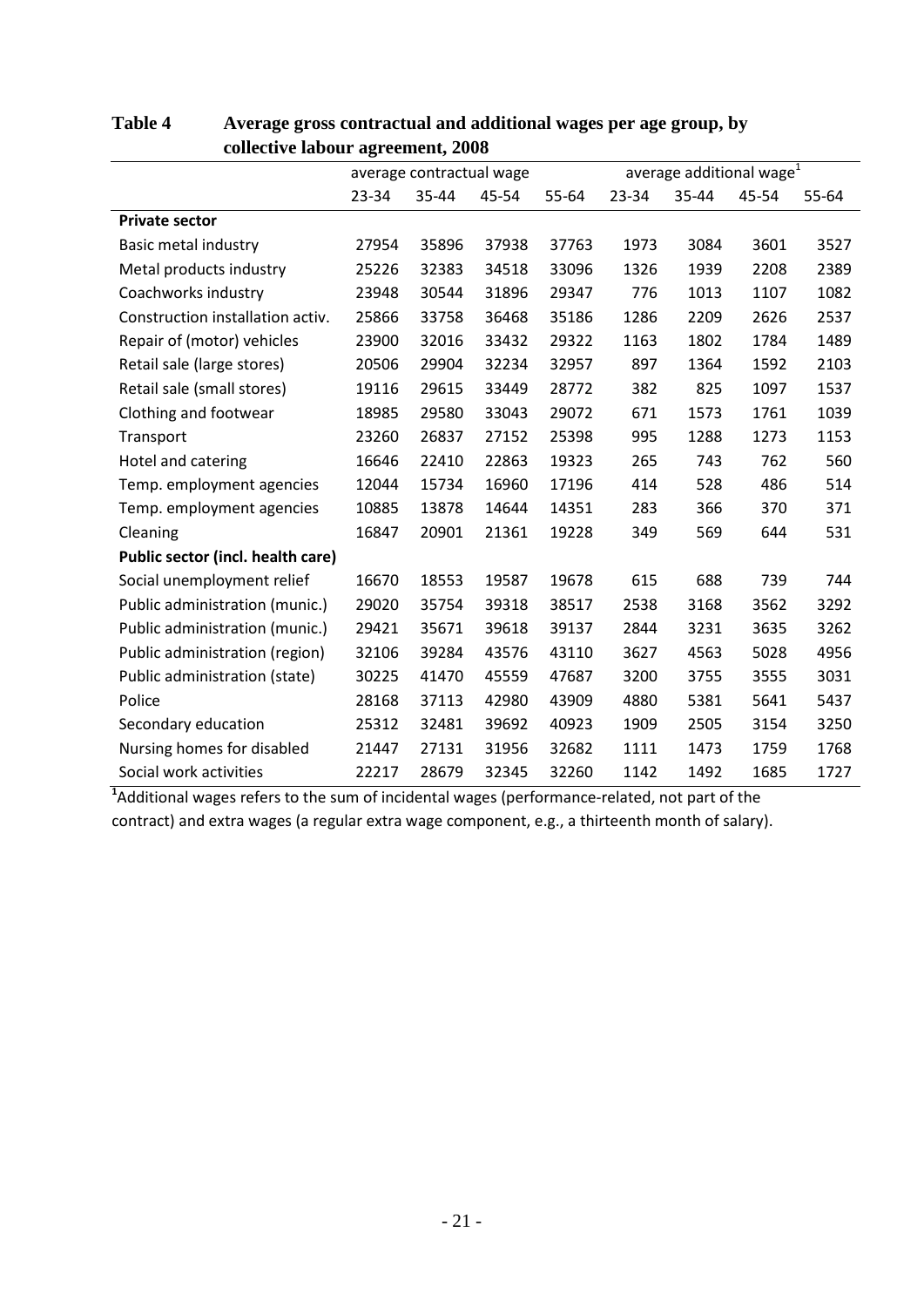| incidence wage exceeding          |                           |       |                           |       |       |       |       |       |
|-----------------------------------|---------------------------|-------|---------------------------|-------|-------|-------|-------|-------|
|                                   | incidence additional wage |       | ceiling highest CLA-scale |       |       |       |       |       |
| <b>CLA</b>                        | 23-34                     | 35-44 | 45-54                     | 55-64 | 23-34 | 35-44 | 45-54 | 55-64 |
| <b>Private sector</b>             |                           |       |                           |       |       |       |       |       |
| Basic metal industry              | 0,92                      | 0,89  | 0,90                      | 0,88  | 0,03  | 0,01  | 0,00  | 0,01  |
| Metal products industry           | 0,95                      | 0,94  | 0,94                      | 0,92  | 0,06  | 0,21  | 0,25  | 0,25  |
| Coachworks industry               | 0,94                      | 0,93  | 0,94                      | 0,90  | 0,04  | 0,15  | 0,16  | 0,18  |
| Construction install. activ.      | 0,94                      | 0,94  | 0,94                      | 0,92  | 0,06  | 0,25  | 0,32  | 0,32  |
| Repair of (motor) vehicles        | 0,93                      | 0,92  | 0,92                      | 0,88  | 0,05  | 0,19  | 0,22  | 0,20  |
| Retail sale (large stores)        | 0,77                      | 0,73  | 0,73                      | 0,74  | 0,03  | 0,10  | 0,14  | 0,14  |
| Retail sale (small stores)        | 0,37                      | 0,40  | 0,38                      | 0,39  | 0,02  | 0,10  | 0,17  | 0,15  |
| Clothing and footwear             | 0,60                      | 0,56  | 0,53                      | 0,51  | 0,32  | 0,68  | 0,72  | 0,73  |
| Transport                         | 0,86                      | 0,84  | 0,83                      | 0,80  | 0,10  | 0,17  | 0,16  | 0,14  |
| Hotel and catering                | 0,32                      | 0,35  | 0,34                      | 0,33  | 0,01  | 0,05  | 0,06  | 0,06  |
| Temp. empl. agencies              | 0,67                      | 0,68  | 0,63                      | 0,63  | 0,02  | 0,04  | 0,05  | 0,07  |
| Temp. empl. agencies              | 0,71                      | 0,72  | 0,72                      | 0,70  | 0,02  | 0,03  | 0,04  | 0,08  |
| Cleaning                          | 0,48                      | 0,51  | 0,52                      | 0,48  | 0,30  | 0,42  | 0,41  | 0,41  |
| Public sector (incl. health care) |                           |       |                           |       |       |       |       |       |
| Social unempl. relief             | 1,00                      | 1,00  | 1,00                      | 1,00  | 0,00  | 0,00  | 0,00  | 0,00  |
| Public adm. (munic.)              | 0,99                      | 1,00  | 0,99                      | 0,98  | 0,00  | 0,00  | 0,00  | 0,01  |
| Public adm. (munic.)              | 0,96                      | 0,99  | 1,00                      | 1,00  | 0,00  | 0,00  | 0,00  | 0,00  |
| Public adm. (region)              | 1,00                      | 1,00  | 1,00                      | 1,00  | 0,00  | 0,00  | 0,00  | 0,01  |
| Public adm. (state)               | 1,00                      | 1,00  | 1,00                      | 0,99  | 0,00  | 0,00  | 0,01  | 0,01  |
| Police                            | 1,00                      | 1,00  | 1,00                      | 1,00  | 0,00  | 0,00  | 0,00  | 0,01  |
| Secondary education               | 1,00                      | 1,00  | 1,00                      | 1,00  | 0,00  | 0,00  | 0,00  | 0,02  |
| Nursing homes disabled            | 0,99                      | 0,99  | 0,99                      | 0,98  | 0,00  | 0,00  | 0,01  | 0,02  |
| Social work activities            | 0,98                      | 0,98  | 0,98                      | 0,98  | 0,00  | 0,00  | 0,00  | 0,00  |

# **Table 5 Incidence of additional wage and of contractual wages exceeding collectively agreed wage ceiling, by CLA and age-groups, 2008**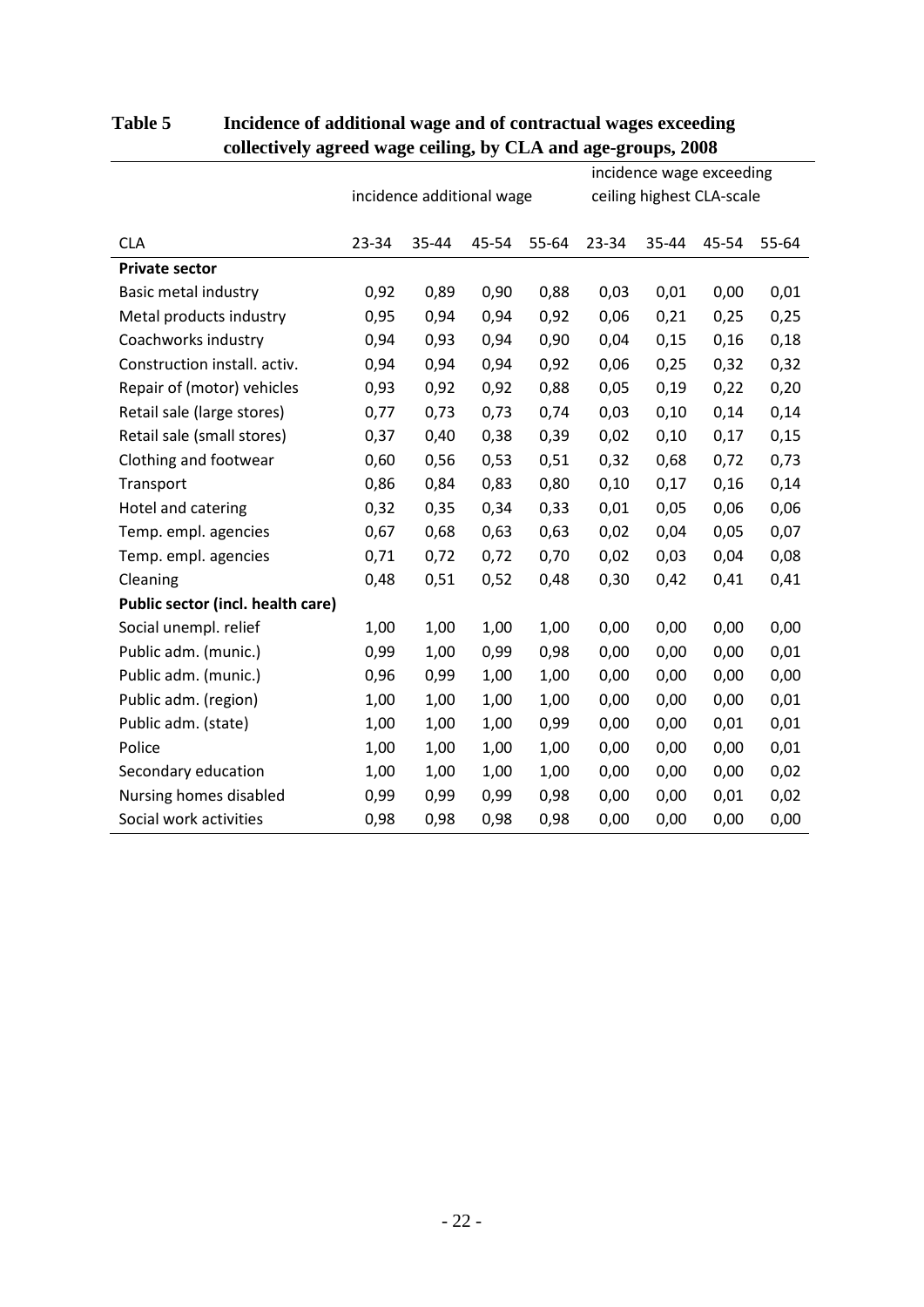| - - - - - - -  | $\sim$ 0.000 m/s $\sim$ 0.000 m/s $\sim$ 0.000 m/s $\sim$ |                                                         |      |      |      |      |                                                        |      |
|----------------|-----------------------------------------------------------|---------------------------------------------------------|------|------|------|------|--------------------------------------------------------|------|
|                | 11                                                        |                                                         |      |      | 12   |      |                                                        |      |
|                | mean                                                      | sd                                                      | min  | max  | mean | sd   | min                                                    | max  |
| private sector | 0,81                                                      | 0,36                                                    | 0,00 | 1,00 | 0,38 | 0,32 | 0,00                                                   | 0,92 |
| public sector  | 0,90                                                      | 0,23                                                    | 0,00 | 1,00 | 0,50 | 0,35 | 0,00                                                   | 0,99 |
|                |                                                           |                                                         |      |      |      |      |                                                        |      |
|                |                                                           | indicator wage equal to scale ceiling (I <sup>-</sup> ) |      |      |      |      | indicator wage above highest ceiling (I <sup>+</sup> ) |      |
|                | mean                                                      | sd                                                      | min  | max  | mean | sd   | min                                                    | max  |
| private sector | 0,31                                                      | 0,32                                                    | 0,00 | 0,92 | 0,15 | 0,34 | 0,00                                                   | 1,00 |
| public sector  | 0,44                                                      | 0,35                                                    | 0,00 | 0,96 | 0,02 | 0,09 | 0,00                                                   | 1,00 |

**Table 6 Descriptive statistics Indicators<sup>1</sup>**

 $1)$  Indicator I1 reflects the proximity of the individual contractual wage to the wage ceiling of a wage scale (equation (2) in Section 3), indicator I2 reflects the proximity of contractual wage growth to collectively agreed wage growth (equation (3) in Section 3), indicator  $I^{\dagger}$  is the indicator of the contractual wage being at the wage ceiling of a wage scale and combines the information of I1 and I2 (Appendix B). Indicator I<sup>+</sup> is the indicator of the contractual wage exceeding the wage ceiling of the highest wage scale (Appendix B). Descriptive statistics for the underlying CLA-sectors are presented in the Appendix, Table C1.

| contractual wages vis-à-vis the $CLA$ -wage scales <sup>1</sup> |                                                         |               |                                                         |  |  |  |  |  |
|-----------------------------------------------------------------|---------------------------------------------------------|---------------|---------------------------------------------------------|--|--|--|--|--|
|                                                                 | indicator wage equal to scale ceiling (I <sup>-</sup> ) |               | indicator wage above<br>highest ceiling $(I^{\dagger})$ |  |  |  |  |  |
|                                                                 | private sector                                          | public sector | private sector                                          |  |  |  |  |  |
| Years of age                                                    |                                                         |               |                                                         |  |  |  |  |  |
| 30                                                              | 0,08                                                    | 0,39          | 0,55                                                    |  |  |  |  |  |
| 40                                                              | 0,10                                                    | 0,48          | 0,64                                                    |  |  |  |  |  |
| 50                                                              | 0,10                                                    | 0,54          | 0,68                                                    |  |  |  |  |  |
| 60                                                              | 0,10                                                    | 0,58          | 0,68                                                    |  |  |  |  |  |
| Years of tenure                                                 |                                                         |               |                                                         |  |  |  |  |  |
| 10                                                              | 0,04                                                    | 0,08          | 0,01                                                    |  |  |  |  |  |
| 20                                                              | 0,04                                                    | 0,12          | 0,01                                                    |  |  |  |  |  |
| 30                                                              | 0,05                                                    | 0,12          | 0,01                                                    |  |  |  |  |  |
| 40                                                              | 0,08                                                    | 0,11          | 0,02                                                    |  |  |  |  |  |

### **Table 7 The effects of age and tenure on the indicators describing the position of 1**

 $1)$  Indicator I= is the indicator of the contractual wage being at the wage ceiling of a wage scale and combines the information of I1 and I2 (Indicator I1 reflects the proximity of the individual contractual wage to the wage ceiling of a wage scale, indicator I2 reflects the proximity of contractual wage growth to collectively agreed wage growth). Indicator I+ is the indicator of the contractual wage exceeding the wage ceiling of the highest wage scale.

The effects of age and tenure are obtained from random effects regressions containing age and age<sup>2</sup> and tenure, tenure<sup>2</sup>, tenure<sup>3</sup> and tenure<sup>4</sup>. Included as control variables are two dummy variables for the level of education, four year variables, a dummy for fulltime contracts, five dummies representing the size class of the firm as well as dummies for the CLA sectors of industry. The underlying regression results for I<sup>=</sup> and I<sup>+</sup> can be found in the Appendix (Table C3). The results of I<sup>+</sup> in the public sector are left out since according to Table 5 the incidence of wages above the highest wage scale is very low.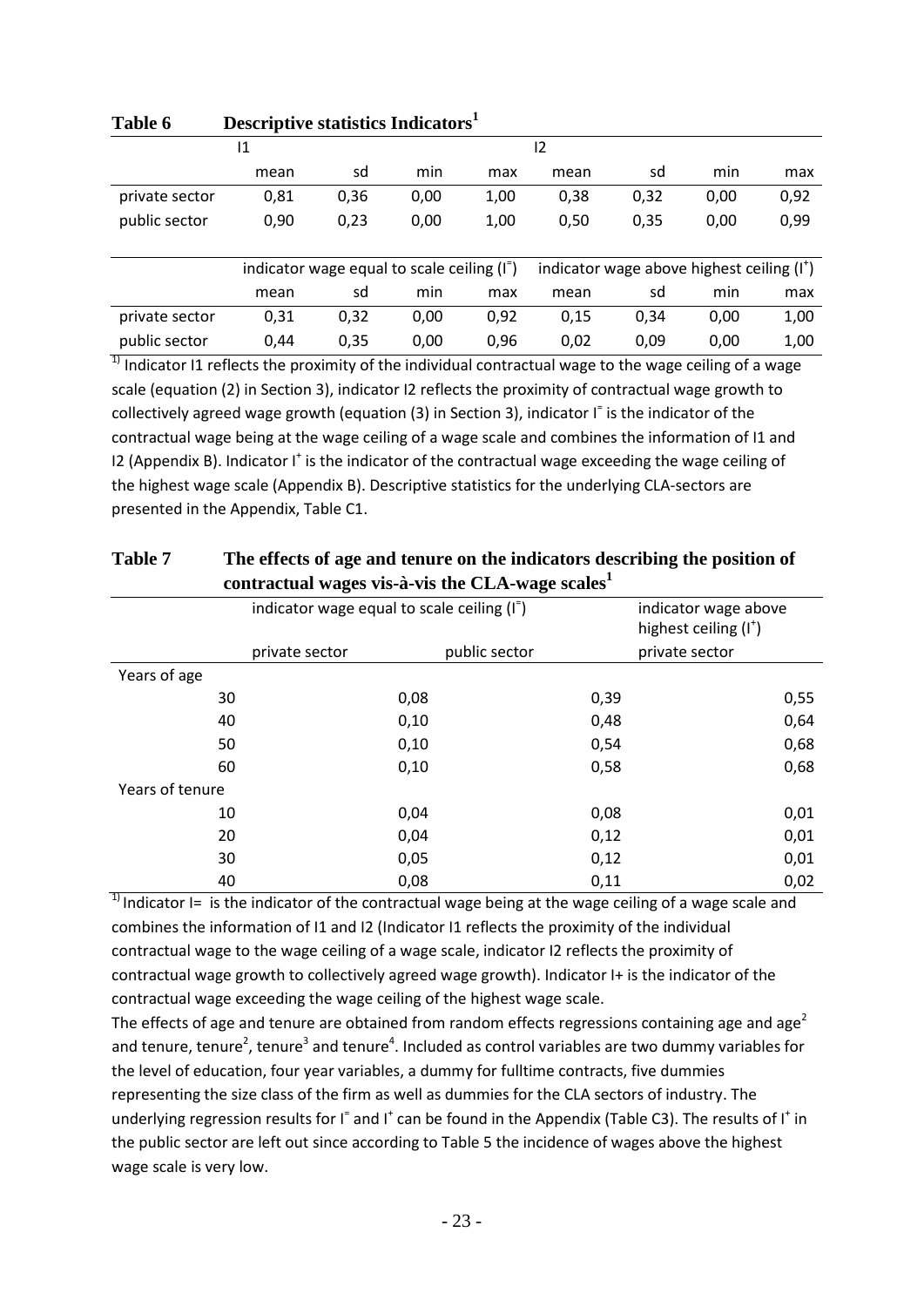|                                                       | private sector | public sector |
|-------------------------------------------------------|----------------|---------------|
| indicator wage equal to scale ceiling $(I^{\dagger})$ | $-0.0038***$   | $-0.0042***$  |
|                                                       | (0.000153)     | (0.000142)    |
|                                                       |                |               |
| indicator wage above highest ceiling $(I^*)$          | $0.0073***$    |               |
|                                                       | (0.000337)     |               |
|                                                       |                |               |
| Observations                                          | 1524927        | 1336327       |
| Groups                                                | 585358         | 438227        |
| R <sub>2</sub> within                                 | 0.0002         | 0.1457        |
| R <sub>2</sub> overall                                | 0.0738         | 0.1371        |
| R <sub>2</sub> between                                | 0.0912         | 0.1368        |

# **Table 8 Does additional wage depend on the indicators?**

Standard errors in parentheses; \* p<0.05, \* \* p<0.01, \*\*\* p<0.001

Note: Based on random effects regressions. The dependent variable is the share of additional wages in total wages, where total wages are the sum of contractual wages and additional wages, while additional wages are the sum of incidental wages (performance-related, not part of the contract) and extra wages (a regular extra wage component, e.g., a thirteenth month of salary). Explanatory variables of interest: Indicator I= is the indicator of the contractual wage being equal to the wage ceiling of a wage scale. Indicator I+ is the indicator of the contractual wage exceeding the wage ceiling of the highest wage scale.

Control variables: tenure is instrumented with the deviation between tenure and the individual job average of tenure, and potential experience is instrumented likewise. Furthermore, we have taken into account all four year variables, two dummy variables for the level of education, a dummy for fulltime contracts, five dummies representing the size class of the firm as well as 22 dummies for the CLA sectors of industry and a constant. The results of  $I^+$  in the public sector are left out since according to Table 5 the incidence of wages above the highest wage scale is very low.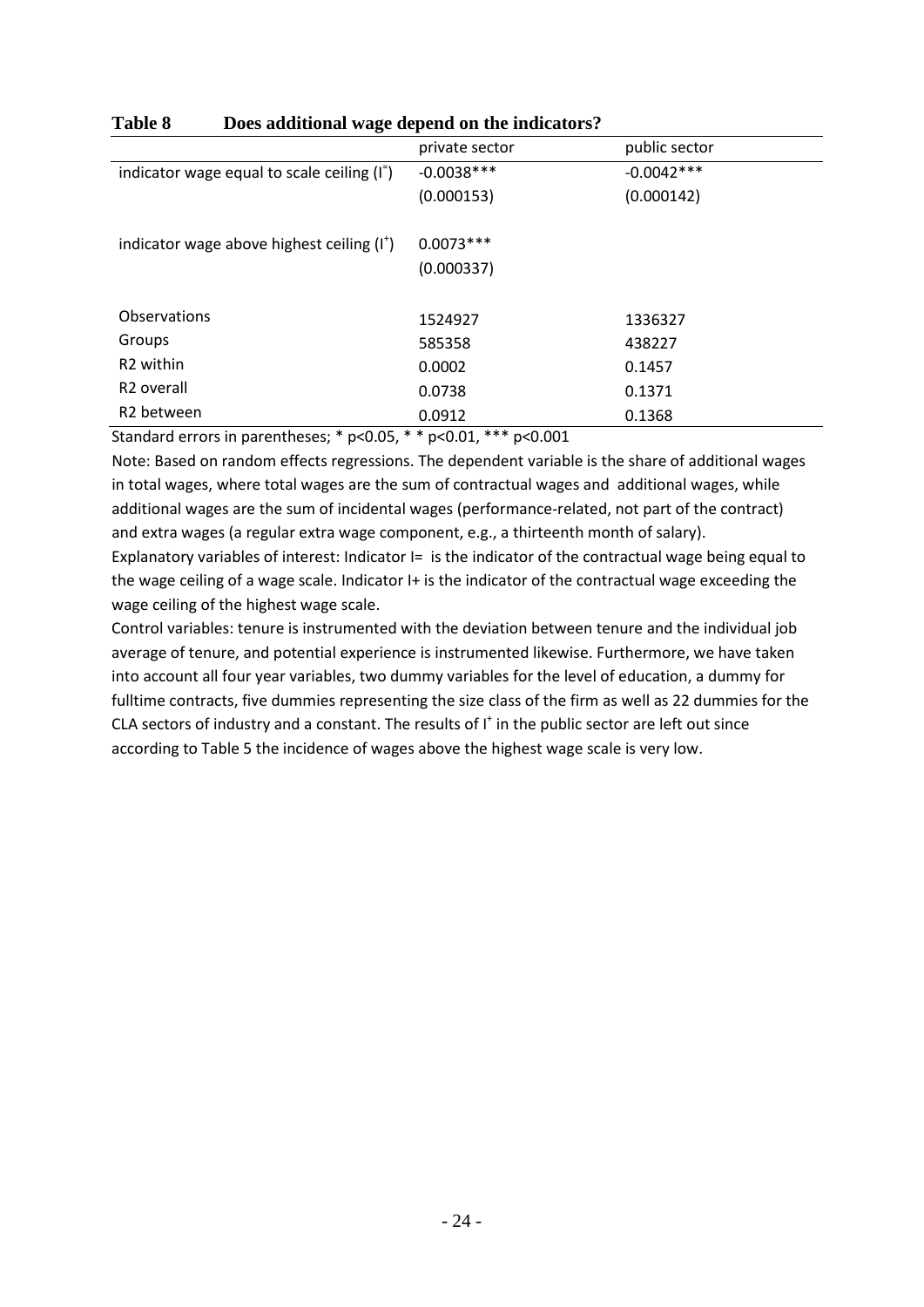|                                 | growth in contractual wage |               | growth in additional wage |               |
|---------------------------------|----------------------------|---------------|---------------------------|---------------|
|                                 | private sector             | public sector | private sector            | public sector |
| indicator wage equal to         |                            |               |                           |               |
| scale ceiling $(I=)$            | $-0.0183***$               | $-0.0544***$  | $-1.465***$               | $-0.302$ ***  |
|                                 | (0.00355)                  | (0.00255)     | (0.383)                   | (0.0528)      |
|                                 |                            |               |                           |               |
| indicator wage above            |                            |               |                           |               |
| highest ceiling $(I^{\dagger})$ | $0.390***$                 |               | $-1.914**$                |               |
|                                 | (0.00823)                  |               | (0.605)                   |               |
|                                 |                            |               |                           |               |
| Observations                    | 1524927                    | 1336327       | 1267886                   | 1305273       |
| Groups                          | 585358                     | 438227        | 512370                    | 428324        |
| R <sub>2</sub> within           | 0.0163                     | 0.0052        | 0.0018                    | 0.0012        |
| R <sub>2</sub> between          | 0.0012                     | 0.0037        | 0.0010                    | 0.0006        |
| R <sub>2</sub> overall          | 0.0003                     | 0.0039        | 0.0008                    | 0.0006        |

### **Table 9 Does wage growth depend on the indicators?**

Standard errors in parentheses; \* p<0.05, \* \* p<0.01, \*\*\* p<0.001

Note: Based on random effects regressions. The dependent variable is the growth in contractual wages or additional wages. Additional wages refer to the sum of annual incidental wages (performance-related, not part of the contract) and extra wages (regular, extra wage component; e.g., a thirteenth month of salary). Growth in contractual wages is based on the wage for October and is rescaled to a full-time wage in cases of part-time contracts.

Explanatory variables of interest: Indicator I= is the indicator of the contractual wage being equal to the wage ceiling of a wage scale. Indicator I+ is the indicator of the contractual wage exceeding the wage ceiling of the highest wage scale.

Control variables: tenure is instrumented with the deviation between tenure, and the individual job average of tenure and potential experience is instrumented likewise. Furthermore, we have taken into account all four-year variables, two dummy variables for the level of education, a dummy for full-time contracts, five dummies representing the size class of the firm, as well as 22 dummies for the CLA sectors of industry and a constant. The results of  $I^*$  in the public sector are left out since, according to Table 5, the incidence of wages above the highest wage scale is very low.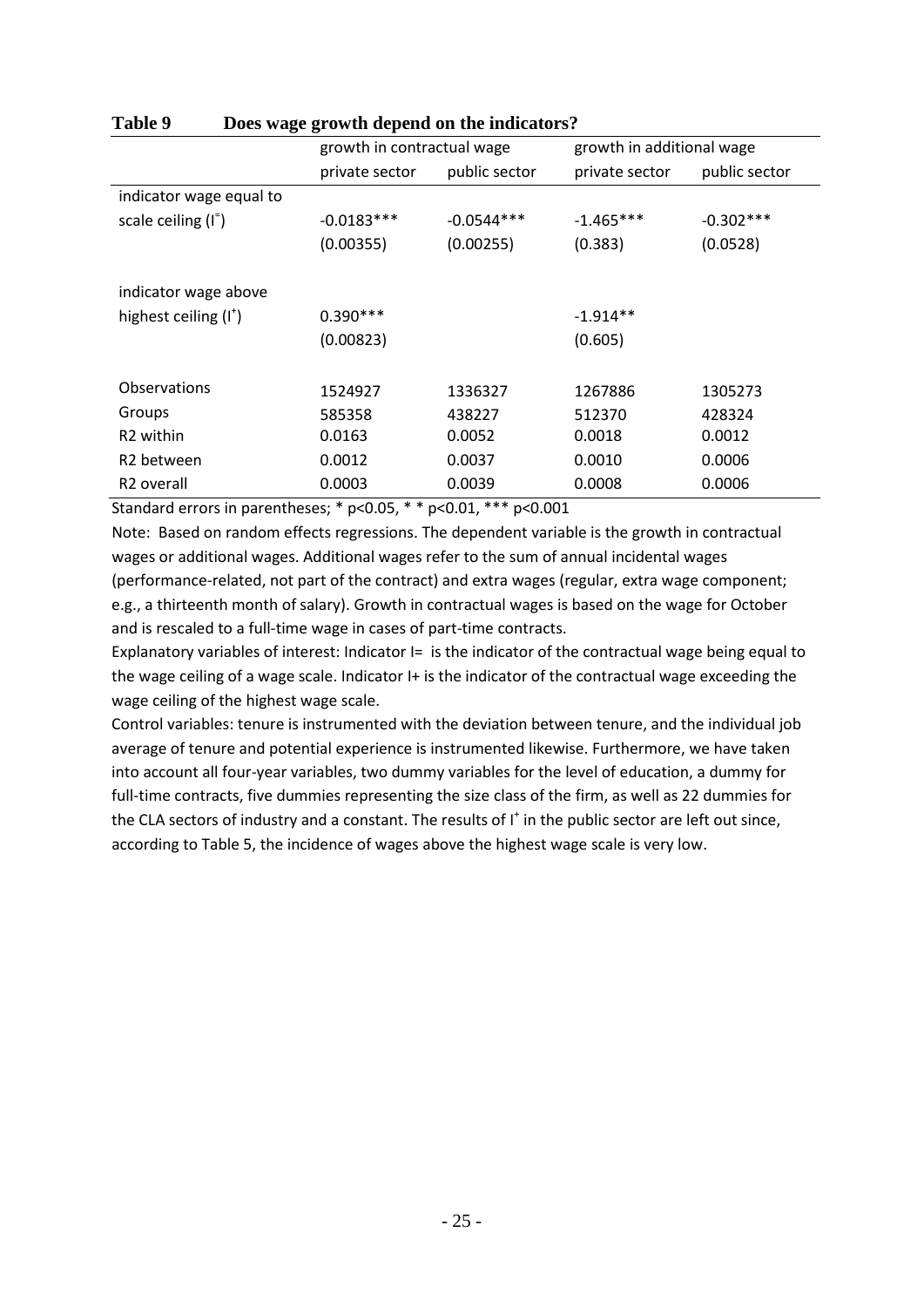|                        | private sector CLA's |               |               | public sector CLA's |               |               |
|------------------------|----------------------|---------------|---------------|---------------------|---------------|---------------|
|                        | base case            | alternative 1 | alternative 2 | base case           | alternative 1 | alternative 2 |
| indicator wage         |                      |               |               |                     | $-0.0882***$  | $-0.0131***$  |
| equal to scale         |                      |               |               |                     |               |               |
| ceiling $(I^-)$        | $-0.0183***$         | $-0.0263***$  | $-0.0884***$  | $-0.0544***$        |               |               |
|                        | (0.00355)            | (0.00703)     | (0.0226)      | (0.00255)           | (0.00432)     | (0.00586)     |
|                        |                      |               |               |                     |               |               |
| indicator wage         |                      |               |               |                     |               |               |
| above highest          |                      |               |               |                     |               |               |
| ceiling $(I^+)$        | $0.390***$           | $0.357***$    | $0.468***$    |                     |               |               |
|                        | (0.00823)            | (0.00785)     | (0.00987)     |                     |               |               |
|                        |                      |               |               |                     |               |               |
| Observations           | 1524927              | 1524927       | 1524927       | 1336327             | 1336327       | 1336327       |
| Groups                 | 585358               | 585358        | 585358        | 438227              | 438227        | 438227        |
| R <sub>2</sub> within  | 0.0163               | 0.0154        | 0.0203        | 0.0052              | 0.0057        | 0.0064        |
| R2 overall             | 0.0012               | 0.0012        | 0.0013        | 0.0037              | 0.0036        | 0.0042        |
| R <sub>2</sub> between | 0.0003               | 0.0003        | 0.0004        | 0.0004              | 0.0036        | 0.0044        |

# **Table 10 Does contractual wage growth depend on the indicators? Sensitivity analysis with alternative indicators**

Standard errors in parentheses; \* p<0.05, \* \* p<0.01, \*\*\* p<0.001 Note:

Sensitivity analysis regarding different sets of parameter values in the calculation of the indicators.

Base case: δ=1,0; γ<sub>1</sub>=0.01; γ<sub>2</sub>=0.05. The mean of  $I^{\dagger}$  = 0.31 and the of mean  $I^{\dagger}$  = 0.15

Alternative 1: δ=0.5; γ<sub>1</sub>=0.01; γ<sub>2</sub>=0.05. The mean of  $I^{\dagger}$  = 0.13 and the of mean  $I^{\dagger}$  = 0.18

Alternative 2: δ=1,0; γ<sub>1</sub>=0.05; γ<sub>2</sub>=0.25. The mean of  $I^{\dagger}$  = 0.25 and the of mean  $I^{\dagger}$  = 0.19

For each case we assume  $h_1 = 0.10$  and  $h_2 = 0.015$ .

Note: Based on random effects regressions.

The dependent variable is the growth in contractual wages or additional wages. Additional wages refer to the sum of annual incidental wages (performance-related, not part of the contract) and extra wages (regular, extra wage component; e.g., a thirteenth month of salary). Growth in contractual wages is based on the wage for October and is rescaled to a full-time wage in cases of part-time contracts.

Explanatory variables of interest: Indicator I= is the indicator of the contractual wage being equal to the wage ceiling of a wage scale. Indicator I+ is the indicator of the contractual wage exceeding the wage ceiling of the highest wage scale. Control variables: tenure is instrumented with the deviation between tenure, and the individual job average of tenure and potential experience is instrumented likewise. Furthermore, we have taken into account all four-year variables, two dummy variables for the level of education, a dummy for full-time contracts, five dummies representing the size class of the firm, as well as 22 dummies for the CLA sectors of industry and a constant. The results of I<sup>+</sup> in the public sector are left out since, according to Table 5, the incidence of wages above the highest wage scale is very low.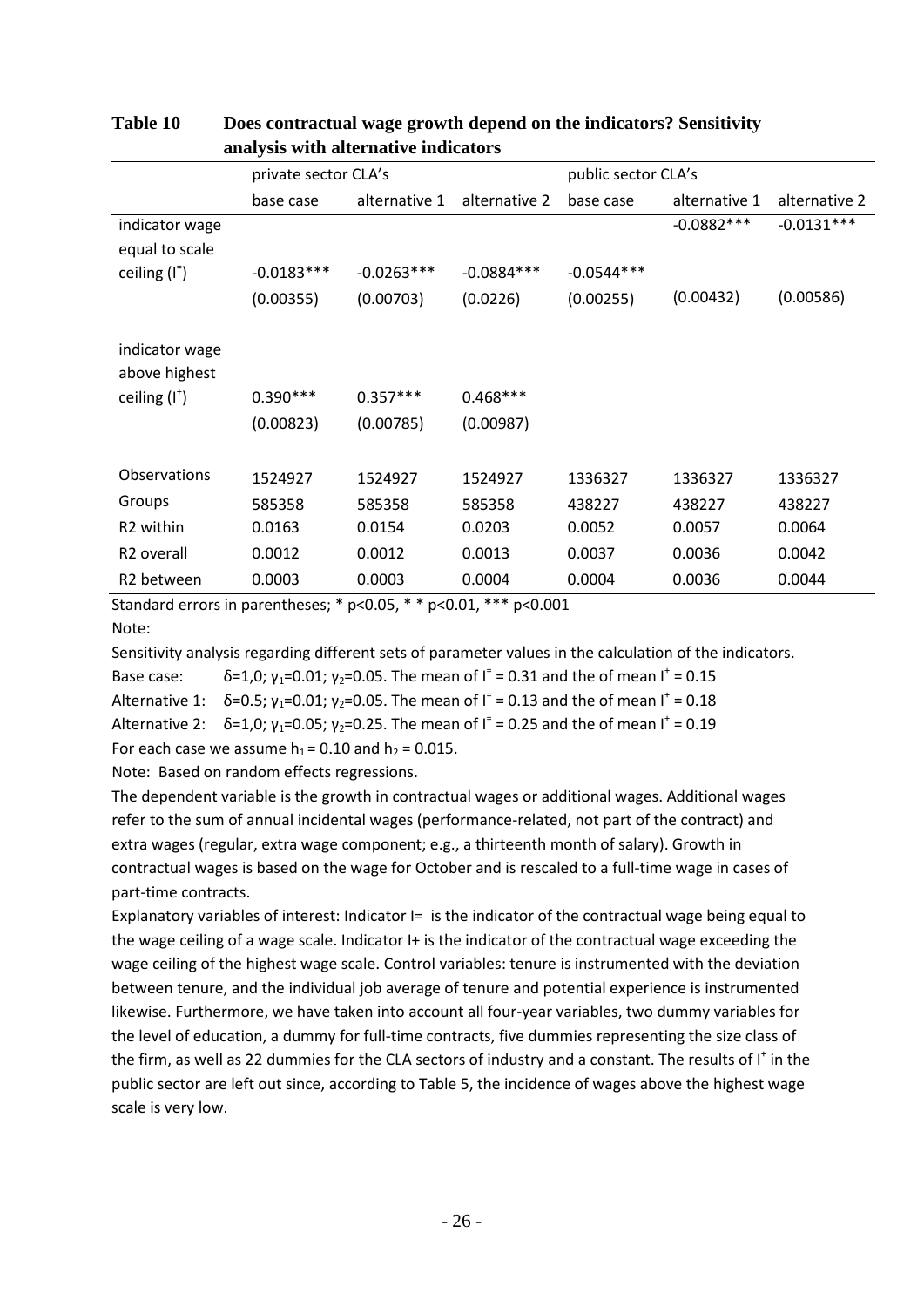### **Appendix A: Collection and merging of wage system information**

To investigate the impact of the wage systems on wages, and in particular the impact of wage ceilings on wages of older workers, we collected the wage system information of twenty-two Dutch sectors of industry. The twenty-two sectors are chosen on the basis of their size, in number of workers covered by a collective agreement, to guarantee a large number of observations in the empirical analysis. The wage system information is stipulated in the collective labour agreements. We extract the information from a database of collective labour agreements from the Dutch Ministry of Social Affairs and Employment. We extract information on the code of the collective labour agreement, the SBI 93 and 08 codes, the starting and final dates of the agreement, the hours of a full-time working week, the number of wage scales and, for each wage scale, the wage floor, the wage ceiling and the number of spinal points.

The wage system information is merged with administrative employment and income data for all Dutch citizens. The two data sources are merged on the basis of the collective agreement code.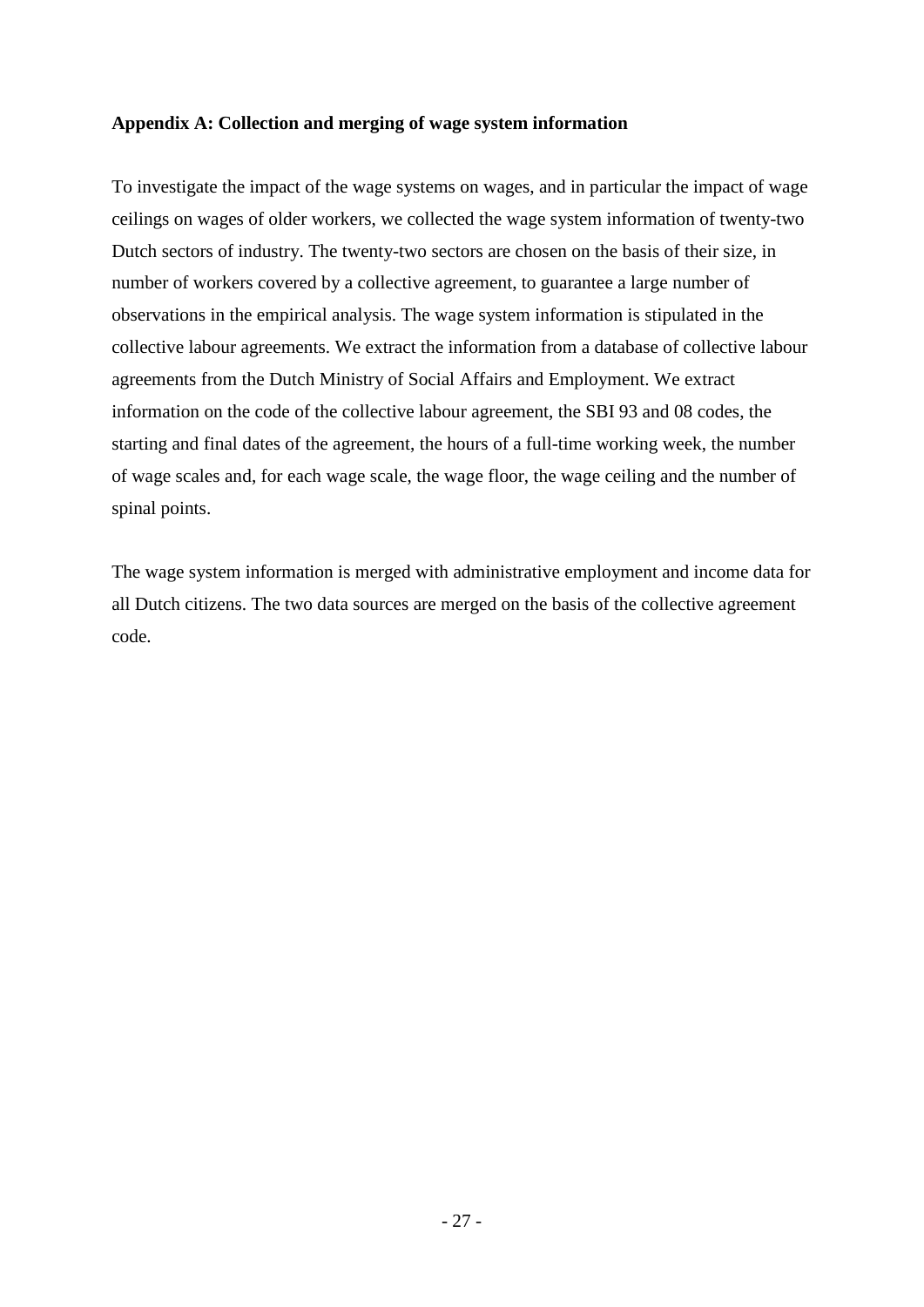# **Appendix B: Probability of receiving a contractual wage equal to a wage scale ceiling and exceeding the highest wage scale ceiling**

We assume a worker receives a contractual wage  $W_{it}$  equal to the wage ceiling  $W_j^{max}$  of wage scale *j* in cases in which (1) his wage is close to the wage ceiling of the wage scale and (2) his real wage growth is close to zero. To calculate the joint probability of both conditions, one needs to take into account the fact that the error terms are correlated. Section 3 defines the probability of the two events separately; the joint probability is defined as follows:

$$
I_{it}^{\equiv} = P\left( \begin{pmatrix} W_{it} - W_j^{max} \\ W_{it} - W_{it-1} \end{pmatrix} - \begin{pmatrix} \delta h_1 \\ 2\delta h_2 \end{pmatrix} < \begin{pmatrix} \varepsilon_{it}^T \\ \varepsilon_{it}^U \end{pmatrix} \leq \begin{pmatrix} W_{it} - W_j^{max} \\ W_{it} - W_{it-1} \end{pmatrix} + \begin{pmatrix} \delta h_1 \\ 2\delta h_2 \end{pmatrix} \right)
$$

with 
$$
\begin{pmatrix} \varepsilon_{it}^T \\ \varepsilon_{it}^U \end{pmatrix} = \begin{pmatrix} \varepsilon_{it} + \varepsilon_i \\ \varepsilon_{it} - \varepsilon_{it-1} \end{pmatrix} \sim N \begin{pmatrix} 0 \\ 0 \end{pmatrix}, \begin{pmatrix} \left(\gamma_1 \sigma_{\omega 1}^2 + \gamma_2 \sigma_{\omega 2}^2\right) & \gamma_2 \sigma_{\omega 2}^2 \\ \gamma_2 \sigma_{\omega 2}^2 & 2 \gamma_2 \sigma_{\omega 2}^2 \end{pmatrix}
$$

 $I_{it}^{+}$  is calculated as:

$$
I_{it}^+ = P(W_{it}^* > W_j^{max}) = P(\varepsilon_{it}^T \leq (W_{it} - W_j^{max}) - \delta h_1)
$$

with  $\varepsilon_{it}^T = \varepsilon_i + \varepsilon_{it} \sim N(0, (\gamma_1 \sigma_{\omega_1}^2 + \gamma_2 \sigma_{\omega_2}^2))$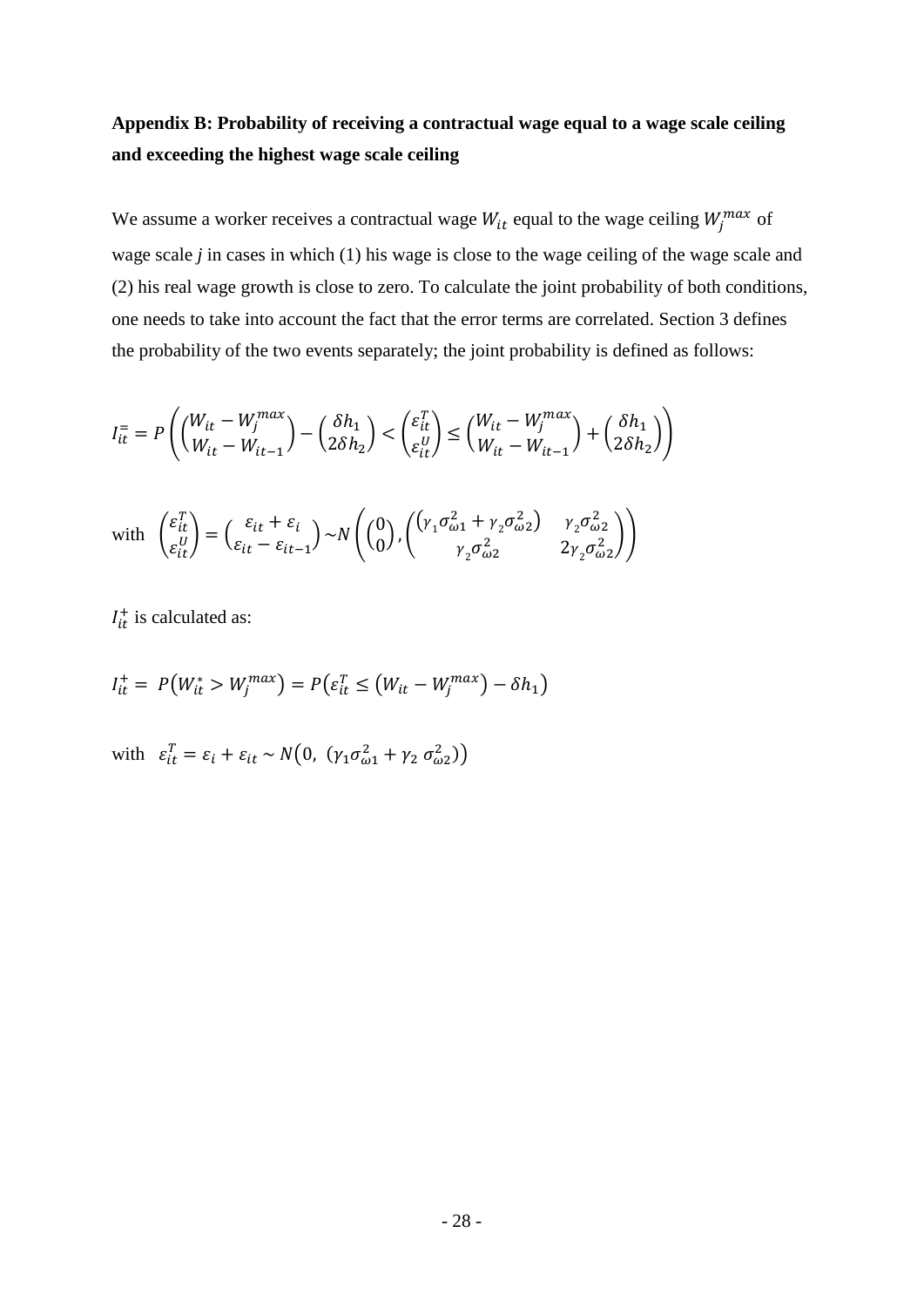# **Appendix C: Additional statistics**

| <b>Descriptive statistics of the indicators</b> |
|-------------------------------------------------|
|                                                 |

|                                   | 1    |      |      |      | 12   |      |      |      |
|-----------------------------------|------|------|------|------|------|------|------|------|
| <b>CLA</b>                        | mean | sd   | min  | max  | mean | sd   | min  | max  |
| <b>Private sector</b>             |      |      |      |      |      |      |      |      |
| Basic metal industry              | 0,74 | 0,41 | 0,00 | 1,00 | 0,38 | 0,31 | 0,00 | 0,79 |
| Metal products industry           | 0,85 | 0,33 | 0,00 | 1,00 | 0,39 | 0,32 | 0,00 | 0,83 |
| Coachworks industry               | 0,89 | 0,29 | 0,00 | 1,00 | 0,45 | 0,37 | 0,00 | 0,92 |
| Construction install. act.        | 0,84 | 0,34 | 0,00 | 1,00 | 0,38 | 0,33 | 0,00 | 0,83 |
| Repair of (motor) vehicles        | 0,86 | 0,33 | 0,00 | 1,00 | 0,45 | 0,34 | 0,00 | 0,86 |
| Retail sale (large stores)        | 0,74 | 0,23 | 0,00 | 0,87 | 0,40 | 0,34 | 0,00 | 0,81 |
| Retail sale (small stores)        | 0,91 | 0,23 | 0,00 | 1,00 | 0,61 | 0,37 | 0,00 | 0,92 |
| Clothing and footwear             | 0,61 | 0,45 | 0,00 | 1,00 | 0,32 | 0,28 | 0,00 | 0,72 |
| Transport                         | 0,86 | 0,32 | 0,00 | 1,00 | 0,34 | 0,27 | 0,00 | 0,66 |
| Hotel and catering                | 0,87 | 0,29 | 0,00 | 1,00 | 0,38 | 0,33 | 0,00 | 0,83 |
| Temp. employment agencies         | 0,66 | 0,43 | 0,00 | 1,00 | 0,31 | 0,29 | 0,00 | 0,71 |
| Temp. employment agencies         | 0,65 | 0,35 | 0,00 | 0,90 | 0,31 | 0,28 | 0,00 | 0,70 |
| Cleaning                          | 0,73 | 0,41 | 0,00 | 1,00 | 0,34 | 0,33 | 0,00 | 0,77 |
| Public sector (incl. health care) |      |      |      |      |      |      |      |      |
| Social unempl. relief             | 0,33 | 0,03 | 0,00 | 0,34 | 0,40 | 0,42 | 0,00 | 0,99 |
| Public administration (munic.)    | 0,98 | 0,12 | 0,00 | 1,00 | 0,51 | 0,34 | 0,00 | 0,88 |
| Public administration (munic.)    | 0,97 | 0,06 | 0,00 | 1,00 | 0,64 | 0,31 | 0,00 | 0,87 |
| Public administration (region)    | 0,97 | 0,10 | 0,00 | 1,00 | 0,63 | 0,37 | 0,00 | 0,96 |
| Public administration (state)     | 0,97 | 0,08 | 0,00 | 1,00 | 0,56 | 0,35 | 0,00 | 0,91 |
| Police                            | 0,94 | 0,16 | 0,00 | 0,99 | 0,31 | 0,16 | 0,00 | 0,48 |
| Secondary education               | 0,97 | 0,07 | 0,00 | 1,00 | 0,33 | 0,37 | 0,00 | 0,92 |
| Nursing homes disabled            | 0,96 | 0,13 | 0,00 | 1,00 | 0,49 | 0,37 | 0,00 | 0,92 |
| Social work activities            | 0,81 | 0,36 | 0,00 | 1,00 | 0,49 | 0,36 | 0,00 | 0,93 |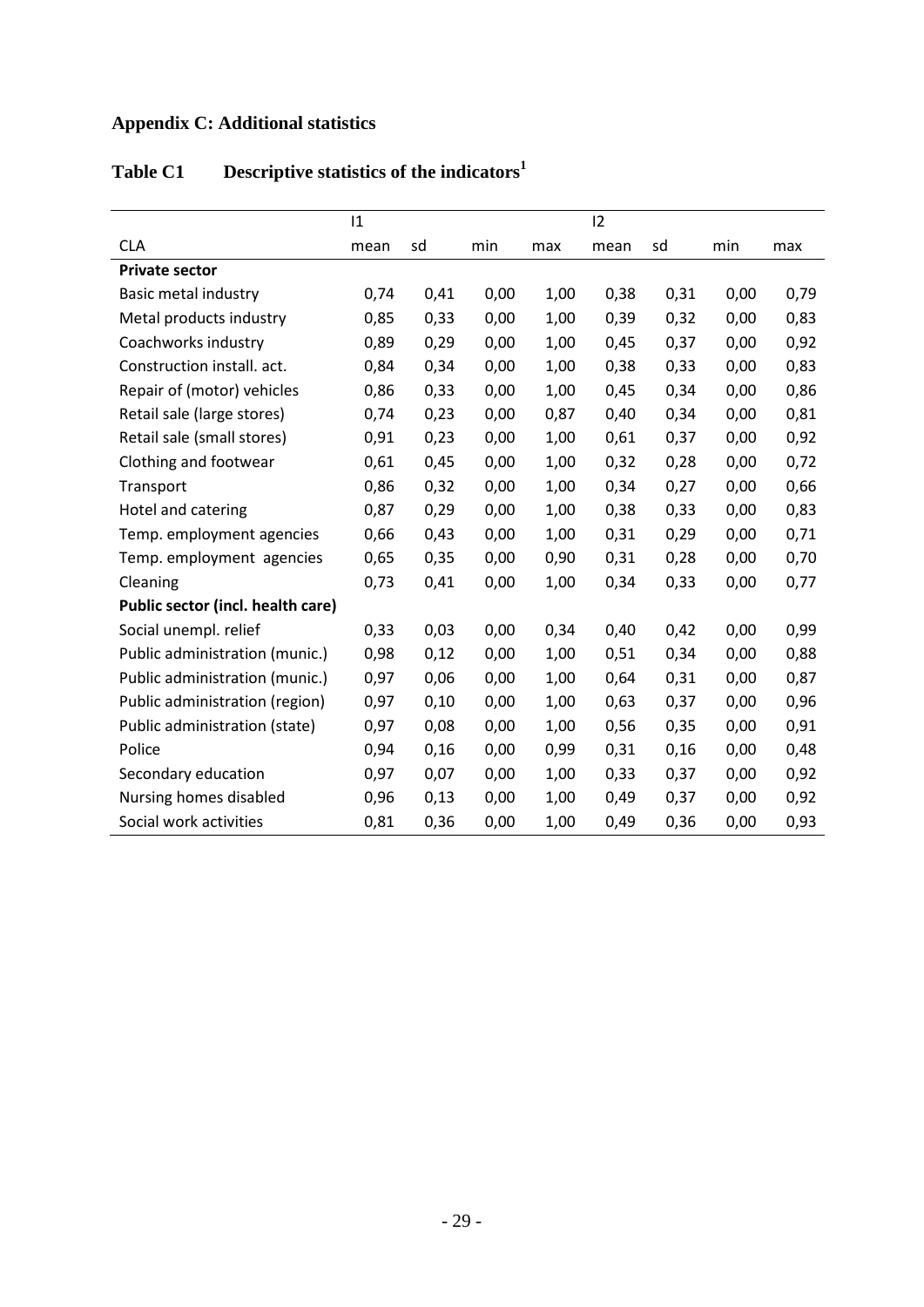|                                   | $\mathbf{I}^{\pm}$ |      |      |      | $\overline{\mathsf{I}^*}$ |      |      |      |
|-----------------------------------|--------------------|------|------|------|---------------------------|------|------|------|
| <b>CLA</b>                        | mean               | sd   | min  | max  | mean                      | sd   | min  | max  |
| <b>Private sector</b>             |                    |      |      |      |                           |      |      |      |
| Basic metal industry              | 0,28               | 0,31 | 0,00 | 0,79 | 0,25                      | 0,42 | 0,00 | 1,00 |
| Metal products industry           | 0,33               | 0,32 | 0,00 | 0,83 | 0,13                      | 0,33 | 0,00 | 1,00 |
| Coachworks industry               | 0,40               | 0,37 | 0,00 | 0,92 | 0,08                      | 0,27 | 0,00 | 1,00 |
| Construction install. act.        | 0,32               | 0,33 | 0,00 | 0,82 | 0,14                      | 0,34 | 0,00 | 1,00 |
| Repair of (motor) vehicles        | 0,38               | 0,35 | 0,00 | 0,85 | 0,11                      | 0,31 | 0,00 | 1,00 |
| Retail sale (large stores)        | 0,30               | 0,28 | 0,00 | 0,71 | 0,07                      | 0,25 | 0,00 | 1,00 |
| Retail sale (small stores)        | 0,56               | 0,33 | 0,00 | 0,92 | 0,03                      | 0,17 | 0,00 | 1,00 |
| Clothing and footwear             | 0,18               | 0,27 | 0,00 | 0,72 | 0,37                      | 0,46 | 0,00 | 1,00 |
| Transport                         | 0,29               | 0,24 | 0,00 | 0,66 | 0,10                      | 0,29 | 0,00 | 1,00 |
| Hotel and catering                | 0,34               | 0,31 | 0,00 | 0,83 | 0,03                      | 0,16 | 0,00 | 1,00 |
| Temp. employment agencies         | 0,21               | 0,14 | 0,00 | 0,71 | 0,04                      | 0,19 | 0,00 | 1,00 |
| Temp. employment agencies         | 0,22               | 0,35 | 0,00 | 0,63 | 0,08                      | 0,25 | 0,00 | 1,00 |
| Cleaning                          | 0,26               | 0,31 | 0,00 | 0,77 | 0,23                      | 0,40 | 0,00 | 1,00 |
| Public sector (incl. health care) |                    |      |      |      |                           |      |      |      |
| Social unempl. relief             | 0,13               | 0,14 | 0,00 | 0,33 | 0,02                      | 0,09 | 0,00 | 1,00 |
| Public administration (munic.)    | 0,49               | 0,35 | 0,00 | 0,88 | 0,00                      | 0,04 | 0,00 | 1,00 |
| Public administration (munic.)    | 0,63               | 0,31 | 0,00 | 0,87 | 0,00                      | 0,04 | 0,00 | 1,00 |
| Public administration (region)    | 0,61               | 0,36 | 0,00 | 0,96 | 0,00                      | 0,03 | 0,00 | 1,00 |
| Public administration (state)     | 0,55               | 0,35 | 0,00 | 0,91 | 0,00                      | 0,06 | 0,00 | 1,00 |
| Police                            | 0,24               | 0,19 | 0,00 | 0,48 | 0,01                      | 0,10 | 0,00 | 1,00 |
| Secondary education               | 0,32               | 0,36 | 0,00 | 0,92 | 0,07                      | 0,04 | 0,00 | 1,00 |
| Nursing homes disabled            | 0,48               | 0,37 | 0,00 | 0,92 | 0,01                      | 0,08 | 0,00 | 1,00 |
| Social work activities            | 0,41               | 0,37 | 0,00 | 0,92 | 0,00                      | 0,03 | 0,00 | 1,00 |

 $1)$  Indicator I1 reflects the proximity of the individual contractual wages to the wage ceiling of a wage scale, indicator I2 reflects the proximity of contractual wage growth to collectively-agreed wage growth, indicator I<sup>=</sup> is the indicator of the contractual wages being at the wage ceiling of a wage scale and combines the information of I1 and I2. Indicator I<sup>+</sup> is the indicator of the contractual wage exceeding the wage ceiling of the highest wage scale.

For the base case we assume the sensitivity parameters  $\delta = 1$ ,  $\gamma_1 = 0.01$  and  $\gamma_2 = 0.05$ . For each CLA-sector we assume  $h_1 = 0.10$  and  $h_2 = 0.015$ .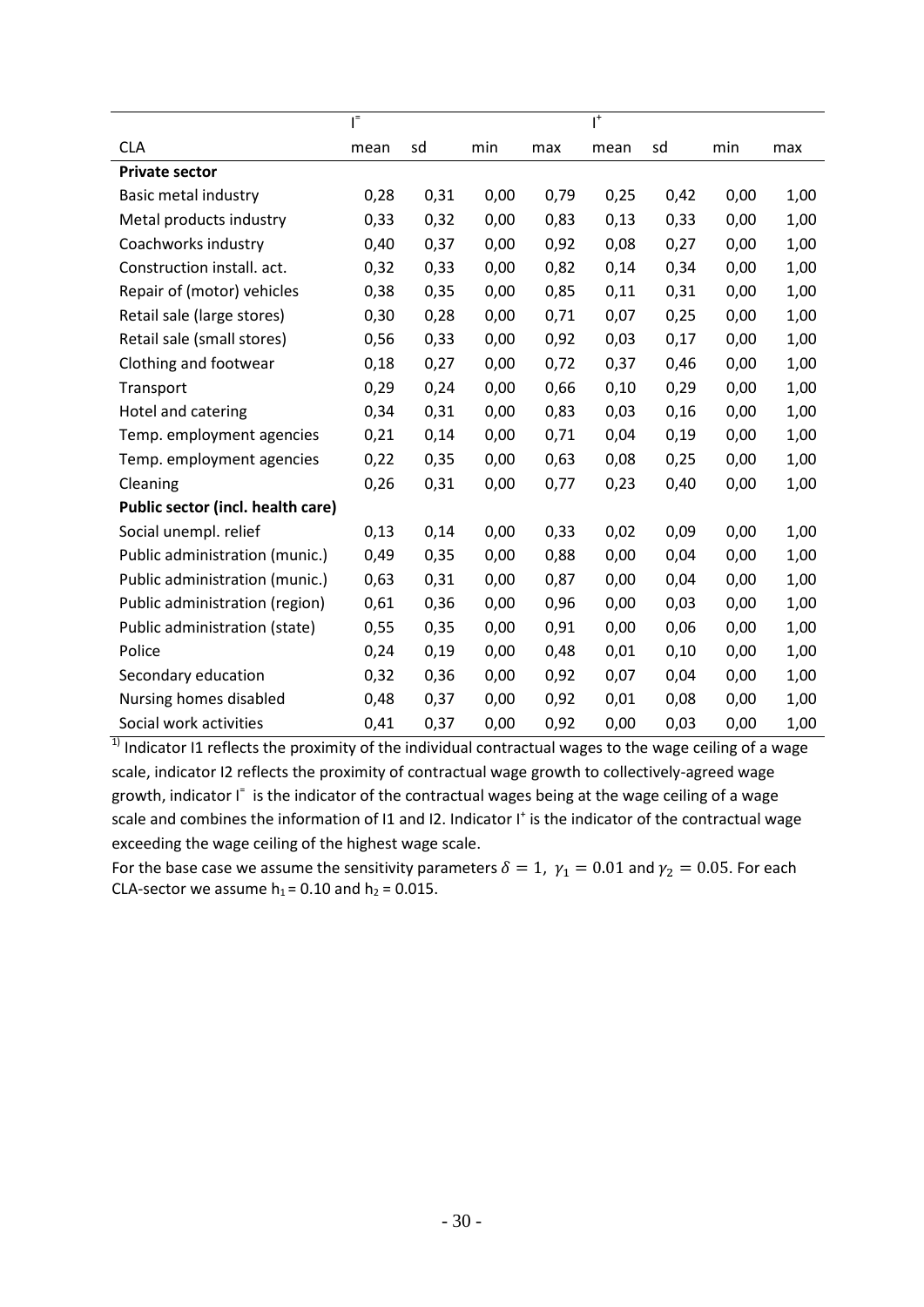|                                                | (1)<br>Private | (2)<br>Public | (3)<br><b>Basic metal</b> | (4)           | (5)<br>Public adm. | (6)<br>Secondary |
|------------------------------------------------|----------------|---------------|---------------------------|---------------|--------------------|------------------|
|                                                | sector CLA's   | sector CLA's  | industry                  | Transport     | (state)            | education        |
| tenure                                         | $0.00118***$   | 0.00588 ***   | $0.00266***$              | $0.00330***$  | $0.00524***$       | $-0.00000645$    |
|                                                | (0.000133)     | (0.000176)    | (0.000247)                | (0.000423)    | (0.000260)         | (0.000390)       |
| tenure <sup>2</sup>                            | $-0.0120***$   | $-0.0407***$  | $-0.0169***$              | $-0.0254***$  | $-0.0305***$       | $-0.00303$       |
|                                                | (0.000928)     | (0.000995)    | (0.00155)                 | (0.00349)     | (0.00142)          | (0.00281)        |
| tenure <sup>3</sup>                            | $0.00266***$   | $0.00269***$  | $0.00214***$              | $0.00483***$  | $0.00307***$       | $-0.00119$       |
|                                                | (0.000186)     | (0.000174)    | (0.000284)                | (0.000860)    | (0.000236)         | (0.000633)       |
| potential                                      | $0.0851***$    | $0.0692***$   | $0.0942***$               | $0.0706***$   | $0.0806***$        | $0.0418***$      |
| experience                                     | (0.000647)     | (0.000667)    | (0.00120)                 | (0.00227)     | (0.00104)          | (0.00140)        |
| potential                                      | $-0.319***$    | $-0.190***$   | $-0.320***$               | $-0.287***$   | $-0.261***$        | $0.167***$       |
| experience <sup>2</sup>                        | (0.00451)      | (0.00446)     | (0.00820)                 | (0.0154)      | (0.00678)          | (0.00970)        |
| potential                                      | $0.0616***$    | $0.0282***$   | $0.0605***$               | $0.0551***$   | $0.0461***$        | $-0.0598***$     |
| experience <sup>3</sup>                        | (0.00128)      | (0.00121)     | (0.00229)                 | (0.00429)     | (0.00181)          | (0.00267)        |
| potential                                      | $-0.00475***$  | $-0.00169***$ | $-0.00456***$             | $-0.00412***$ | $-0.00351***$      | $0.00523***$     |
| experience <sup>4</sup>                        | (0.000125)     | (0.000114)    | (0.000221)                | (0.000414)    | (0.000168)         | (0.000252)       |
| dummy<br>intermediate<br>level of<br>education | $0.0944***$    | $0.0661***$   | $0.105***$                | $0.112***$    | $0.0531***$        | $0.107***$       |
| dummy high                                     | (0.000837)     | (0.000992)    | (0.00176)                 | (0.00260)     | (0.00142)          | (0.00259)        |
| level of                                       | $0.392***$     | $0.256***$    | $0.417***$                | $0.473***$    | $0.216***$         | $0.261***$       |
| education                                      | (0.00126)      | (0.00111)     | (0.00214)                 | (0.00455)     | (0.00184)          | (0.00236)        |
| d_DP_2008                                      | $-0.0000111$   | $-0.00677***$ | $-0.00478$ ***            | $0.00876***$  | $-0.00414***$      | $-0.0413***$     |
|                                                | (0.000130)     | (0.000137)    | (0.000238)                | (0.000377)    | (0.000201)         | (0.000315)       |
| d_DP_2009                                      | $-0.00799$ *** | $-0.00259***$ | $-0.00616***$             | $-0.00536***$ | $-0.000304$        | $-0.0376***$     |
|                                                | (0.000117)     | (0.000126)    | (0.000218)                | (0.000338)    | (0.000187)         | (0.000295)       |

# **Table C2 Regressions for log real hourly contractual wage and resulting wage profiles over tenure and potential experience**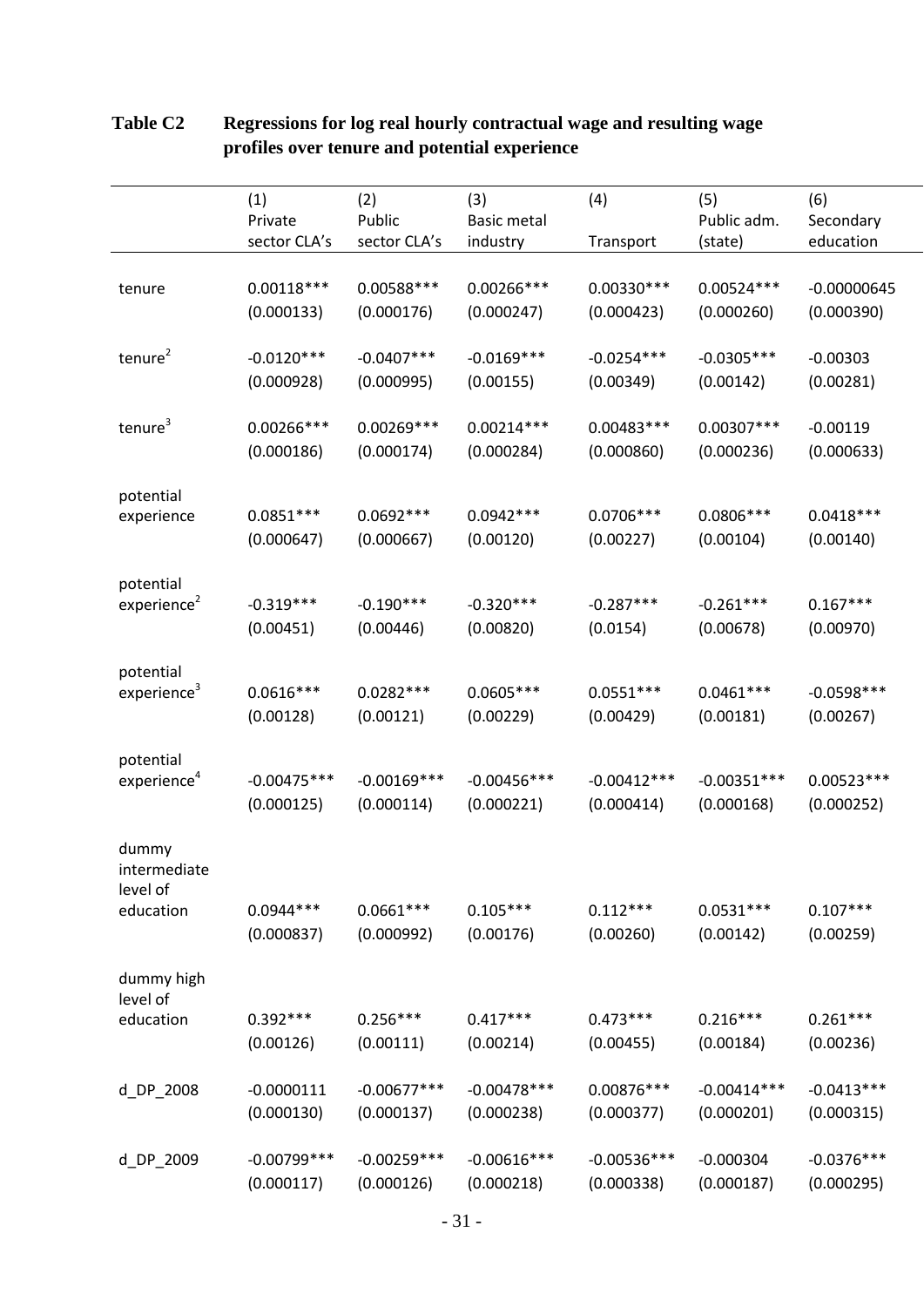| d_DP_2010      | 0.00689 *** | 0.00608 *** | $0.00870***$ | $-0.000595*$ | $0.00450***$ | $0.0476***$ |
|----------------|-------------|-------------|--------------|--------------|--------------|-------------|
|                | (0.0000916) | (0.0000968) | (0.000169)   | (0.000271)   | (0.000143)   | (0.000229)  |
| d_size_20_49   | 0.00489 *** | $-0.00174$  | 0.000473     | $0.0108***$  | 0.00157      | 0.00465     |
|                | (0.000401)  | (0.00173)   | (0.00144)    | (0.00118)    | (0.00611)    | (0.0112)    |
| d_size_50_99   | $0.0105***$ | $-0.000199$ | $0.00851***$ | $0.0242***$  | 0.00939      | 0.00553     |
|                | (0.000496)  | (0.00187)   | (0.00153)    | (0.00135)    | (0.00652)    | (0.0114)    |
| d_size_100_199 | $0.0144***$ | 0.000887    | $0.0167***$  | $0.0230***$  | $-0.00428$   | $-0.00181$  |
|                | (0.000556)  | (0.00187)   | (0.00158)    | (0.00148)    | (0.00624)    | (0.0114)    |
| d_size_200_499 | $0.0193***$ | $-0.000208$ | $0.0224***$  | $0.0333***$  | $-0.0104$    | $-0.00393$  |
|                | (0.000613)  | (0.00187)   | (0.00162)    | (0.00162)    | (0.00648)    | (0.0114)    |
| $d$ _size_500+ | $0.0237***$ | 0.00227     | $0.0349***$  | $0.0285***$  | $-0.0239***$ | $-0.0112$   |
|                | (0.000671)  | (0.00188)   | (0.00173)    | (0.00171)    | (0.00645)    | (0.0114)    |
| cohort_46_50   | $-0.00626$  | $0.106***$  | $-0.0133$    | $-0.0186$    | $-0.0740***$ | $0.124***$  |
|                | (0.00507)   | (0.00451)   | (0.0104)     | (0.0111)     | (0.00924)    | (0.00982)   |
| cohort_51_55   | 0.00142     | $0.152***$  | $0.0407***$  | $-0.0222$    | $-0.0991***$ | $0.245***$  |
|                | (0.00512)   | (0.00450)   | (0.0105)     | (0.0115)     | (0.00907)    | (0.00982)   |
| cohort_56_60   | $0.0316***$ | $0.149***$  | $0.114***$   | $-0.00825$   | $-0.110***$  | $0.332***$  |
|                | (0.00516)   | (0.00457)   | (0.0105)     | (0.0118)     | (0.00909)    | (0.0100)    |
| cohort_61_65   | $0.0709***$ | $0.140***$  | $0.185***$   | 0.0121       | $-0.113***$  | $0.436***$  |
|                | (0.00518)   | (0.00466)   | (0.0105)     | (0.0120)     | (0.00916)    | (0.0104)    |
| cohort_66_70   | $0.0846***$ | $0.149***$  | $0.221***$   | $0.0251*$    | $-0.122***$  | $0.621***$  |
|                | (0.00522)   | (0.00482)   | (0.0106)     | (0.0122)     | (0.00936)    | (0.0110)    |
| cohort_71_75   | $0.0944***$ | $0.192***$  | $0.260***$   | $0.0298*$    | $-0.111***$  | $0.837***$  |
|                | (0.00529)   | (0.00504)   | (0.0107)     | (0.0126)     | (0.00955)    | (0.0115)    |
| cohort_76_80   | $0.115***$  | $0.246***$  | $0.312***$   | $0.0538***$  | $-0.0978***$ | $1.044***$  |
|                | (0.00540)   | (0.00529)   | (0.0109)     | (0.0131)     | (0.00987)    | (0.0120)    |
| cohort_81_85   | $0.151***$  | $0.273***$  | $0.385***$   | $0.0938***$  | $-0.0838***$ | $1.194***$  |
|                | (0.00552)   | (0.00563)   | (0.0112)     | (0.0136)     | (0.0106)     | (0.0131)    |
| cohort_86_87   | $0.185***$  | $0.280***$  | $0.452***$   | $0.116***$   | $-0.0722***$ | 1.306***    |
|                | (0.00609)   | (0.00803)   | (0.0138)     | (0.0150)     | (0.0187)     | (0.0241)    |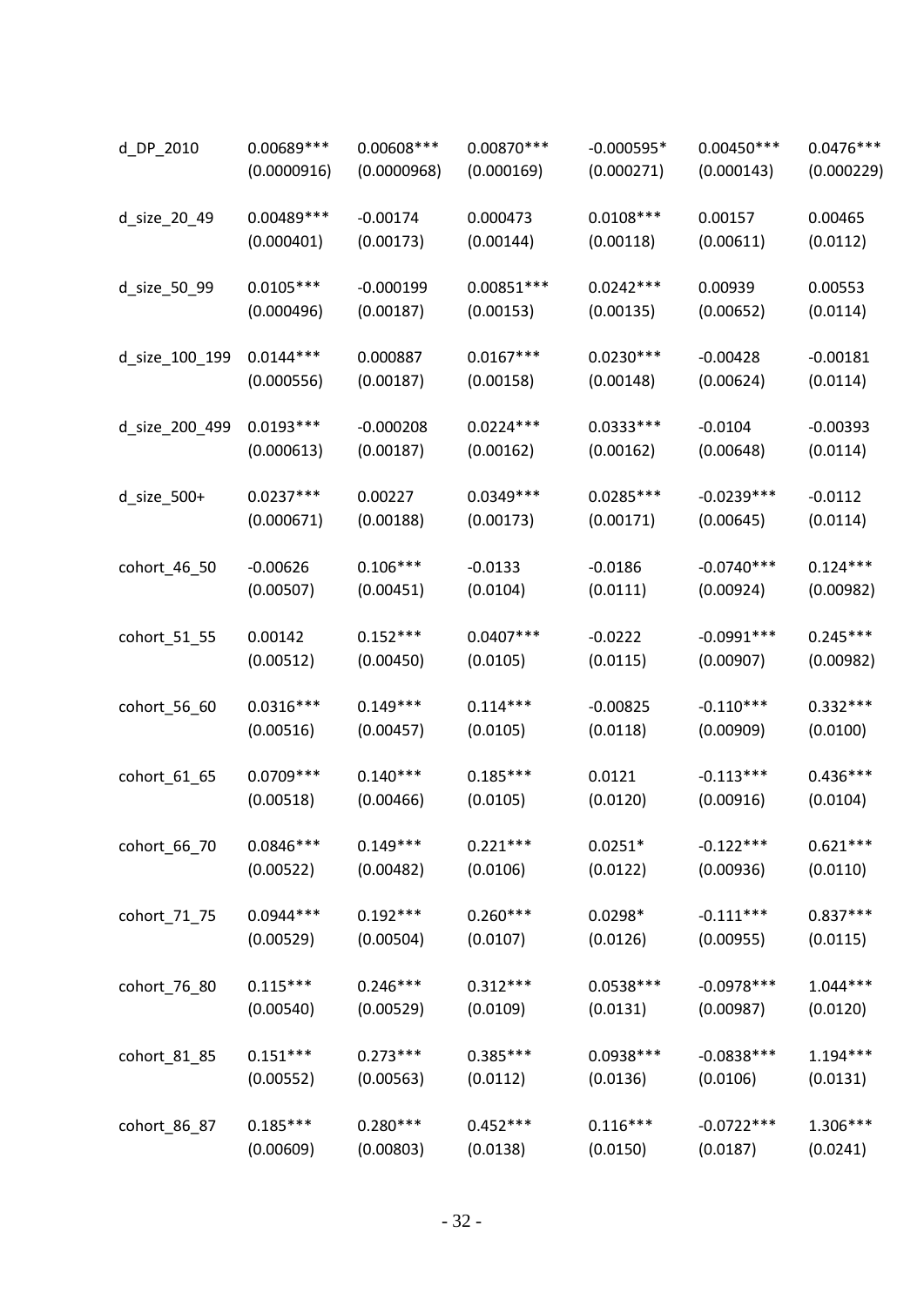| <b>Observations</b>    | 1782966  | 1437157  | 468007   | 305964   | 328892   | 130120   |
|------------------------|----------|----------|----------|----------|----------|----------|
| Groups                 | 676493   | 416450   | 152922   | 120952   | 83676    | 40746    |
| Sigma_u                | .2587098 | .3029131 | .2906719 | .2245666 | .3075842 | .2599716 |
| Sigma_e                | .0785262 | .0785334 | .0761724 | .0989644 | .0561318 | .0537179 |
| R <sub>2</sub> within  | .1002334 | .102531  | .1611854 | .0295818 | .1786376 | .6325353 |
| R <sub>2</sub> overall | .2910591 | .1795977 | .2078528 | .1107965 | .2128613 | .1649314 |
| R2 between             | .3274646 | .2018834 | .2310616 | .1193921 | .2341895 | .1684003 |

Standard errors in parentheses, \* p<0.05 \*\* p<0.01 \*\*\* p<0.001

Note: Based on random effects regressions, with tenure instrumented with the deviation between tenure and the individual job average of tenure, and potential experience is instrumented likewise. Control variables taken into account are two dummy variables for the level of education, three time dummies (we use the transformation proposed by Deaton and Paxson, 1994, where all time effects add up to zero: due to these transformations, there are no real time e¤ects), cohortdummies (year of birth 1946-1950, ..., 1981-1985, and 1986-1987), a dummy for fulltime contracts, five dummies representing the size class of the firm as well as 22 dummies (not presented) for the CLA sectors of industry and a constant.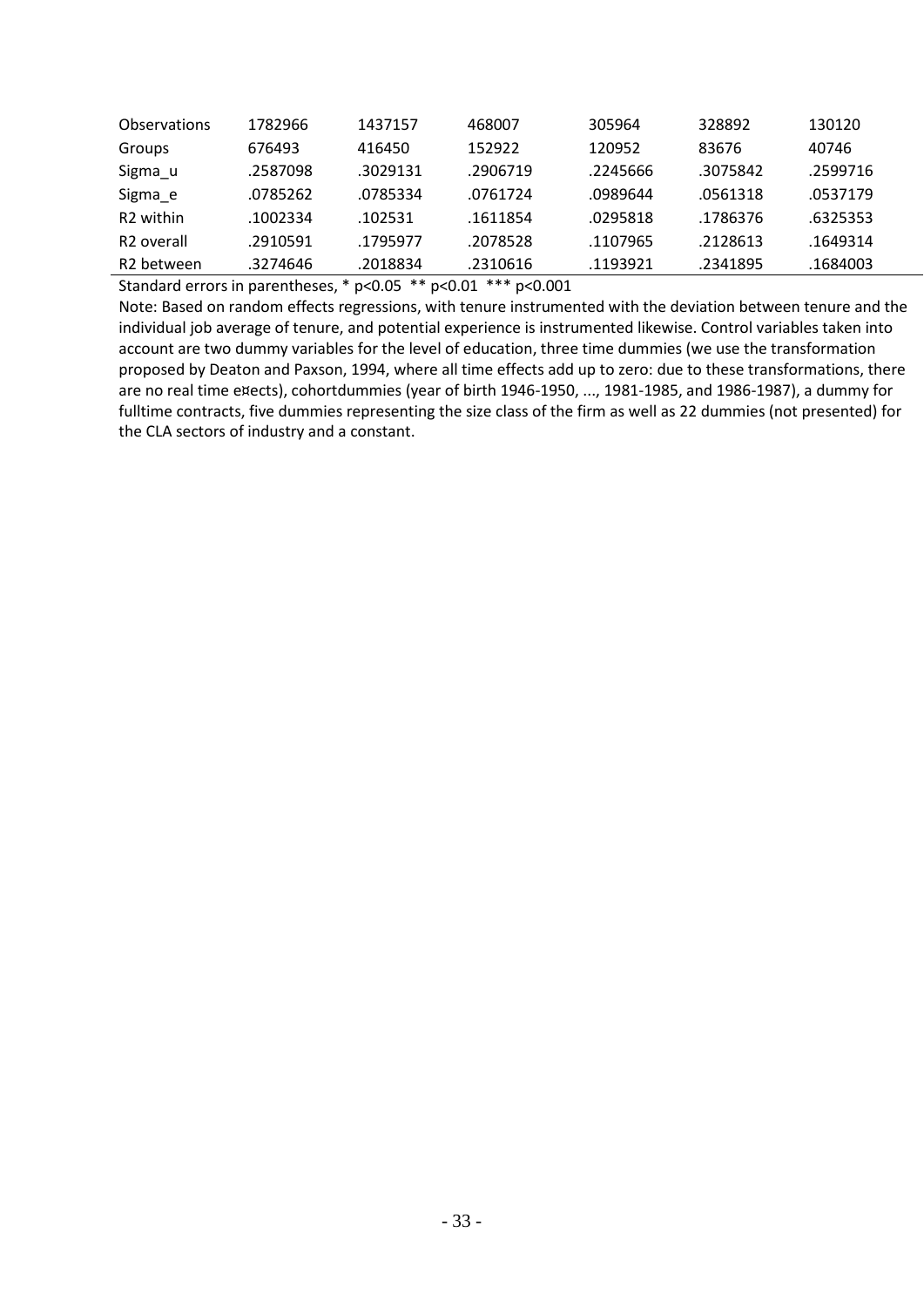|              | Private sector         | Public sector      | Private sector |
|--------------|------------------------|--------------------|----------------|
|              | $\mathbf{I}^{\dagger}$ | $\mathbf{I}^{\pm}$ | $I^+$          |
|              |                        |                    |                |
| ten          | 0.00799 ***            | $0.0129***$        | 0.0000690      |
|              | (0.000401)             | (0.000449)         | (0.000217)     |
|              |                        |                    |                |
| ten2         | $-0.0578***$           | $-0.0547***$       | $0.0104***$    |
|              | (0.00454)              | (0.00479)          | (0.00275)      |
|              |                        |                    |                |
| ten3         | $0.0176***$            | $0.0119***$        | $-0.00496***$  |
|              | (0.00183)              | (0.00182)          | (0.00120)      |
|              |                        |                    |                |
| ten4         | $-0.00174***$          | $-0.00112***$      | 0.000639 ***   |
|              | (0.000236)             | (0.000225)         | (0.000162)     |
|              |                        |                    |                |
| leeftijd     | 0.00395 ***            | $0.0162***$        | $0.0252***$    |
|              | (0.000255)             | (0.000304)         | (0.000203)     |
|              |                        |                    |                |
| leeftijd2    | $-0.0000383***$        | $-0.000108***$     | $-0.000232***$ |
|              | (0.00000295)           | (0.00000338)       | (0.00000240)   |
|              |                        |                    |                |
| doplkl2      | $-0.0234***$           | $-0.00451***$      | $0.0374***$    |
|              | (0.00103)              | (0.00110)          | (0.000899)     |
|              |                        |                    |                |
| doplkl3      | $-0.123***$            | $-0.0109***$       | $0.252***$     |
|              | (0.00132)              | (0.000886)         | (0.00124)      |
|              |                        |                    |                |
| Observations | 1524927                | 1336327            | 2380953        |
| Groups       | 585358                 | 438227             | 860736         |
| R2 within    | .0047326               | .0333161           | .0209588       |
| R2 overall   | .0455022               | .2037117           | .1187407       |
| R2 between   | .0623667               | .3050586           | .1256767       |

# **Table C3 Regressions explaining the indicators**

Standard errors in parentheses ; \* p<0.05, \* \* p<0.01, \*\*\* p<0.001

 $1)$  Indicator I= is the indicator of the contractual wages being at the wage ceiling of a wage scale and combines the information of I1 and I2 (Indicator I1 reflecting the proximity of the individual contractual wage to the wage ceiling of a wage scale, indicator I2 reflecting the proximity of contractual wage growth to collectively-agreed wage growth). Indicator I+ is the indicator of the contractual wages exceeding the wage ceiling of the highest wage scale.

The effects of age and tenure are obtained from random effects regressions containing age and age<sup>2</sup> and tenure, tenure<sup>2</sup>, tenure<sup>3</sup> and tenure<sup>4</sup>. The variables representing the level of education are defined as d\_educ\_int = dummy for an intermediate level of education and d\_educ\_high=dummy for a high level of education.Included as control variables are four year variables, a dummy for full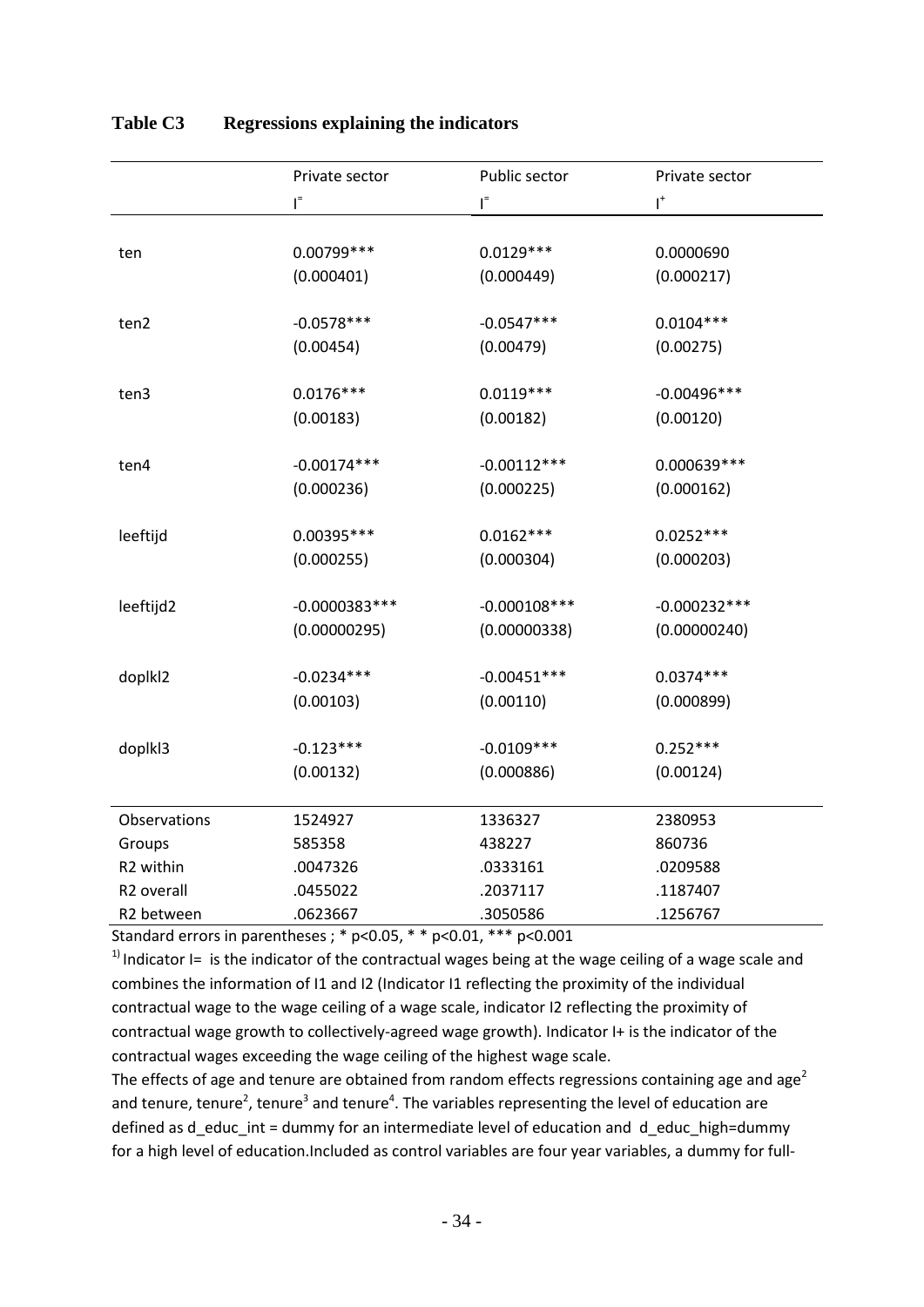time contracts, five dummies representing the size class of the firm, as well as dummies for the CLA sectors of industry.

The cumulative effects of age and tenure on the indicators, according to the estimated coefficients, can be found in Table 7.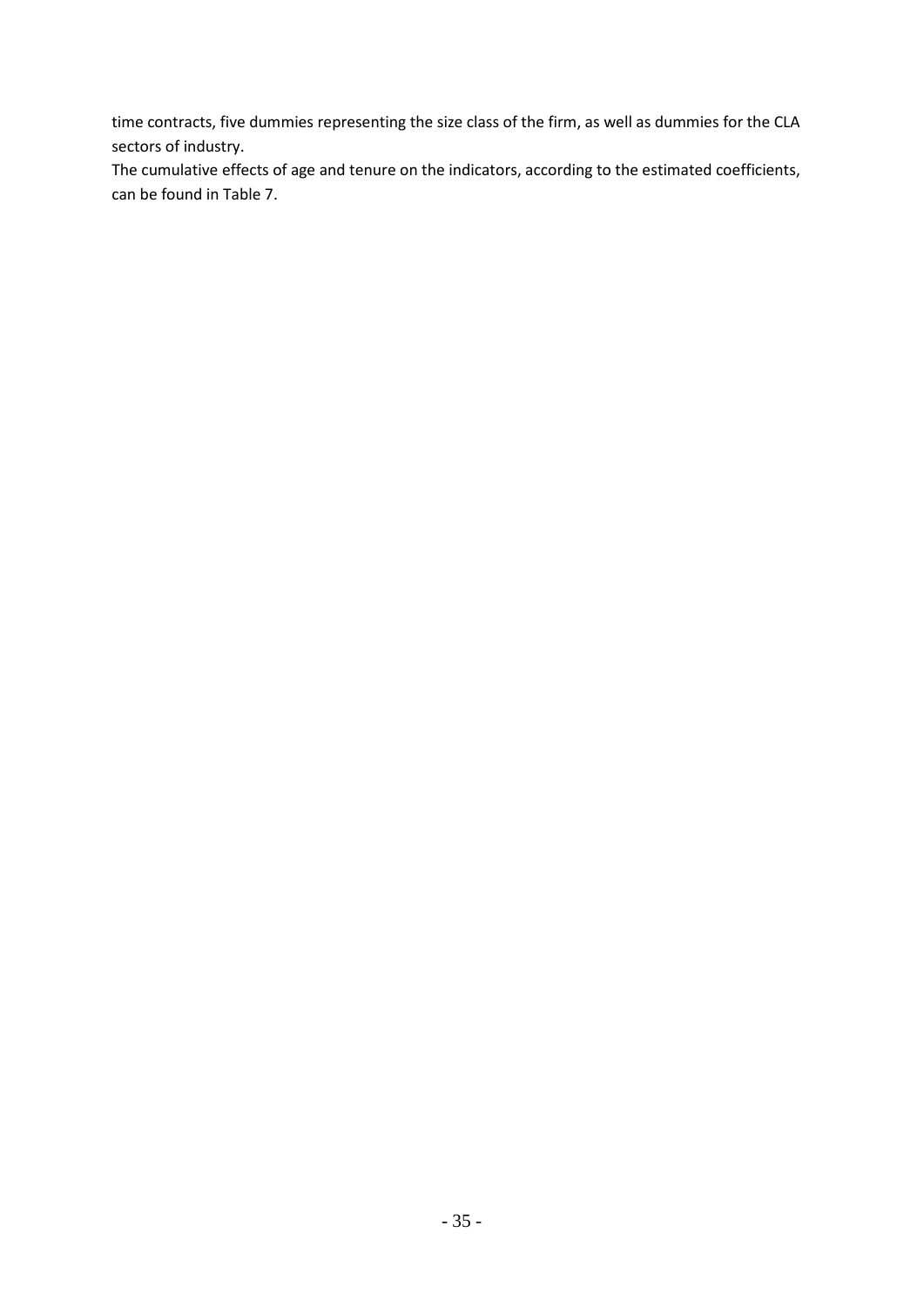|                              | Private sector | Private sector | Private sector | Public sector  | Public sector |
|------------------------------|----------------|----------------|----------------|----------------|---------------|
|                              |                | excl. jobs     |                |                | excl. jobs    |
|                              |                | exceeding      |                |                | exceeding     |
|                              |                | highest wage   |                |                | highest wage  |
|                              |                | scale ceiling  |                |                | scale ceiling |
|                              |                | in any year    |                |                | in any year   |
| tenure                       | $0.00266***$   | $0.00282***$   | $0.00268***$   | $0.00540***$   | $0.00621***$  |
|                              | (0.000207)     | (0.000223)     | (0.000592)     | (0.000209)     | (0.000210)    |
| tenure <sup>2</sup>          | $-0.0215***$   | $-0.0230***$   | $-0.0200$ ***  | $-0.0358***$   | $-0.0422***$  |
|                              | (0.00144)      | (0.00157)      | (0.00517)      | (0.00118)      | (0.00116)     |
| tenure <sup>3</sup>          | $0.00448***$   | $0.00480***$   | $0.00391***$   | $0.00237***$   | $0.00380***$  |
|                              | (0.000288)     | (0.000318)     | (0.00108)      | (0.000207)     | (0.000202)    |
| pot. experience              | $0.0781***$    | $0.0741***$    | $0.0787***$    | $0.0693***$    | $0.0724***$   |
|                              | (0.00100)      | (0.00102)      | (0.00110)      | (0.000795)     | (0.000785)    |
| pot. experience <sup>2</sup> | $-0.286***$    | $-0.287***$    | $-0.283***$    | $-0.165***$    | $-0.199***$   |
|                              | (0.00699)      | (0.00726)      | (0.00800)      | (0.00532)      | (0.00524)     |
| pot. experience <sup>3</sup> | $0.0519***$    | $0.0523***$    | $0.0512***$    | $0.0183***$    | $0.0273***$   |
|                              | (0.00198)      | (0.00209)      | (0.00235)      | (0.00145)      | (0.00143)     |
| pot. experience <sup>4</sup> | $-0.00376***$  | $-0.00368***$  | $-0.00369***$  | $-0.000651***$ | $-0.00144***$ |
|                              | (0.000194)     | (0.000206)     | (0.000233)     | (0.000136)     | (0.000134)    |
| ten * leave t+1              |                |                | $-0.000132$    |                |               |
|                              |                |                | (0.000423)     |                |               |
| ten2 * leave t+1             |                |                | 0.000261       |                |               |
|                              |                |                | (0.00459)      |                |               |
| ten3 * leave t+1             |                |                | 0.000133       |                |               |
|                              |                |                | (0.00103)      |                |               |
| dummy leave t+1              |                |                | $-0.00420**$   |                |               |
|                              |                |                | (0.00143)      |                |               |
| Observations                 | 1782477        | 1280196        | 1782412        | 1431683        | 1277680       |
| Groups                       | 676275         | 505043         | 676262         | 415849         | 368270        |

# **Table C4 Regressions for log real hourly gross wage and resulting wage profiles over tenure and potential experience, for private and public sector CLA's as a group.**

Sigma\_u 0.2605 .1680 0.2777 .3129 .3751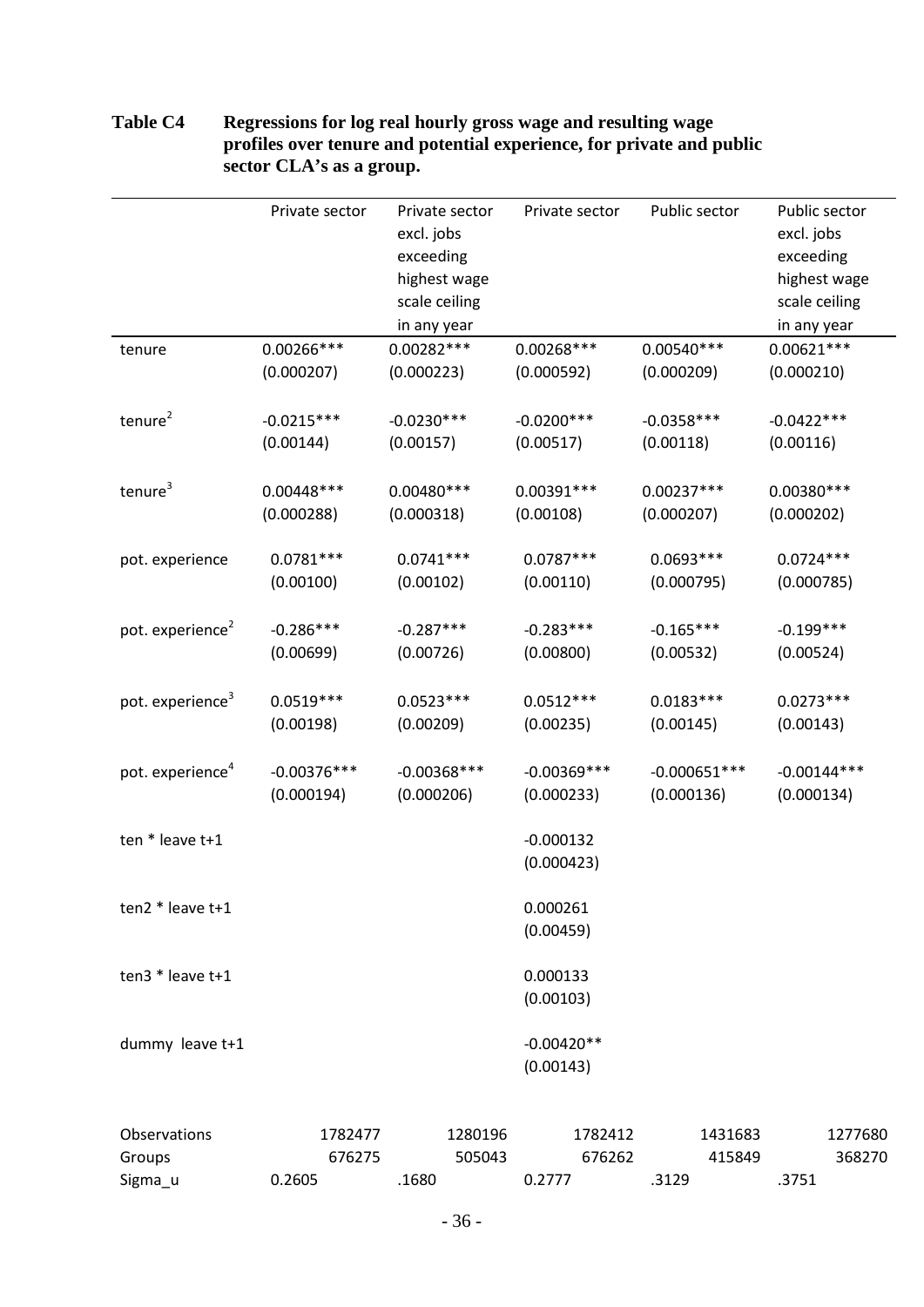| Sigma_e<br>R <sub>2</sub> within<br>R <sub>2</sub> overall<br>R <sub>2</sub> between | .1217<br>.0372<br>.2252<br>.2675 | .1075<br>.0441<br>.2124<br>.2687 |      | 0.1217<br>0.0371<br>0.2251<br>0.2675 | .0931<br>.0840<br>.1649<br>.1757 |         | .0911<br>.0805<br>.1689<br>.1760 |  |
|--------------------------------------------------------------------------------------|----------------------------------|----------------------------------|------|--------------------------------------|----------------------------------|---------|----------------------------------|--|
| Cumulative effects on log real hourly gross wage:                                    |                                  |                                  |      |                                      |                                  |         |                                  |  |
| Years of potential experience:                                                       |                                  |                                  |      |                                      |                                  |         |                                  |  |
|                                                                                      | 10                               | 0,54                             | 0,5  |                                      | 0,55                             | 0,55    | 0,55                             |  |
|                                                                                      | 20                               | 0,77                             | 0,69 |                                      | 0,79                             | 0,86    | 0,85                             |  |
|                                                                                      | 30                               | 0,87                             | 0,75 |                                      | 0,9                              | 1,04    | 1,00                             |  |
|                                                                                      | 40                               | 0,91                             | 0,77 |                                      | 0,95                             | 1,15    | 1,09                             |  |
| Years of tenure:                                                                     |                                  |                                  |      |                                      |                                  |         |                                  |  |
|                                                                                      | 10                               | 0,01                             | 0,01 |                                      | 0,01                             | 0,02    | 0,02                             |  |
|                                                                                      | 20                               | 0,00                             | 0,00 |                                      | 0,00                             | $-0,02$ | $-0,01$                          |  |
|                                                                                      | 30                               | 0,01                             | 0,01 |                                      | 0,01                             | $-0,1$  | $-0,09$                          |  |
|                                                                                      | 40                               | 0,05                             | 0,05 |                                      | 0,04                             | $-0,2$  | $-0,18$                          |  |

Standard errors in parentheses

\* p<0.05, \* \* p<0.01, \*\*\* p<0.001

<span id="page-38-0"></span>Note: Based on random effects regressions, with tenure instrumented with the deviation between tenure and the individual job average of tenure, and potential experience instrumented likewise. Control variables taken into account are two dummy variables for the level of education, three year dummies (a la Altonji & Paxton), cohort dummies (year of birth: 1946-1950, ..., 1981-1985, and 1986-1987), a dummy for full-time contracts, five dummies representing the size class of the firm, as well as 22 dummies (not presented) for the CLA sectors of industry and a constant. "leave t+1" is an attrition dummy, indicating that the worker is not present anymore in the dataset in year t+1.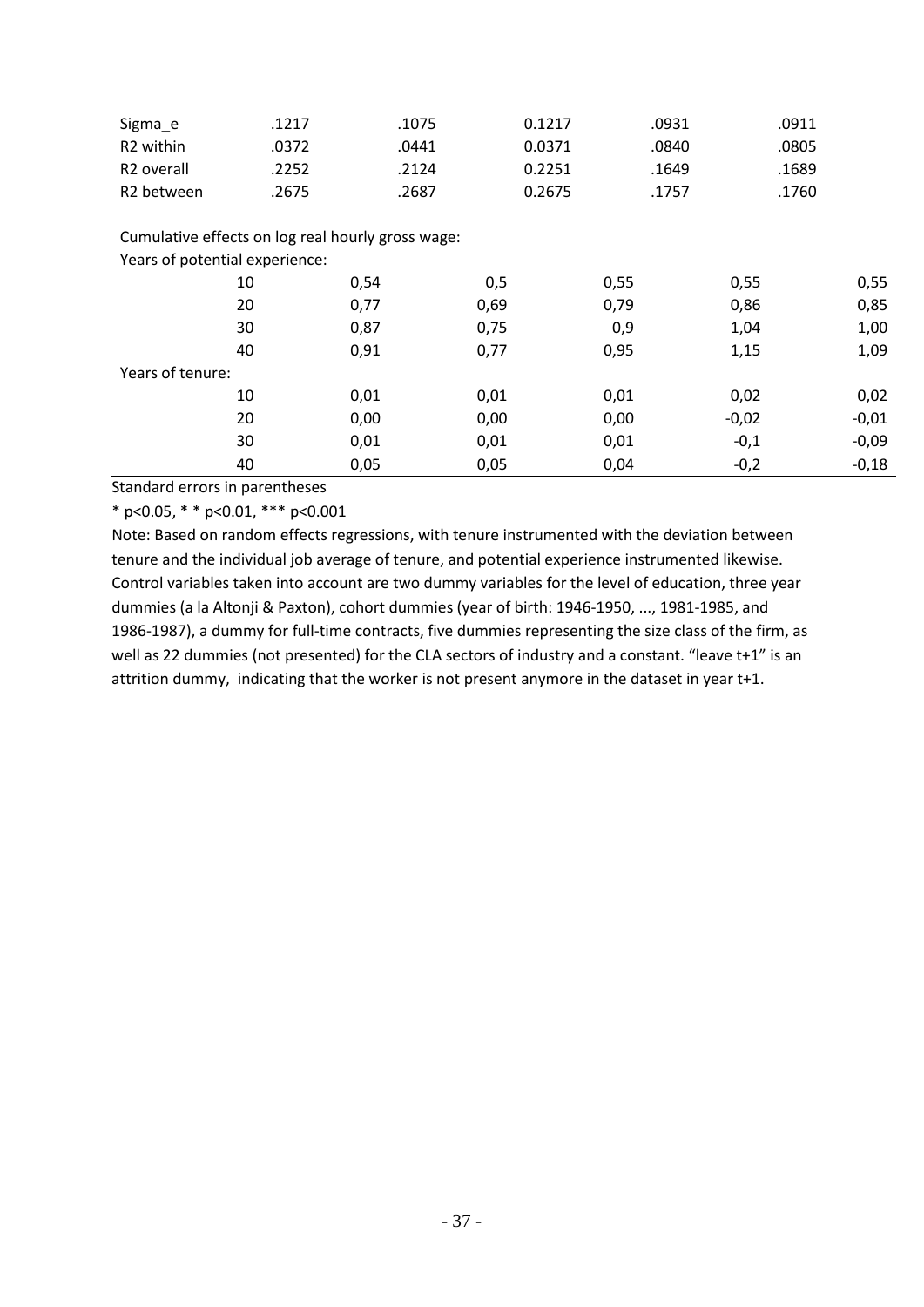#### **References**

Abraham, K.G. and H.S. Farbe, 1987, Job Duration, Seniority, and Earnings, *The American Economic Review*, 77(3), pp. 278-297.

Altonji, J.G. and R.A. Shakotko, 1987, Do wages rise with Job Seniority?, *The Review of Economic Studies*, Vol. 54, pp. 437-459.

Altonji, J. and N. Williams, 2005, Do wages rise with job seniority? A reassessment., *Industrial and Labour Relations Review*, Vol. 58(3), pp. 370–397.

Börsch-Supan, A. and M. Weiss, 2008, Productivity and age: Evidence from work teams at the assembly line, *MEA Discussion Paper*, 148-07.

Buchinsky, M., D. Fougère, F. Kramarz and R. Tchernis, 2010, Interfirm mobility, wages, and the returns to seniority and experience in the US, *The Review of Economic Studies,* Vol. 77, pp. 972–1001.

Cardoso, A. and P. Portugal, 2005, Contractual Wages and the Wage Cushion under Different Bargaining Settings, *Journal of Labor Economics*, Vol. 23(4), pp. 875-902.

Conen, W., H. van Dalen and K. Henkens, 2012, Ageing and Employers' Perceptions of Labour Costs and Productivity, *International Journal of Manpower*, Vol. 33(6), pp. 629-647.

Deaton, A. and C. Paxson, 1994, Intertemporal Choice and Inequality, *Journal of Political Economy*, Vol. 102(3), pp. 437-467.

Deelen, A., 2012, Wage-Tenure Profiles and Mobility, *De Economist*, Vol. 160(2), pp. 141- 155.

Dustmann, C., and C. Meghir, 2005, Wages, experience and seniority, *Review of Economic Studies,*Vol. 72, pp. 77–108.

Euwals, R., R. de Mooij and D. van Vuuren, 2009, Rethinking Retirement, CPB Book 80.